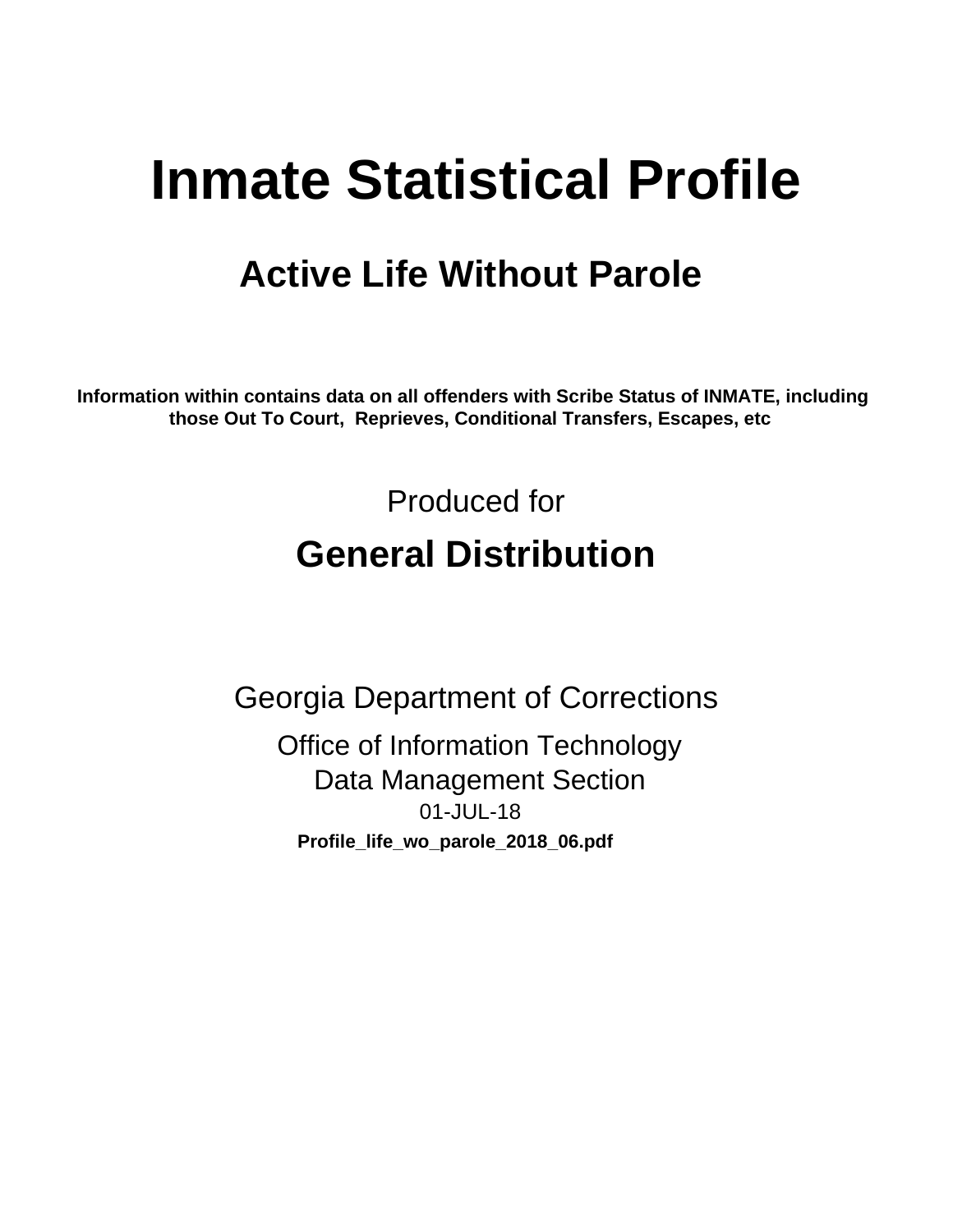## Inmate Statistical Profile 01-JUL-18

Contents

**Active Life Without Parole** 

Produced for General Distribution

## **Table of Contents**

|    | <b>Demographic information</b>                                        |
|----|-----------------------------------------------------------------------|
|    | 4 Current age, broken out in ten year age groups                      |
|    | 5 Race group                                                          |
|    | 6 Marital status, self-reported at entry to prison                    |
|    | 7 Number of Inmates with Dependents, self-reported at entry to prison |
|    | 8 Religious affiliation, self-reported at entry to prison             |
|    | 9 Home county - self-reported at entry to prison                      |
|    | 13 Employment status before prison, self-reported at entry to prison  |
|    | 14 Age at admission                                                   |
|    | 16 Height, measured at entry to prison                                |
|    | 17 Weight, measured at entry to prison                                |
|    | 18 Military service                                                   |
|    | <b>Correctional information</b>                                       |
|    | 19 Type of admission to prison                                        |
|    | 20 Current / last supervision level                                   |
|    | 21 Current / last institution type                                    |
|    | 22 Institution type - transitional centers                            |
|    | 23 Institution type - county prisons                                  |
|    | 24 Institution type - state prisons                                   |
|    | 25 Institution type - private prisons                                 |
|    | 26 Institution type - inmate boot camp                                |
|    | 27 Number of disciplinary reports                                     |
|    | 28 Number of transfers                                                |
|    | 29 Number of escapes                                                  |
|    | 30 Time served in current (or last) institution                       |
|    | Educational, psychological and physical information                   |
| 31 | Highest grade level attained                                          |
|    | 32 Culture fair IQ scores                                             |
|    | 33 Wide Range Achievement Test (WRAT) reading score                   |
|    | 34 Wide Range Achievement Test (WRAT) math score                      |
|    | 35 Wide Range Achievement Test (WRAT) spelling score                  |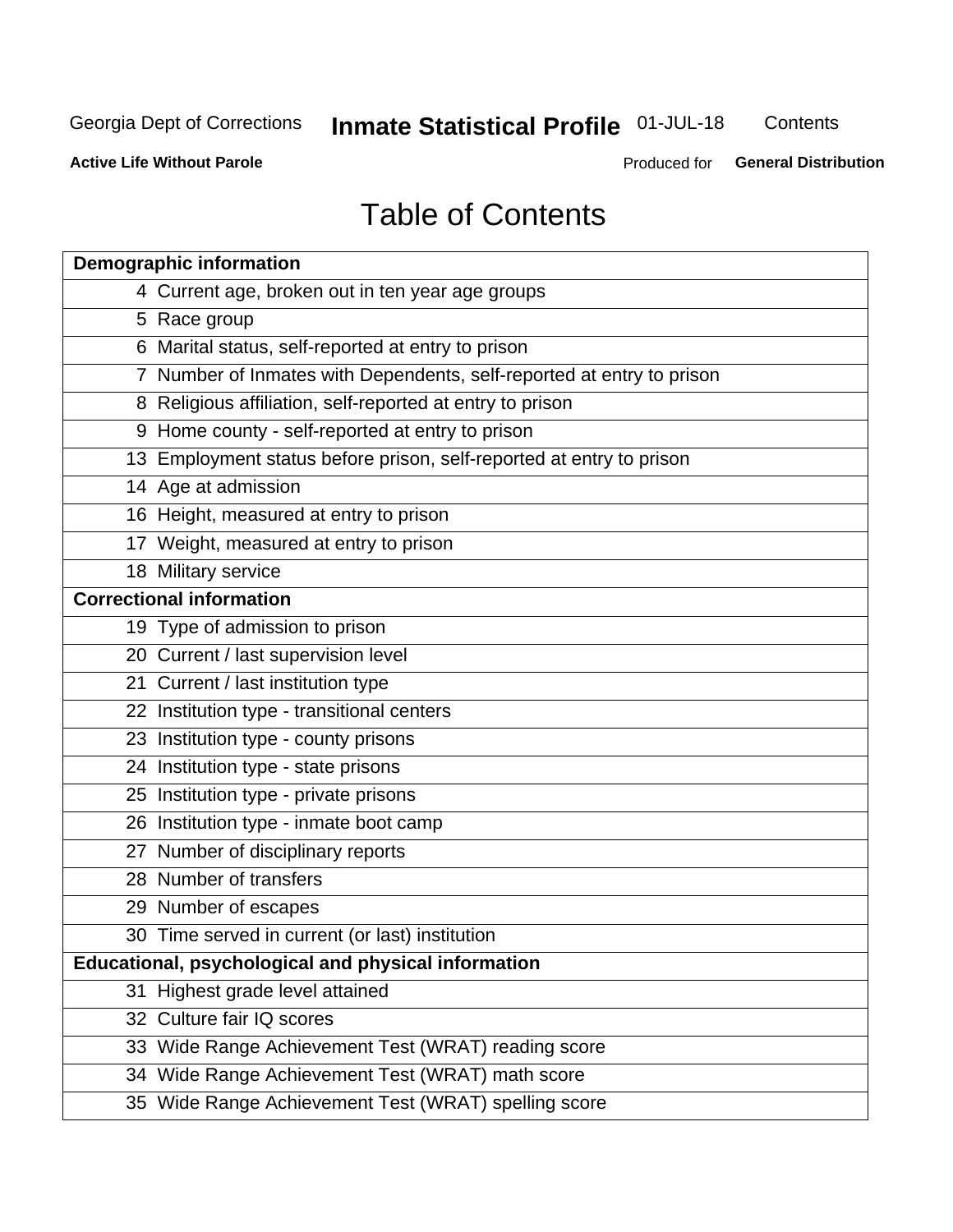## **Inmate Statistical Profile 01-JUL-18**

Contents

**Active Life Without Parole** 

**General Distribution** Produced for

## **Table of Contents**

| <b>Educational, psychological and physical information</b>       |
|------------------------------------------------------------------|
| 36 Current / last mental health treatment level                  |
| 37 PULHESDWIT medical scale - 'P' overall condition ('P'hysical) |
| 38 PULHESDWIT medical scale - 'U' upper body                     |
| 39 PULHESDWIT medical scale - 'L' lower body                     |
| 40 PULHESDWIT medical scale - 'H' hearing                        |
| 41 PULHESDWIT medical scale - 'E' vision                         |
| 42 PULHESDWIT medical scale -'S' psychiatric                     |
| 43 PULHESDWIT medical scale - 'D' dental                         |
| 44 PULHESDWIT medical scale - 'W' work ability                   |
| 45 PULHESDWIT medical scale - 'I' impairment                     |
| 46 PULHESDWIT medical scale - 'T' transportability               |
| <b>Crimes and criminal history information</b>                   |
| 47 Number of prior Georgia incarcerations                        |
| 48 Prison sentence in years                                      |
| 49 Primary offense, broken out into felonies vs misdemeanors     |
| 50 Primary offense, broken out into six broad crime categories   |
| 51 Primary offense, detailed offense code                        |
| 52 County of conviction of primary offense                       |
| 56 Circuit of conviction of primary offense                      |
| 58 Years served (jail + prison) in this incarceration            |
| <b>Medical information</b>                                       |
| 59 Results of most recent HIV test                               |
| 60 Results of most recent tuberculosis test                      |
| 61 Results of most recent syphilis test                          |
| 62 Results of most recent Hepatitis-C test                       |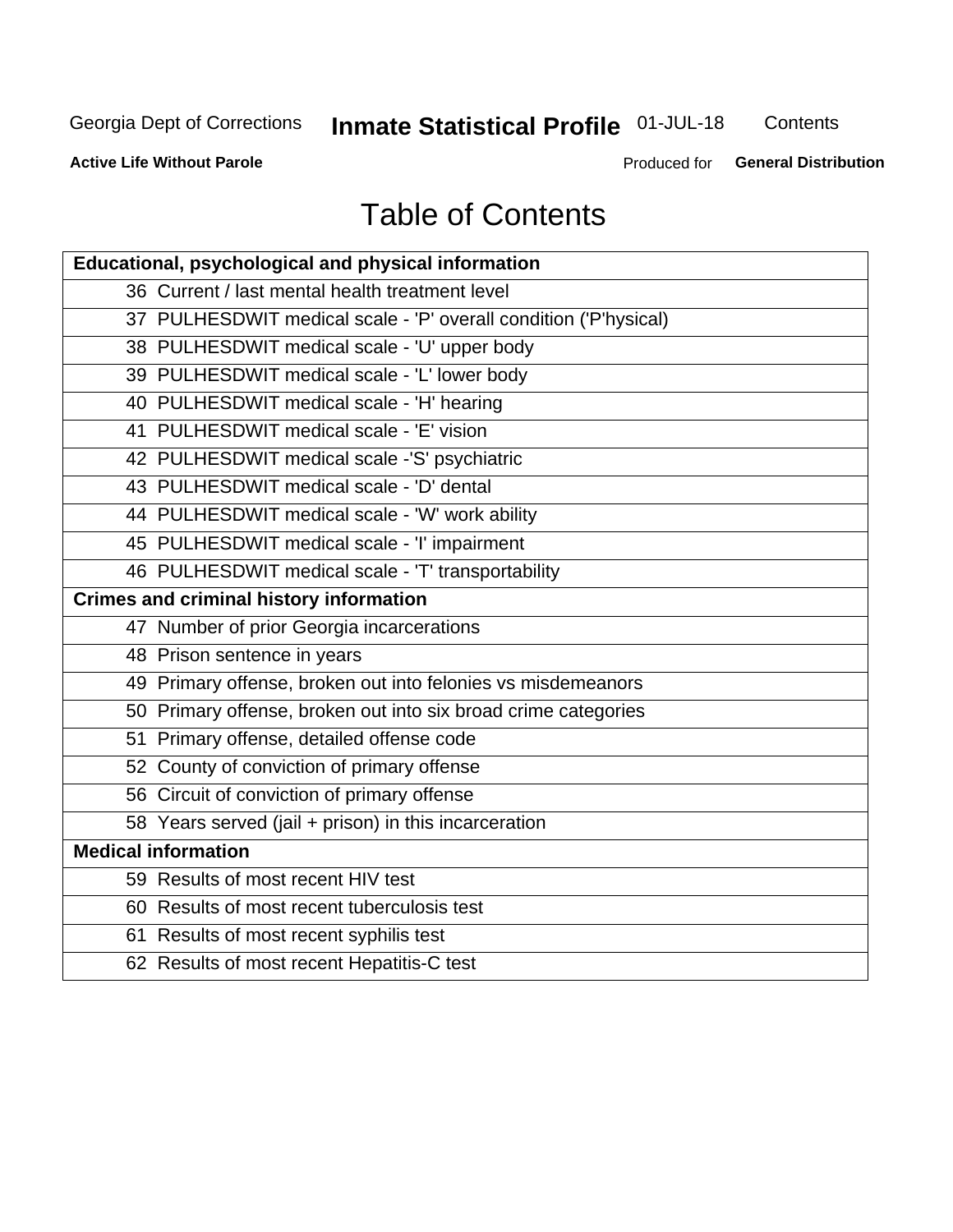### **Active Life Without Parole**

### Produced for General Distribution

## Current age, broken out in ten-year age groups

COL % - percent each COUNT is of its particular column

|                          | <b>Male</b>  |          |         | <b>Female</b> |        |          | <b>Total</b> |        |
|--------------------------|--------------|----------|---------|---------------|--------|----------|--------------|--------|
| <b>Current Age</b>       | <b>Count</b> | Col %    | Row %   | <b>Count</b>  | Col %  | Row %    | <b>Total</b> | Col %  |
| <b>Teens (1-19)</b>      | ◠            | 0.14%    | 100.00% |               |        |          | 2            | 0.14%  |
| <b>Twenties (20-29)</b>  | 231          | 16.61%   | 96.25%  | 9             | 18.00% | $3.75\%$ | 240          | 16.66% |
| Thirties (30-39)         | 376          | 27.03%   | 95.92%  | 16            | 32.00% | 4.08%    | 392          | 27.20% |
| <b>Forties (40-49)</b>   | 364          | 26.17%   | 96.30%  | 14            | 28.00% | 3.70%    | 378          | 26.23% |
| <b>Fifties (50-59)</b>   | 280          | 20.13%   | 97.22%  | 8             | 16.00% | 2.78%    | 288          | 19.99% |
| <b>Sixties (60-69)</b>   | 110          | $7.91\%$ | 97.35%  | 3             | 6.00%  | 2.65%    | 113          | 7.84%  |
| Seventy + (70 and above) | 28           | 2.01%    | 100.00% |               |        |          | 28           | 1.94%  |
| <b>Total Reported</b>    | 1,391        | 100%     | 96.53%  | 50            | 100%   | 3.47%    | 1,441        | 100%   |

| <b>Continued and</b><br>N<br>теп |      |          |      |
|----------------------------------|------|----------|------|
| $f \wedge f \wedge f$<br>_____   | ,391 | --<br>vu | ,441 |

| Mean<br>(average)    | 42.81  | 40.2 | 42.72        |
|----------------------|--------|------|--------------|
| Median (middle)      |        |      |              |
| Mode (most frequent) | ^<br>◡ |      | $\sim$<br>J. |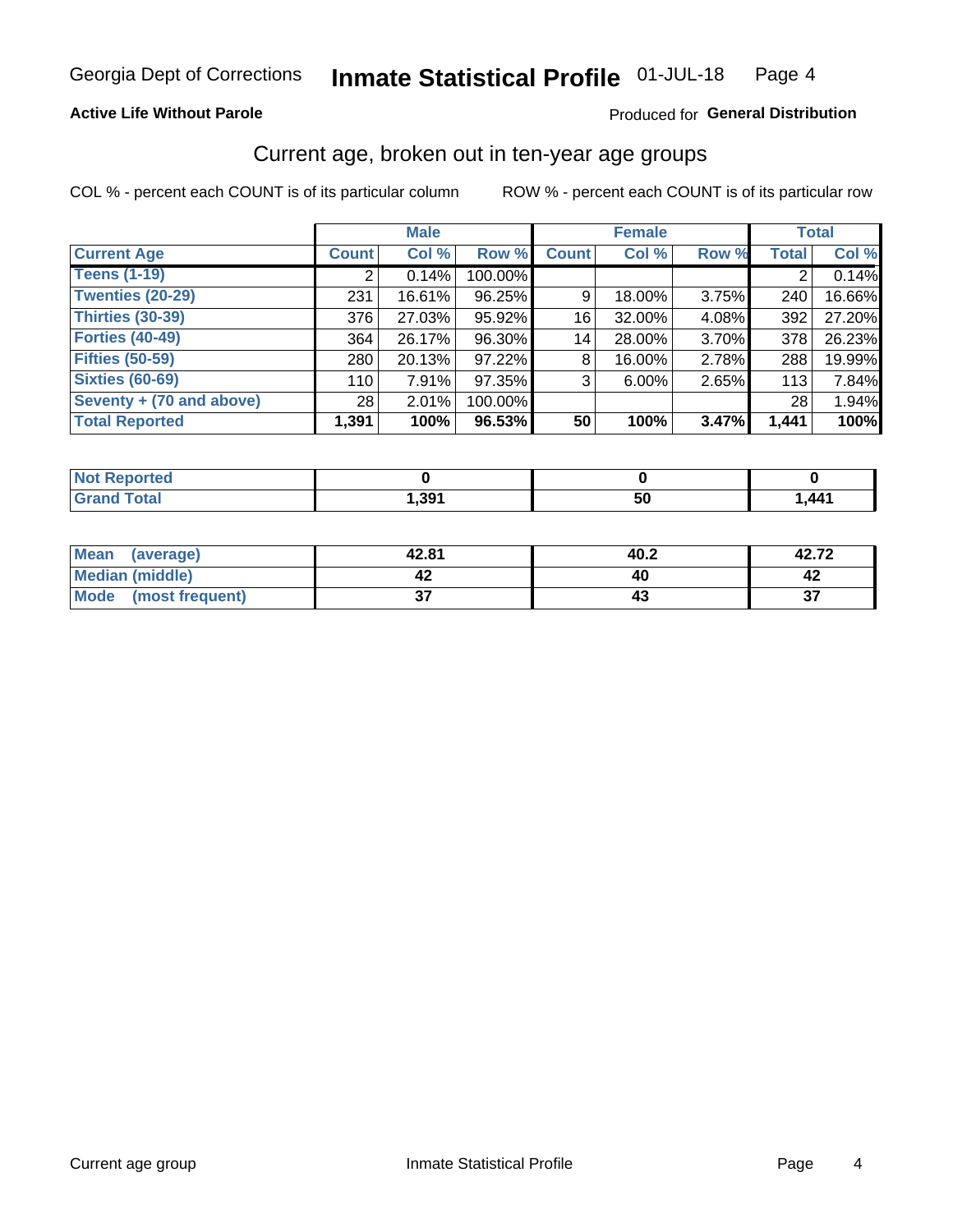#### Inmate Statistical Profile 01-JUL-18 Page 5

### **Active Life Without Parole**

**Produced for General Distribution** 

## Race group

COL % - percent each COUNT is of its particular column

|                              | <b>Male</b>  |         |                    | <b>Female</b> |        |          | <b>Total</b> |        |
|------------------------------|--------------|---------|--------------------|---------------|--------|----------|--------------|--------|
| <b>Race Group</b>            | <b>Count</b> | Col %   | <b>Row % Count</b> |               | Col %  | Row %    | Total        | Col %  |
| <b>White</b>                 | 297          | 21.35%  | 94.59%             | 17            | 34.00% | 5.41%    | 314          | 21.79% |
| <b>Black</b><br>$\mathbf{2}$ | 1,059        | 76.13%  | 97.16%             | 31            | 62.00% | 2.84%    | 1,090        | 75.64% |
| <b>Other</b><br>5.           |              | $.14\%$ | 100.00%            |               |        |          | 2            | .14%   |
| <b>Asian</b><br>6            | 5            | $.36\%$ | 100.00%            |               |        |          | 5            | .35%   |
| <b>Hispanic</b><br>10        | 28           | 2.01%   | 93.33%             | ົ             | 4.00%  | $6.67\%$ | 30           | 2.08%  |
| <b>Total Reported</b>        | 1,391        | 100%    | 96.53%             | 50            | 100%   | 3.47%    | 1,441        | 100%   |

| لمنتشر بالتعبير<br>тео |      |           |                              |
|------------------------|------|-----------|------------------------------|
| <b>Total</b>           | .391 | - -       | $\overline{A}\overline{A}$ 1 |
| ______                 |      | <b>50</b> | .                            |

| маст |  | M |  |  |  |
|------|--|---|--|--|--|
|------|--|---|--|--|--|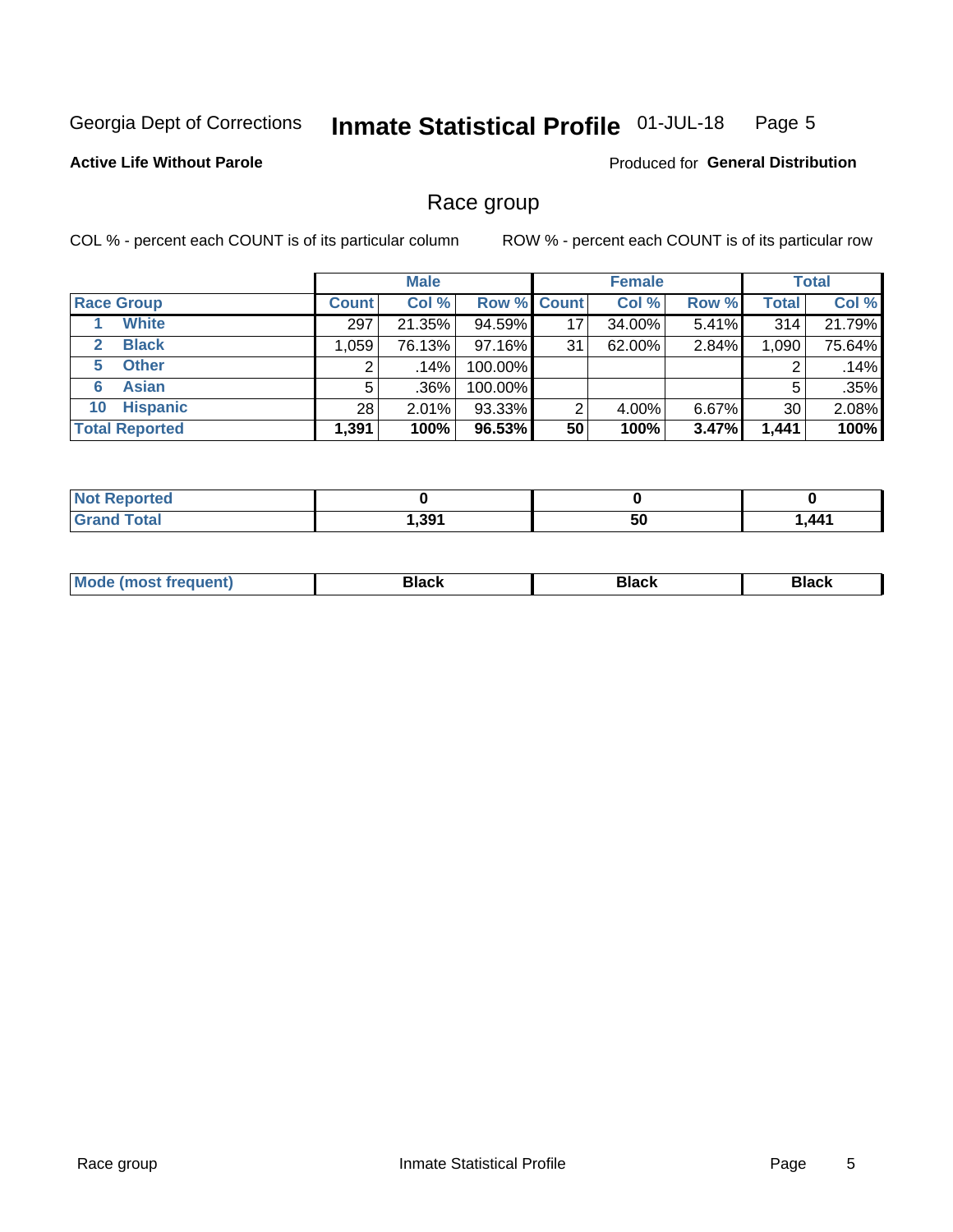#### Inmate Statistical Profile 01-JUL-18 Page 6

**Active Life Without Parole** 

### Produced for General Distribution

## Marital status, self-reported at entry to prison

COL % - percent each COUNT is of its particular column

| <b>Male</b>            |              |        | <b>Female</b> |              |        | <b>Total</b> |              |        |
|------------------------|--------------|--------|---------------|--------------|--------|--------------|--------------|--------|
| <b>Marital Status</b>  | <b>Count</b> | Col %  | Row %         | <b>Count</b> | Col %  | Row %        | <b>Total</b> | Col %  |
| <b>Unknown</b><br>0    | 20           | 1.44%  | 95.24%        |              | 2.00%  | 4.76%        | 21           | 1.46%  |
| <b>Divorced</b><br>D   | 109          | 7.84%  | 97.32%        | 3            | 6.00%  | 2.68%        | 112          | 7.77%  |
| <b>Married</b><br>М    | 195          | 14.02% | 95.59%        | 9            | 18.00% | 4.41%        | 204          | 14.16% |
| <b>Separated</b><br>S. | 42           | 3.02%  | 87.50%        | 6            | 12.00% | 12.50%       | 48           | 3.33%  |
| <b>Unmarried</b><br>U  | 989          | 71.10% | 97.53%        | 25           | 50.00% | 2.47%        | 1,014        | 70.37% |
| <b>Widow</b><br>W      | 36           | 2.59%  | 85.71%        | 6            | 12.00% | 14.29%       | 42           | 2.91%  |
| <b>Total Reported</b>  | 1,391        | 100%   | 96.53%        | 50           | 100%   | 3.47%        | 1,441        | 100%   |

| <b>Not Reported</b><br>$\sim$ . The set of $\sim$ |       |    |                       |
|---------------------------------------------------|-------|----|-----------------------|
| <b>Total</b>                                      | 9′, ا | ວບ | 1 <i>AA</i> 1<br>-- 1 |

| Mo | . | Unmarried | າmarried |
|----|---|-----------|----------|
|    |   |           |          |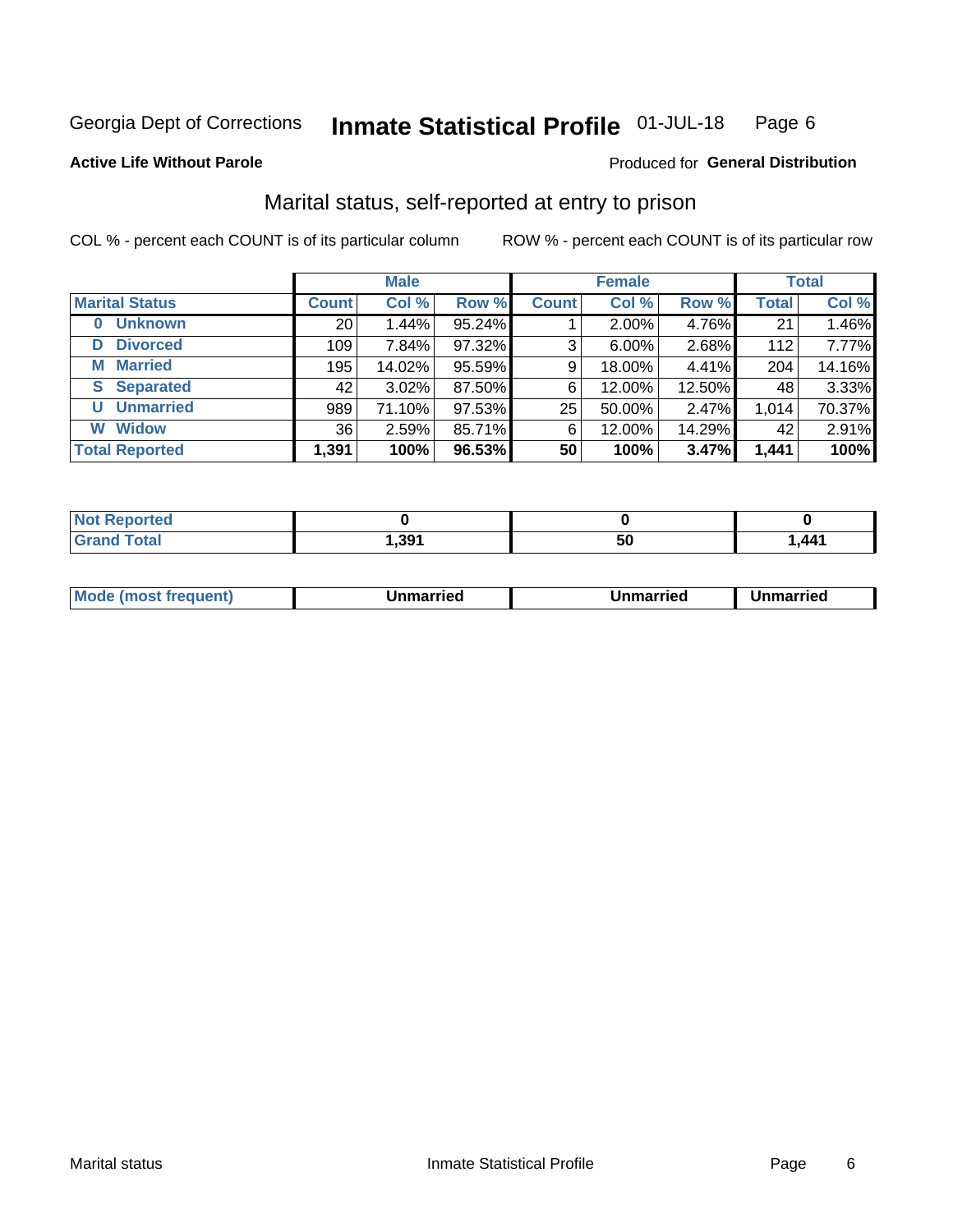#### Inmate Statistical Profile 01-JUL-18 Page 7

### **Active Life Without Parole**

### Produced for General Distribution

## Number of Inmates with Dependents, Self-Reported at Entry to Prison

COL % - percent each COUNT is of its particular column

|                             |                 | <b>Male</b> |         |              | <b>Female</b> |       |              | <b>Total</b> |
|-----------------------------|-----------------|-------------|---------|--------------|---------------|-------|--------------|--------------|
| <b>Number of dependents</b> | <b>Count</b>    | Col %       | Row %   | <b>Count</b> | Col %         | Row % | <b>Total</b> | Col %        |
| $\bf{0}$                    | 325             | 32.37%      | 95.31%  | 16           | 36.36%        | 4.69% | 341          | 32.54%       |
|                             | 238             | 23.71%      | 96.75%  | 8            | 18.18%        | 3.25% | 246          | 23.47%       |
| $\overline{2}$              | 178             | 17.73%      | 96.74%  | 6            | 13.64%        | 3.26% | 184          | 17.56%       |
| 3                           | 112             | 11.16%      | 93.33%  | 8            | 18.18%        | 6.67% | 120          | 11.45%       |
| 4                           | 70              | 6.97%       | 95.89%  | 3            | 6.82%         | 4.11% | 73           | 6.97%        |
| 5                           | 35              | 3.49%       | 94.59%  | 2            | 4.55%         | 5.41% | 37           | 3.53%        |
| $6\phantom{1}6$             | 22              | 2.19%       | 95.65%  |              | 2.27%         | 4.35% | 23           | 2.19%        |
| 7                           | 12 <sub>2</sub> | 1.20%       | 100.00% |              |               |       | 12           | 1.15%        |
| $\overline{\mathbf{8}}$     | 4               | 0.40%       | 100.00% |              |               |       | 4            | 0.38%        |
| $\boldsymbol{9}$            | 2               | 0.20%       | 100.00% |              |               |       | 2            | 0.19%        |
| 10                          |                 | 0.10%       | 100.00% |              |               |       |              | 0.10%        |
| Over 10                     | 5               | 0.50%       | 100.00% |              |               |       | 5            | 0.48%        |
| <b>Total Reported</b>       | 1,004           | 100%        | 95.80%  | 44           | 100%          | 4.20% | 1,048        | 100.0%       |

| 207<br>၁၀ |          | 393              |
|-----------|----------|------------------|
| 391.،     | - -<br>અ | $\Delta\Delta$ 1 |

| Mean (average)         | 70 | 1.64 |  |
|------------------------|----|------|--|
| <b>Median (middle)</b> |    |      |  |
| Mode (most frequent)   |    |      |  |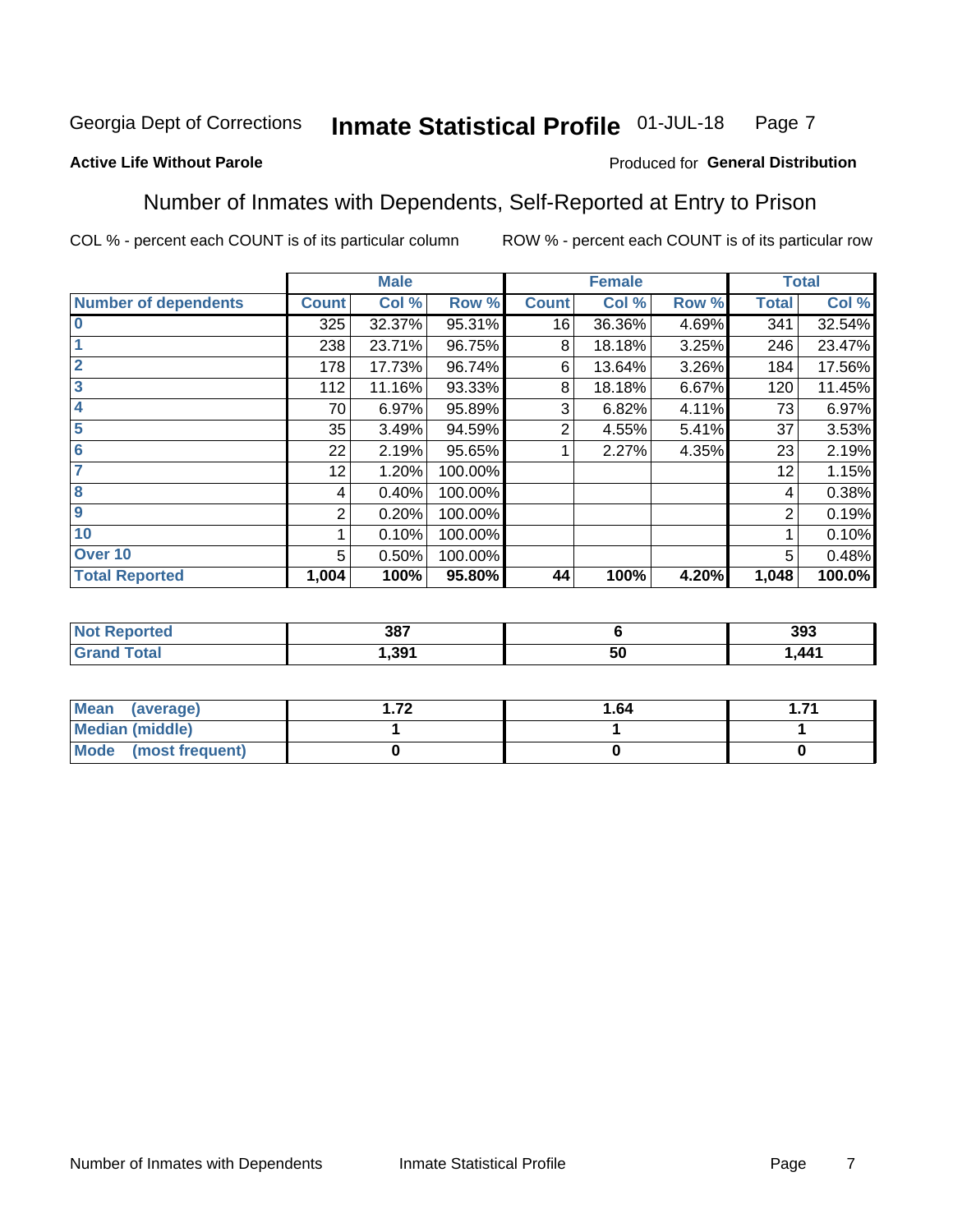#### Inmate Statistical Profile 01-JUL-18 Page 8

#### **Active Life Without Parole**

### Produced for General Distribution

## Religious affiliation, self-reported at entry to prison

COL % - percent each COUNT is of its particular column

|              |                              |              | <b>Male</b> |         |                | <b>Female</b> |        |       | <b>Total</b> |
|--------------|------------------------------|--------------|-------------|---------|----------------|---------------|--------|-------|--------------|
|              | <b>Religious Affiliation</b> | <b>Count</b> | Col %       | Row %   | <b>Count</b>   | Col %         | Row %  | Total | Col %        |
|              | <b>Islam</b>                 | 65           | 9.59%       | 97.01%  | 2              | 5.71%         | 2.99%  | 67    | 9.40%        |
| $\mathbf{2}$ | <b>Catholic</b>              | 21           | 3.10%       | 87.50%  | 3              | 8.57%         | 12.50% | 24    | 3.37%        |
| 3            | <b>Baptist</b>               | 361          | 53.24%      | 93.52%  | 25             | 71.43%        | 6.48%  | 386   | 54.14%       |
| 4            | <b>Methodist</b>             | 12           | 1.77%       | 92.31%  |                | 2.86%         | 7.69%  | 13    | 1.82%        |
| 7            | <b>Chc Of God</b>            | 2            | .29%        | 100.00% |                |               |        | 2     | .28%         |
| 8            | <b>Holiness</b>              | 20           | 2.95%       | 90.91%  | $\overline{2}$ | 5.71%         | 9.09%  | 22    | 3.09%        |
| 9            | <b>Jewish</b>                | 2            | .29%        | 100.00% |                |               |        | 2     | .28%         |
| 10           | <b>Anglican</b>              |              | .15%        | 100.00% |                |               |        |       | .14%         |
| 12           | <b>Hindu</b>                 | 2            | .29%        | 100.00% |                |               |        | 2     | .28%         |
| 16           | <b>Seven D Ad</b>            | 4            | .59%        | 100.00% |                |               |        | 4     | .56%         |
| 17           | <b>Jehovah Wt</b>            | 10           | 1.47%       | 100.00% |                |               |        | 10    | 1.40%        |
| 18           | <b>Latr Day S</b>            |              | .15%        | 100.00% |                |               |        |       | .14%         |
| 20           | <b>Other Prot</b>            | 76           | 11.21%      | 97.44%  | 2              | 5.71%         | 2.56%  | 78    | 10.94%       |
| 96           | <b>None</b>                  | 101          | 14.90%      | 100.00% |                |               |        | 101   | 14.17%       |
|              | <b>Total Reported</b>        | 678          | 100%        | 95.09%  | 35             | 100%          | 4.91%  | 713   | 100%         |

| rteo | -40   | . . | 700         |
|------|-------|-----|-------------|
| .    | יי    | . . | . ZO        |
|      | - 301 | 50  | $\Delta$ 41 |

| <b>Mode (most frequent)</b> | 3aptist | 3aptist | Baptist |
|-----------------------------|---------|---------|---------|
|-----------------------------|---------|---------|---------|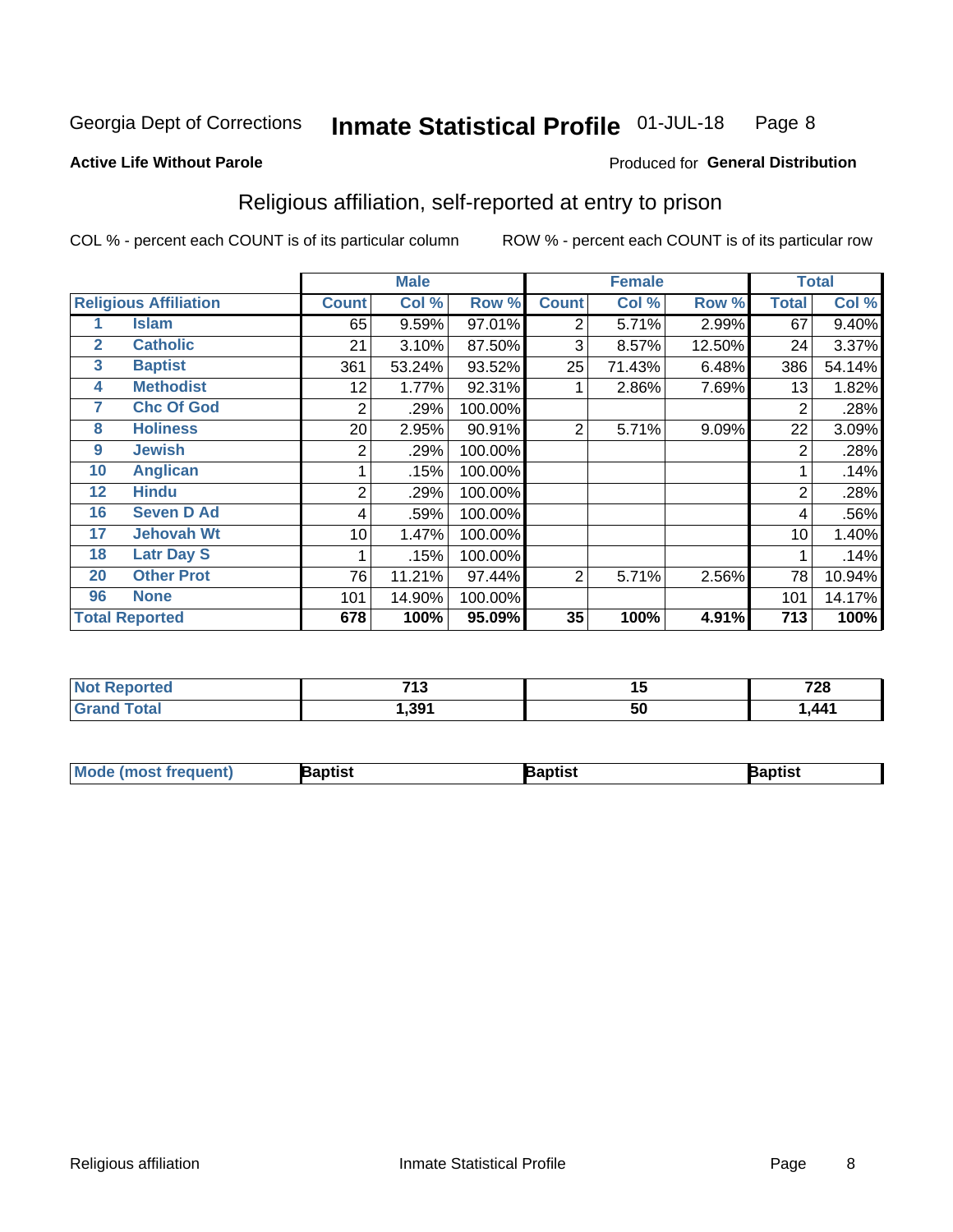#### Inmate Statistical Profile 01-JUL-18 Page 9

#### **Active Life Without Parole**

### Produced for General Distribution

## Home county, self-reported at entry to prison

COL % - percent each COUNT is of its particular column

|     |                             |                         | <b>Male</b> |         |              | <b>Female</b> |        | <b>Total</b>   |         |
|-----|-----------------------------|-------------------------|-------------|---------|--------------|---------------|--------|----------------|---------|
|     | <b>Home County</b>          | <b>Count</b>            | Col %       | Row %   | <b>Count</b> | Col %         | Row %  | <b>Total</b>   | Col %   |
| 000 | <b>Unknown</b>              | 256                     | 18.40%      | 93.09%  | 19           | 38.00%        | 6.91%  | 275            | 19.08%  |
| 001 | <b>Appling County</b>       | 5                       | .36%        | 100.00% |              |               |        | 5              | .35%    |
| 002 | <b>Atkinson County</b>      | $\overline{c}$          | .14%        | 100.00% |              |               |        | $\overline{2}$ | .14%    |
| 003 | <b>Bacon County</b>         | $\mathbf{1}$            | .07%        | 100.00% |              |               |        | 1              | .07%    |
| 004 | <b>Baker County</b>         | $\mathbf{1}$            | .07%        | 100.00% |              |               |        | 1              | .07%    |
| 005 | <b>Baldwin County</b>       | $\overline{2}$          | .14%        | 100.00% |              |               |        | $\overline{2}$ | .14%    |
| 006 | <b>Banks County</b>         | $\mathbf{1}$            | .07%        | 100.00% |              |               |        | 1              | .07%    |
| 007 | <b>Barrow County</b>        | 10                      | .72%        | 100.00% |              |               |        | 10             | .69%    |
| 008 | <b>Bartow County</b>        | $\,8\,$                 | .58%        | 100.00% |              |               |        | 8              | .56%    |
| 009 | <b>Ben Hill County</b>      | $\overline{7}$          | .50%        | 100.00% |              |               |        | 7              | .49%    |
| 010 | <b>Berrien County</b>       | 3                       | .22%        | 100.00% |              |               |        | 3              | .21%    |
| 011 | <b>Bibb County</b>          | 36                      | 2.59%       | 94.74%  | 2            | 4.00%         | 5.26%  | 38             | 2.64%   |
| 012 | <b>Bleckley County</b>      | 1                       | .07%        | 100.00% |              |               |        | 1              | .07%    |
| 013 | <b>Brantley County</b>      | $\mathbf{1}$            | .07%        | 100.00% |              |               |        | 1              | $.07\%$ |
| 014 | <b>Brooks County</b>        | $\overline{c}$          | .14%        | 100.00% |              |               |        | $\overline{c}$ | .14%    |
| 015 | <b>Bryan County</b>         | $\mathbf{1}$            | .07%        | 100.00% |              |               |        | 1              | .07%    |
| 016 | <b>Bulloch County</b>       | 5                       | .36%        | 100.00% |              |               |        | 5              | .35%    |
| 017 | <b>Burke County</b>         | 11                      | .79%        | 100.00% |              |               |        | 11             | .76%    |
| 018 | <b>Butts County</b>         | $\overline{\mathbf{4}}$ | .29%        | 100.00% |              |               |        | 4              | .28%    |
| 019 | <b>Calhoun County</b>       | $\boldsymbol{2}$        | .14%        | 100.00% |              |               |        | $\overline{2}$ | .14%    |
| 020 | <b>Camden County</b>        | 5                       | .36%        | 100.00% |              |               |        | 5              | .35%    |
| 021 | <b>Candler County</b>       | $\overline{\mathbf{4}}$ | .29%        | 100.00% |              |               |        | 4              | .28%    |
| 022 | <b>Carroll County</b>       | 5                       | .36%        | 83.33%  | 1            | 2.00%         | 16.67% | 6              | .42%    |
| 023 | <b>Catoosa County</b>       | $\overline{2}$          | .14%        | 100.00% |              |               |        | $\overline{2}$ | .14%    |
| 025 | <b>Chatham County</b>       | 50                      | 3.59%       | 100.00% |              |               |        | 50             | 3.47%   |
| 026 | <b>Chattahoochee County</b> | 1                       | .07%        | 100.00% |              |               |        | 1              | .07%    |
| 027 | <b>Chattooga County</b>     | $\mathbf{1}$            | .07%        | 100.00% |              |               |        | 1              | .07%    |
| 028 | <b>Cherokee County</b>      | 4                       | .29%        | 100.00% |              |               |        | 4              | .28%    |
| 029 | <b>Clarke County</b>        | 21                      | 1.51%       | 95.45%  | 1            | 2.00%         | 4.55%  | 22             | 1.53%   |
| 030 | <b>Clay County</b>          | $\overline{2}$          | .14%        | 100.00% |              |               |        | $\overline{2}$ | .14%    |
| 031 | <b>Clayton County</b>       | 49                      | 3.52%       | 98.00%  | 1            | 2.00%         | 2.00%  | 50             | 3.47%   |
| 033 | <b>Cobb County</b>          | 48                      | 3.45%       | 97.96%  | 1            | 2.00%         | 2.04%  | 49             | 3.40%   |
| 034 | <b>Coffee County</b>        | 6                       | .43%        | 100.00% |              |               |        | 6              | .42%    |
| 035 | <b>Colquitt County</b>      | $\overline{2}$          | .14%        | 100.00% |              |               |        | 2              | .14%    |
| 036 | <b>Columbia County</b>      | $\boldsymbol{9}$        | .65%        | 100.00% |              |               |        | 9              | .62%    |
| 037 | <b>Cook County</b>          | $\mathfrak{S}$          | .22%        | 100.00% |              |               |        | 3              | .21%    |
| 038 | <b>Coweta County</b>        | 6                       | .43%        | 100.00% |              |               |        | 6              | .42%    |
| 040 | <b>Crisp County</b>         | 5                       | .36%        | 100.00% |              |               |        | 5              | .35%    |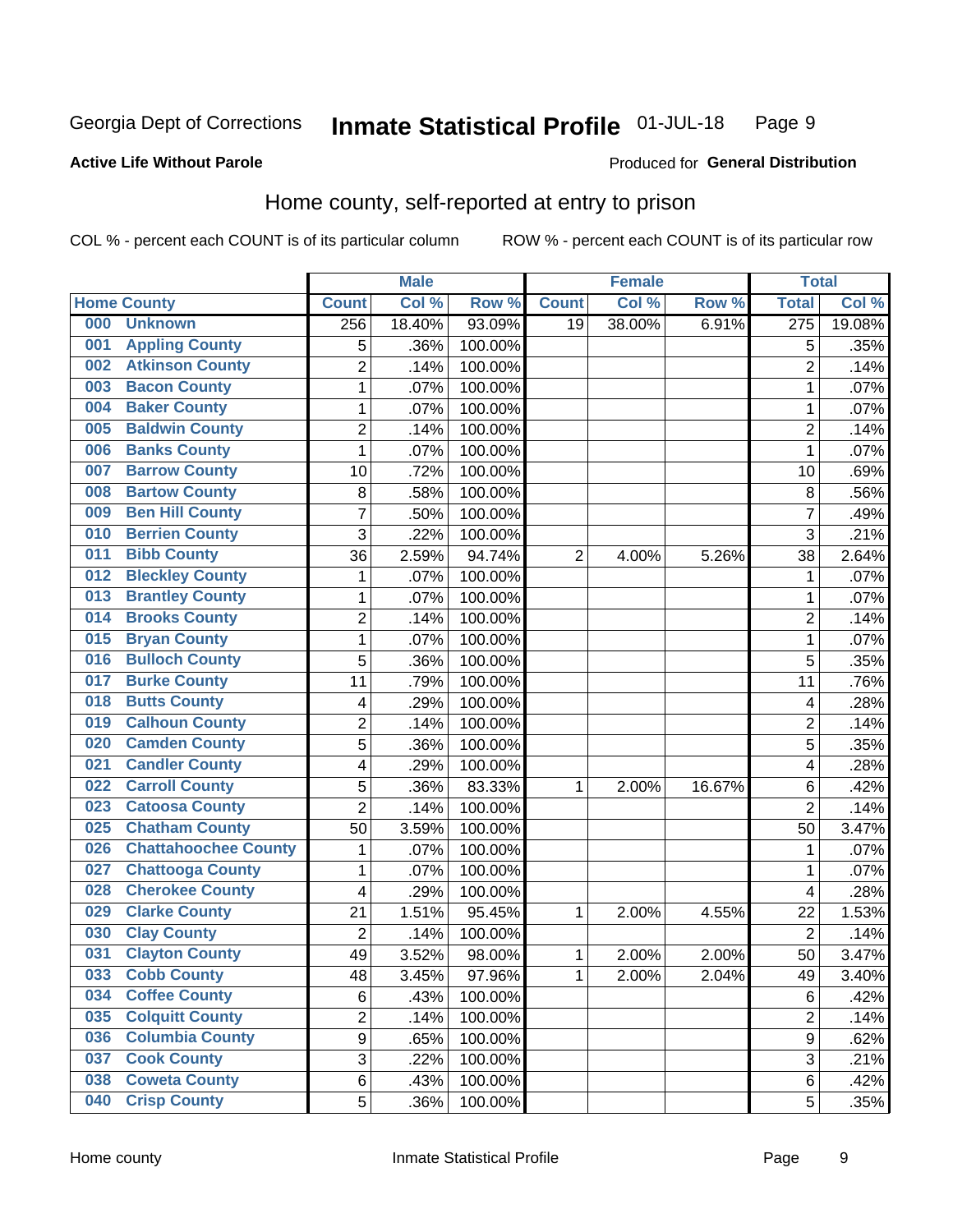#### Inmate Statistical Profile 01-JUL-18 Page 10

### **Active Life Without Parole**

## Produced for General Distribution

## Home county, self-reported at entry to prison

COL % - percent each COUNT is of its particular column

|     |                          |                | <b>Male</b> |                  |                | <b>Female</b> |        | <b>Total</b>   |        |
|-----|--------------------------|----------------|-------------|------------------|----------------|---------------|--------|----------------|--------|
|     | <b>Home County</b>       | <b>Count</b>   | Col %       | Row <sup>%</sup> | <b>Count</b>   | Col %         | Row %  | <b>Total</b>   | Col %  |
| 043 | <b>Decatur County</b>    | $\overline{5}$ | .36%        | 100.00%          |                |               |        | $\overline{5}$ | .35%   |
| 044 | <b>Dekalb County</b>     | 101            | 7.26%       | 99.02%           | 1              | 2.00%         | .98%   | 102            | 7.08%  |
| 045 | <b>Dodge County</b>      | 1              | .07%        | 100.00%          |                |               |        | 1              | .07%   |
| 046 | <b>Dooly County</b>      | 1              | .07%        | 100.00%          |                |               |        | 1              | .07%   |
| 047 | <b>Dougherty County</b>  | 23             | 1.65%       | 92.00%           | $\overline{2}$ | 4.00%         | 8.00%  | 25             | 1.73%  |
| 048 | <b>Douglas County</b>    | 18             | 1.29%       | 94.74%           | 1              | 2.00%         | 5.26%  | 19             | 1.32%  |
| 049 | <b>Early County</b>      | $\overline{2}$ | .14%        | 100.00%          |                |               |        | $\overline{2}$ | .14%   |
| 051 | <b>Effingham County</b>  | 3              | .22%        | 100.00%          |                |               |        | 3              | .21%   |
| 052 | <b>Elbert County</b>     | $\overline{2}$ | .14%        | 100.00%          |                |               |        | $\overline{2}$ | .14%   |
| 053 | <b>Emanuel County</b>    | 5              | .36%        | 100.00%          |                |               |        | 5              | .35%   |
| 056 | <b>Fayette County</b>    | 5              | .36%        | 100.00%          |                |               |        | 5              | .35%   |
| 057 | <b>Floyd County</b>      | 20             | 1.44%       | 90.91%           | $\overline{2}$ | 4.00%         | 9.09%  | 22             | 1.53%  |
| 058 | <b>Forsyth County</b>    | $\overline{2}$ | .14%        | 100.00%          |                |               |        | $\overline{2}$ | .14%   |
| 059 | <b>Franklin County</b>   | 3              | .22%        | 75.00%           | 1              | 2.00%         | 25.00% | 4              | .28%   |
| 060 | <b>Fulton County</b>     | 173            | 12.44%      | 98.30%           | 3              | 6.00%         | 1.70%  | 176            | 12.21% |
| 061 | <b>Gilmer County</b>     | 1              | .07%        | 100.00%          |                |               |        | 1              | .07%   |
| 063 | <b>Glynn County</b>      | 14             | 1.01%       | 100.00%          |                |               |        | 14             | .97%   |
| 064 | <b>Gordon County</b>     | $\overline{7}$ | .50%        | 100.00%          |                |               |        | $\overline{7}$ | .49%   |
| 066 | <b>Greene County</b>     | 3              | .22%        | 100.00%          |                |               |        | 3              | .21%   |
| 067 | <b>Gwinnett County</b>   | 39             | 2.80%       | 92.86%           | 3              | 6.00%         | 7.14%  | 42             | 2.91%  |
| 068 | <b>Habersham County</b>  | 1              | .07%        | 100.00%          |                |               |        | $\mathbf{1}$   | .07%   |
| 069 | <b>Hall County</b>       | 15             | 1.08%       | 93.75%           | 1              | 2.00%         | 6.25%  | 16             | 1.11%  |
| 070 | <b>Hancock County</b>    | $\mathbf 2$    | .14%        | 100.00%          |                |               |        | $\overline{2}$ | .14%   |
| 071 | <b>Haralson County</b>   | 3              | .22%        | 100.00%          |                |               |        | 3              | .21%   |
| 072 | <b>Harris County</b>     | $\mathbf 1$    | .07%        | 100.00%          |                |               |        | 1              | .07%   |
| 073 | <b>Hart County</b>       | $\overline{c}$ | .14%        | 100.00%          |                |               |        | $\overline{2}$ | .14%   |
| 074 | <b>Heard County</b>      | $\mathbf{1}$   | .07%        | 100.00%          |                |               |        | 1              | .07%   |
| 075 | <b>Henry County</b>      | 13             | .93%        | 92.86%           | 1              | 2.00%         | 7.14%  | 14             | .97%   |
| 076 | <b>Houston County</b>    | 18             | 1.29%       | 94.74%           | 1              | 2.00%         | 5.26%  | 19             | 1.32%  |
| 078 | <b>Jackson County</b>    | 8              | .58%        | 100.00%          |                |               |        | 8              | .56%   |
| 079 | <b>Jasper County</b>     | $\mathbf{1}$   | .07%        | 100.00%          |                |               |        | 1              | .07%   |
| 080 | <b>Jeff Davis County</b> | 1              | .07%        | 100.00%          |                |               |        | 1              | .07%   |
| 081 | <b>Jefferson County</b>  | 4              | .29%        | 100.00%          |                |               |        | 4              | .28%   |
| 082 | <b>Jenkins County</b>    | $\overline{2}$ | .14%        | 100.00%          |                |               |        | $\overline{2}$ | .14%   |
| 083 | <b>Johnson County</b>    | $\mathbf{1}$   | .07%        | 100.00%          |                |               |        | 1              | .07%   |
| 084 | <b>Jones County</b>      | 1              | .07%        | 100.00%          |                |               |        | 1              | .07%   |
| 087 | <b>Laurens County</b>    | 6              | .43%        | 100.00%          |                |               |        | 6              | .42%   |
| 088 | <b>Lee County</b>        | $\mathbf{1}$   | .07%        | 100.00%          |                |               |        | 1              | .07%   |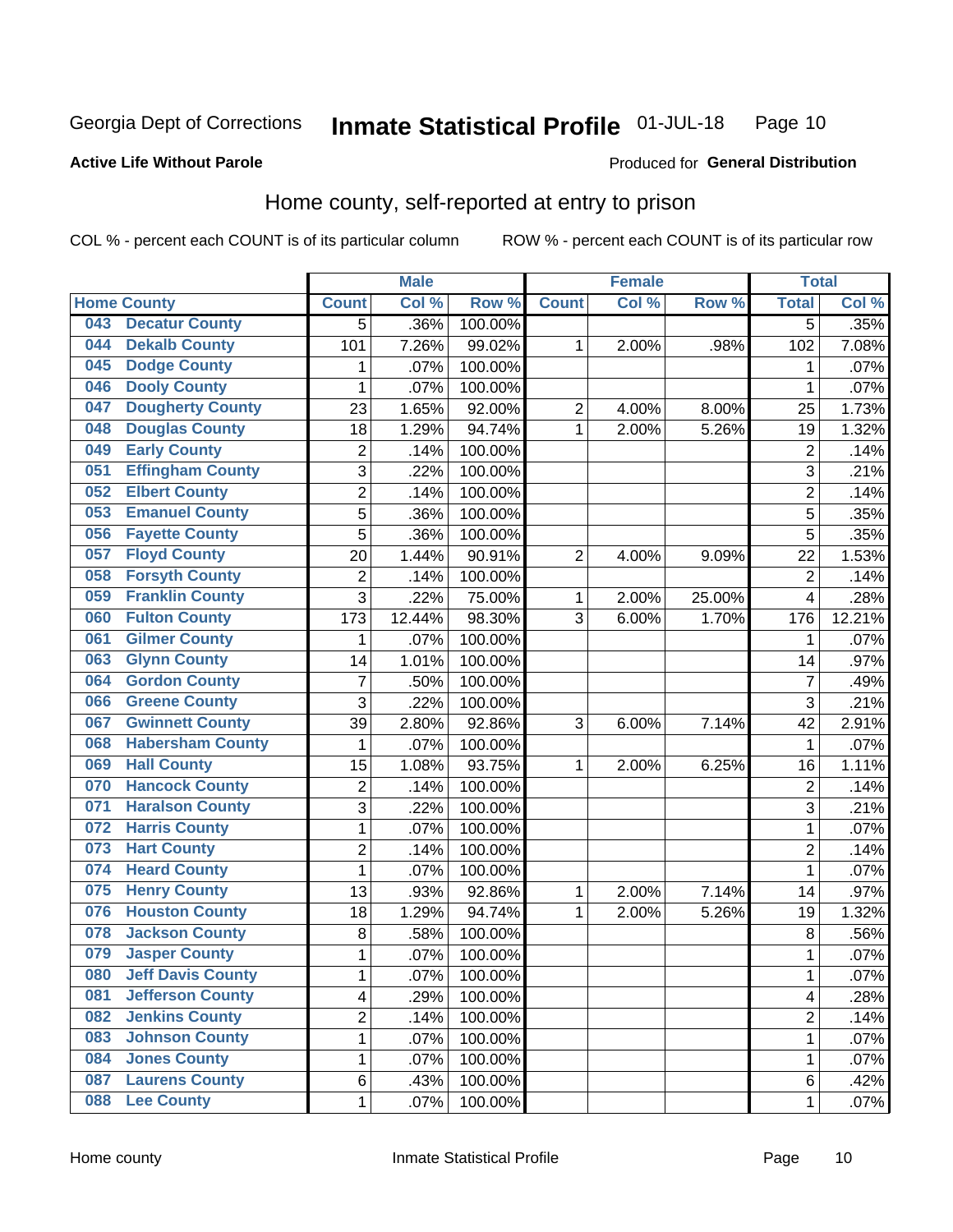#### Inmate Statistical Profile 01-JUL-18 Page 11

**Active Life Without Parole** 

### Produced for General Distribution

## Home county, self-reported at entry to prison

COL % - percent each COUNT is of its particular column

|                  |                          |                | <b>Male</b> |         |              | <b>Female</b> |        | <b>Total</b>    |       |
|------------------|--------------------------|----------------|-------------|---------|--------------|---------------|--------|-----------------|-------|
|                  | <b>Home County</b>       | <b>Count</b>   | Col %       | Row %   | <b>Count</b> | Col %         | Row %  | <b>Total</b>    | Col % |
| 089              | <b>Liberty County</b>    | 9              | .65%        | 90.00%  | 1.           | 2.00%         | 10.00% | $\overline{10}$ | .69%  |
| 090              | <b>Lincoln County</b>    | 1              | .07%        | 100.00% |              |               |        | 1               | .07%  |
| 091              | <b>Long County</b>       | $\mathbf 1$    | .07%        | 100.00% |              |               |        | 1               | .07%  |
| 092              | <b>Lowndes County</b>    | 8              | .58%        | 100.00% |              |               |        | 8               | .56%  |
| 093              | <b>Lumpkin County</b>    | $\overline{2}$ | .14%        | 100.00% |              |               |        | $\overline{2}$  | .14%  |
| 094              | <b>Macon County</b>      | $\mathbf 1$    | .07%        | 100.00% |              |               |        | 1               | .07%  |
| 095              | <b>Madison County</b>    | $\overline{2}$ | .14%        | 100.00% |              |               |        | $\overline{2}$  | .14%  |
| 096              | <b>Marion County</b>     | 1              | .07%        | 100.00% |              |               |        | 1               | .07%  |
| 097              | <b>Mcduffie County</b>   | $\overline{2}$ | .14%        | 100.00% |              |               |        | $\overline{2}$  | .14%  |
| 098              | <b>Mcintosh County</b>   | $\mathbf 1$    | .07%        | 100.00% |              |               |        | 1               | .07%  |
| 099              | <b>Meriwether County</b> | $\mathbf 1$    | .07%        | 100.00% |              |               |        | 1               | .07%  |
| 100              | <b>Miller County</b>     | $\overline{c}$ | .14%        | 100.00% |              |               |        | $\overline{2}$  | .14%  |
| 101              | <b>Mitchell County</b>   | $\mathbf{1}$   | .07%        | 100.00% |              |               |        | 1               | .07%  |
| 102              | <b>Monroe County</b>     | $\overline{7}$ | .50%        | 100.00% |              |               |        | $\overline{7}$  | .49%  |
| 103              | <b>Montgomery County</b> | $\overline{2}$ | .14%        | 100.00% |              |               |        | $\overline{2}$  | .14%  |
| 104              | <b>Morgan County</b>     | 1              | .07%        | 100.00% |              |               |        | 1               | .07%  |
| 106              | <b>Muscogee County</b>   | 28             | 2.01%       | 100.00% |              |               |        | 28              | 1.94% |
| 107              | <b>Newton County</b>     | 6              | .43%        | 85.71%  | 1            | 2.00%         | 14.29% | $\overline{7}$  | .49%  |
| 109              | <b>Oglethorpe County</b> | 3              | .22%        | 100.00% |              |               |        | $\overline{3}$  | .21%  |
| 110              | <b>Paulding County</b>   | 11             | .79%        | 100.00% |              |               |        | 11              | .76%  |
| 111              | <b>Peach County</b>      | $\mathbf 1$    | .07%        | 100.00% |              |               |        | 1               | .07%  |
| $\overline{112}$ | <b>Pickens County</b>    | $\mathbf 1$    | .07%        | 100.00% |              |               |        | 1               | .07%  |
| 113              | <b>Pierce County</b>     | 3              | .22%        | 100.00% |              |               |        | 3               | .21%  |
| 114              | <b>Pike County</b>       | 3              | .22%        | 100.00% |              |               |        | $\overline{3}$  | .21%  |
| $\overline{115}$ | <b>Polk County</b>       | 3              | .22%        | 100.00% |              |               |        | 3               | .21%  |
| 117              | <b>Putnam County</b>     | 4              | .29%        | 100.00% |              |               |        | 4               | .28%  |
| 119              | <b>Rabun County</b>      | $\overline{c}$ | .14%        | 100.00% |              |               |        | $\overline{2}$  | .14%  |
| 120              | <b>Randolph County</b>   | 3              | .22%        | 100.00% |              |               |        | $\overline{3}$  | .21%  |
| 121              | <b>Richmond County</b>   | 55             | 3.95%       | 94.83%  | 3            | 6.00%         | 5.17%  | 58              | 4.02% |
| 122              | <b>Rockdale County</b>   | 8              | .58%        | 100.00% |              |               |        | 8               | .56%  |
| 124              | <b>Screven County</b>    | $\mathbf{1}$   | .07%        | 100.00% |              |               |        | 1               | .07%  |
| 125              | <b>Seminole County</b>   | 2              | .14%        | 100.00% |              |               |        | $\overline{2}$  | .14%  |
| 126              | <b>Spalding County</b>   | 11             | .79%        | 100.00% |              |               |        | 11              | .76%  |
| 127              | <b>Stephens County</b>   | $\overline{2}$ | .14%        | 66.67%  | 1            | 2.00%         | 33.33% | $\sqrt{3}$      | .21%  |
| 128              | <b>Stewart County</b>    | $\mathbf{1}$   | .07%        | 100.00% |              |               |        | 1               | .07%  |
| 129              | <b>Sumter County</b>     | $\overline{2}$ | .14%        | 100.00% |              |               |        | $\overline{2}$  | .14%  |
| 132              | <b>Tattnall County</b>   | 6              | .43%        | 85.71%  | 1            | 2.00%         | 14.29% | 7               | .49%  |
| 133              | <b>Taylor County</b>     | $\mathbf 1$    | .07%        | 100.00% |              |               |        | 1               | .07%  |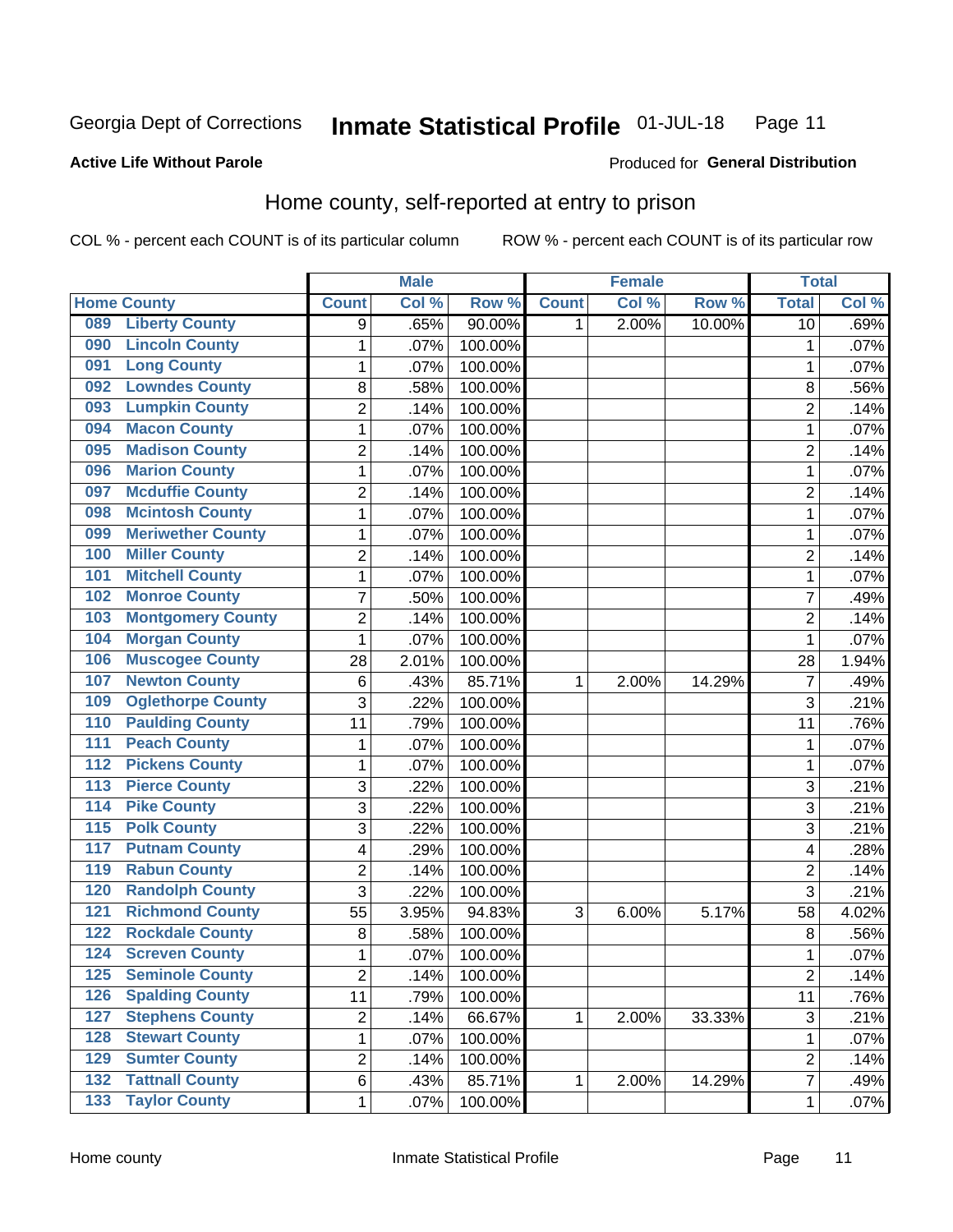#### Inmate Statistical Profile 01-JUL-18 Page 12

Produced for General Distribution

### **Active Life Without Parole**

## Home county, self-reported at entry to prison

COL % - percent each COUNT is of its particular column

|                                 |                | <b>Male</b> |         |              | <b>Female</b> |        | <b>Total</b>   |         |
|---------------------------------|----------------|-------------|---------|--------------|---------------|--------|----------------|---------|
| <b>Home County</b>              | <b>Count</b>   | Col %       | Row %   | <b>Count</b> | Col %         | Row %  | <b>Total</b>   | Col %   |
| <b>Telfair County</b><br>134    | 1              | .07%        | 100.00% |              |               |        |                | $.07\%$ |
| <b>Thomas County</b><br>136     | 5              | .36%        | 100.00% |              |               |        | 5              | .35%    |
| <b>Tift County</b><br>137       | 9              | .65%        | 100.00% |              |               |        | 9              | .62%    |
| <b>Toombs County</b><br>138     | 9              | .65%        | 100.00% |              |               |        | 9              | .62%    |
| <b>Treutlen County</b><br>140   | 4              | .29%        | 100.00% |              |               |        | 4              | .28%    |
| <b>Troup County</b><br>141      | 5              | .36%        | 100.00% |              |               |        | 5              | .35%    |
| <b>Twiggs County</b><br>143     | $\overline{2}$ | .14%        | 100.00% |              |               |        | $\overline{c}$ | .14%    |
| <b>Union County</b><br>144      | 1              | .07%        | 100.00% |              |               |        |                | .07%    |
| <b>Upson County</b><br>145      | 4              | .29%        | 100.00% |              |               |        | 4              | .28%    |
| <b>Walker County</b><br>146     | 4              | .29%        | 80.00%  | 1            | 2.00%         | 20.00% | 5              | .35%    |
| <b>Walton County</b><br>147     | 14             | 1.01%       | 100.00% |              |               |        | 14             | $.97\%$ |
| <b>Ware County</b><br>148       | 9              | .65%        | 100.00% |              |               |        | 9              | .62%    |
| <b>Warren County</b><br>149     | 1              | .07%        | 100.00% |              |               |        |                | $.07\%$ |
| <b>Washington County</b><br>150 | 6              | .43%        | 100.00% |              |               |        | 6              | .42%    |
| <b>Wayne County</b><br>151      | 8              | .58%        | 100.00% |              |               |        | 8              | .56%    |
| <b>White County</b><br>154      | 1              | .07%        | 100.00% |              |               |        |                | $.07\%$ |
| <b>Whitfield County</b><br>155  | 8              | .58%        | 100.00% |              |               |        | 8              | .56%    |
| <b>Wilcox County</b><br>156     | 1              | .07%        | 100.00% |              |               |        |                | .07%    |
| <b>Wilkes County</b><br>157     | 3              | .22%        | 100.00% |              |               |        | 3              | .21%    |
| <b>Wilkinson County</b><br>158  | $\overline{2}$ | .14%        | 100.00% |              |               |        | $\overline{2}$ | .14%    |
| <b>Worth County</b><br>159      | 1              | .07%        | 100.00% |              |               |        |                | .07%    |
| Other Custody/Out Of<br>999     | 3              | .22%        | 75.00%  | 1            | 2.00%         | 25.00% | 4              | .28%    |
| <b>State</b>                    |                |             |         |              |               |        |                |         |
| <b>Total Rported</b>            | 1,391          | 100%        | 96.53%  | 50           | 100%          | 3.47%  | 1,441          | 100%    |

| ported<br><b>NOT</b> |      |     |                 |
|----------------------|------|-----|-----------------|
| <b>c</b> otal        | .391 | ູບບ | <b>AA1</b><br>. |

| Mode (most frequent) | <b>Fulton County</b> | <b>Gwinnett County</b> | <b>Fulton County</b> |
|----------------------|----------------------|------------------------|----------------------|
|----------------------|----------------------|------------------------|----------------------|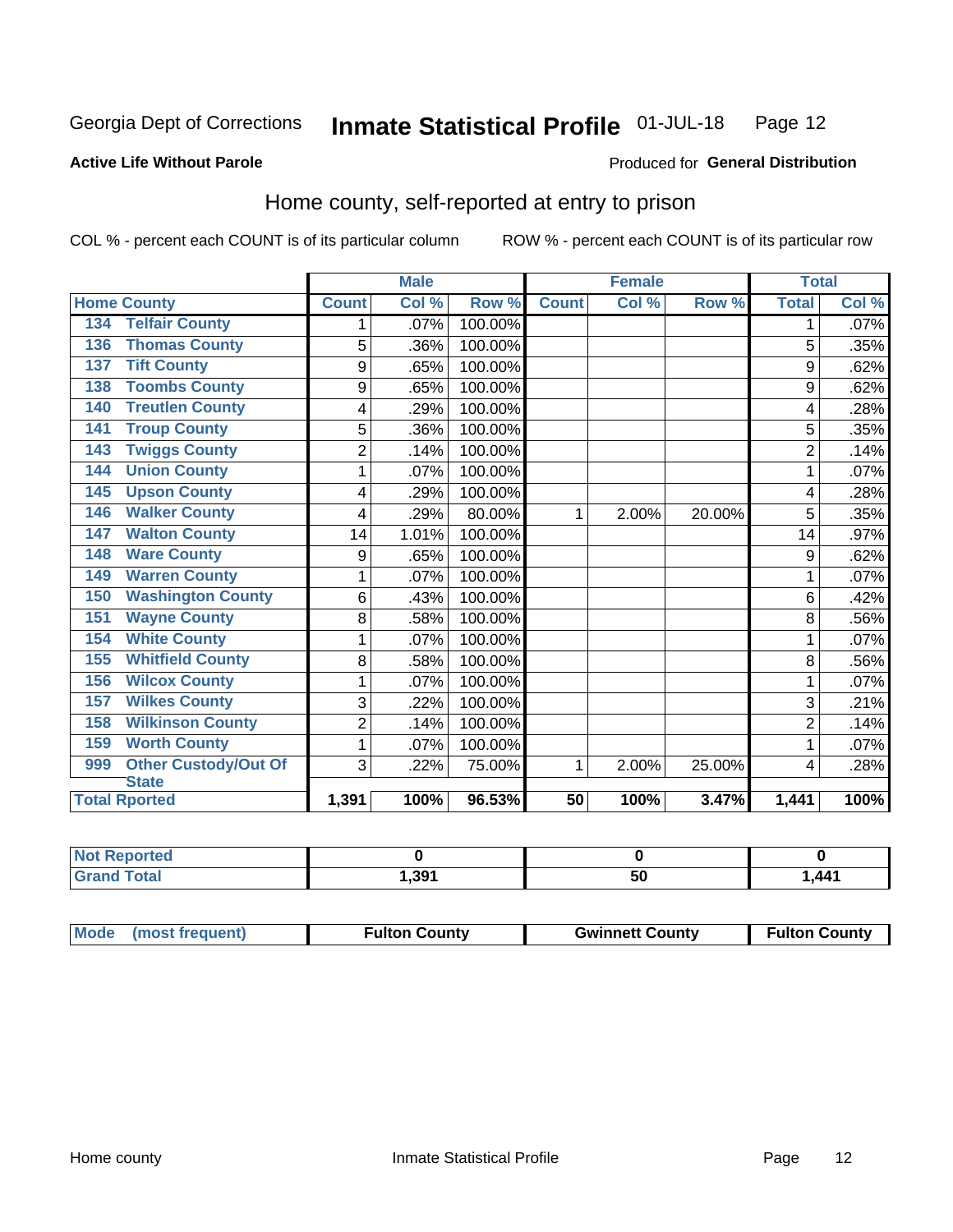#### Inmate Statistical Profile 01-JUL-18 Page 13

### **Active Life Without Parole**

### Produced for General Distribution

## Employment status before prison, self-reported at entry to prison

COL % - percent each COUNT is of its particular column

|                           |              | <b>Male</b> |         |              | <b>Female</b> |       |       | <b>Total</b> |
|---------------------------|--------------|-------------|---------|--------------|---------------|-------|-------|--------------|
| <b>Employment Status</b>  | <b>Count</b> | Col %       | Row %   | <b>Count</b> | Col %         | Row % | Total | Col %        |
| <b>Full Time</b><br>01    | 496          | 46.27%      | 95.94%  | 21           | 47.73%        | 4.06% | 517   | 46.33%       |
| <b>Part Time</b><br>02    | 64           | 5.97%       | 100.00% |              |               |       | 64    | 5.73%        |
| Unempl $<$ 6M<br>03       | 69           | 6.44%       | 98.57%  |              | 2.27%         | 1.43% | 70    | 6.27%        |
| Unempl > 6M<br>04         | 264          | 24.63%      | 94.29%  | 16           | 36.36%        | 5.71% | 280   | 25.09%       |
| <b>Never Worked</b><br>05 | 91           | 8.49%       | 100.00% |              |               |       | 91    | 8.15%        |
| <b>Student</b><br>06      | 33           | 3.08%       | 100.00% |              |               |       | 33    | 2.96%        |
| <b>Incapable</b><br>07    | 55           | 5.13%       | 90.16%  | 6            | 13.64%        | 9.84% | 61    | 5.47%        |
| <b>Total Reported</b>     | 1,072        | 100%        | 96.06%  | 44           | 100%          | 3.94% | 1,116 | 100%         |

| TH. | 310<br>JIJ<br>$ -$ |    | っっこ<br>◡∸◡ |
|-----|--------------------|----|------------|
|     | .391               | 50 | .441       |

| Mc | ∙u∥<br>----<br>ıme | ίuΙ<br>Πmε |
|----|--------------------|------------|
|    |                    |            |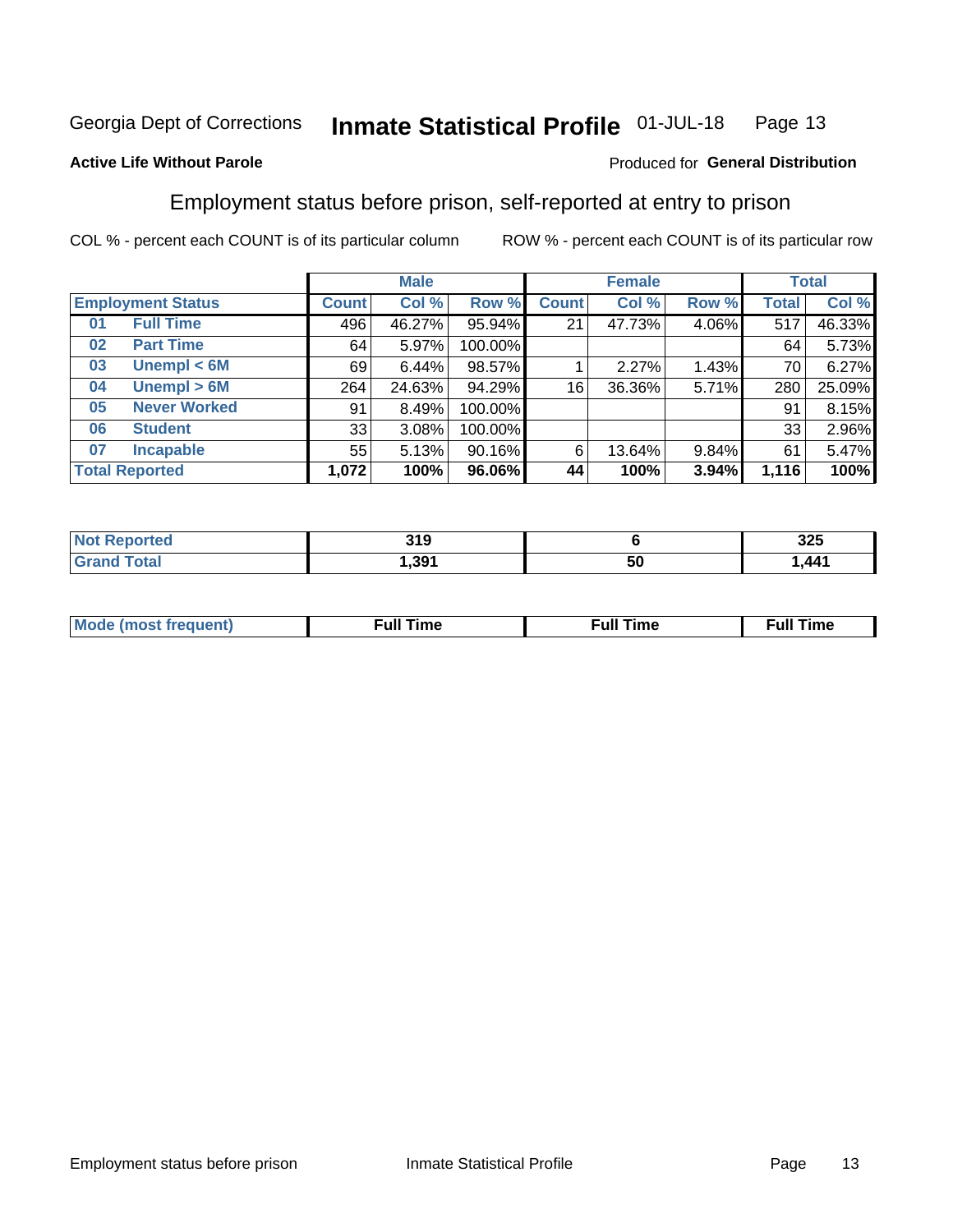### **Active Life Without Parole**

Produced for General Distribution

## Age at admission

COL % - percent each COUNT is of its particular column

|                         |                | <b>Male</b> |         |                | <b>Female</b> |        |              | <b>Total</b> |
|-------------------------|----------------|-------------|---------|----------------|---------------|--------|--------------|--------------|
| <b>Age At Admission</b> | <b>Count</b>   | Col %       | Row %   | <b>Count</b>   | Col %         | Row %  | <b>Total</b> | Col %        |
| 15                      | $\overline{2}$ | 0.14%       | 100.00% |                |               |        | 2            | 0.14%        |
| 16                      | 1              | 0.07%       | 100.00% |                |               |        | $\mathbf{1}$ | 0.07%        |
| $\overline{17}$         | 8              | 0.58%       | 100.00% |                |               |        | 8            | 0.56%        |
| 18                      | 9              | 0.65%       | 100.00% |                |               |        | 9            | 0.62%        |
| 19                      | 17             | 1.22%       | 100.00% |                |               |        | 17           | 1.18%        |
| $\overline{20}$         | 30             | 2.16%       | 96.77%  | 1              | 2.00%         | 3.23%  | 31           | 2.15%        |
| $\overline{21}$         | 34             | 2.44%       | 97.14%  | 1              | 2.00%         | 2.86%  | 35           | 2.43%        |
| 22                      | 61             | 4.39%       | 96.83%  | $\overline{2}$ | 4.00%         | 3.17%  | 63           | 4.37%        |
| $\overline{23}$         | 55             | 3.95%       | 98.21%  | 1              | 2.00%         | 1.79%  | 56           | 3.89%        |
| $\overline{24}$         | 55             | 3.95%       | 96.49%  | $\overline{2}$ | 4.00%         | 3.51%  | 57           | 3.96%        |
| $\overline{25}$         | 57             | 4.10%       | 95.00%  | 3              | 6.00%         | 5.00%  | 60           | 4.16%        |
| 26                      | 64             | 4.60%       | 96.97%  | $\overline{2}$ | 4.00%         | 3.03%  | 66           | 4.58%        |
| $\overline{27}$         | 48             | 3.45%       | 92.31%  | 4              | 8.00%         | 7.69%  | 52           | 3.61%        |
| 28                      | 61             | 4.39%       | 98.39%  | 1              | 2.00%         | 1.61%  | 62           | 4.30%        |
| 29                      | 57             | 4.10%       | 98.28%  | 1              | 2.00%         | 1.72%  | 58           | 4.02%        |
| 30                      | 46             | 3.31%       | 100.00% |                |               |        | 46           | 3.19%        |
| 31                      | 59             | 4.24%       | 98.33%  | 1              | 2.00%         | 1.67%  | 60           | 4.16%        |
| 32                      | 58             | 4.17%       | 95.08%  | 3              | 6.00%         | 4.92%  | 61           | 4.23%        |
| 33                      | 49             | 3.52%       | 98.00%  | 1              | 2.00%         | 2.00%  | 50           | 3.47%        |
| 34                      | 30             | 2.16%       | 93.75%  | $\overline{2}$ | 4.00%         | 6.25%  | 32           | 2.22%        |
| 35                      | 37             | 2.66%       | 97.37%  | 1              | 2.00%         | 2.63%  | 38           | 2.64%        |
| 36                      | 46             | 3.31%       | 95.83%  | $\overline{2}$ | 4.00%         | 4.17%  | 48           | 3.33%        |
| $\overline{37}$         | 36             | 2.59%       | 100.00% |                |               |        | 36           | 2.50%        |
| 38                      | 43             | 3.09%       | 100.00% |                |               |        | 43           | 2.98%        |
| 39                      | 32             | 2.30%       | 84.21%  | $\,6$          | 12.00%        | 15.79% | 38           | 2.64%        |
| 40                      | 28             | 2.01%       | 93.33%  | $\overline{2}$ | 4.00%         | 6.67%  | 30           | 2.08%        |
| 41                      | 37             | 2.66%       | 94.87%  | $\overline{2}$ | 4.00%         | 5.13%  | 39           | 2.71%        |
| 42                      | 34             | 2.44%       | 100.00% |                |               |        | 34           | 2.36%        |
| 43                      | 27             | 1.94%       | 93.10%  | $\overline{2}$ | 4.00%         | 6.90%  | 29           | 2.01%        |
| 44                      | 20             | 1.44%       | 90.91%  | $\overline{2}$ | 4.00%         | 9.09%  | 22           | 1.53%        |
| 45                      | 29             | 2.08%       | 96.67%  | 1              | 2.00%         | 3.33%  | 30           | 2.08%        |
| 46                      | 25             | 1.80%       | 89.29%  | 3              | 6.00%         | 10.71% | 28           | 1.94%        |
| 47                      | 24             | 1.73%       | 100.00% |                |               |        | 24           | 1.67%        |
| 48                      | 27             | 1.94%       | 90.00%  | 3              | 6.00%         | 10.00% | 30           | 2.08%        |
| 49                      | 23             | 1.65%       | 100.00% |                |               |        | 23           | 1.60%        |
| 50                      | 23             | 1.65%       | 100.00% |                |               |        | 23           | 1.60%        |
| 51                      | 11             | 0.79%       | 100.00% |                |               |        | 11           | 0.76%        |
| 52                      | 12             | 0.86%       | 100.00% |                |               |        | 12           | 0.83%        |
| 53                      | 14             | 1.01%       | 100.00% |                |               |        | 14           | 0.97%        |
| 54                      | 10             | 0.72%       | 100.00% |                |               |        | 10           | 0.69%        |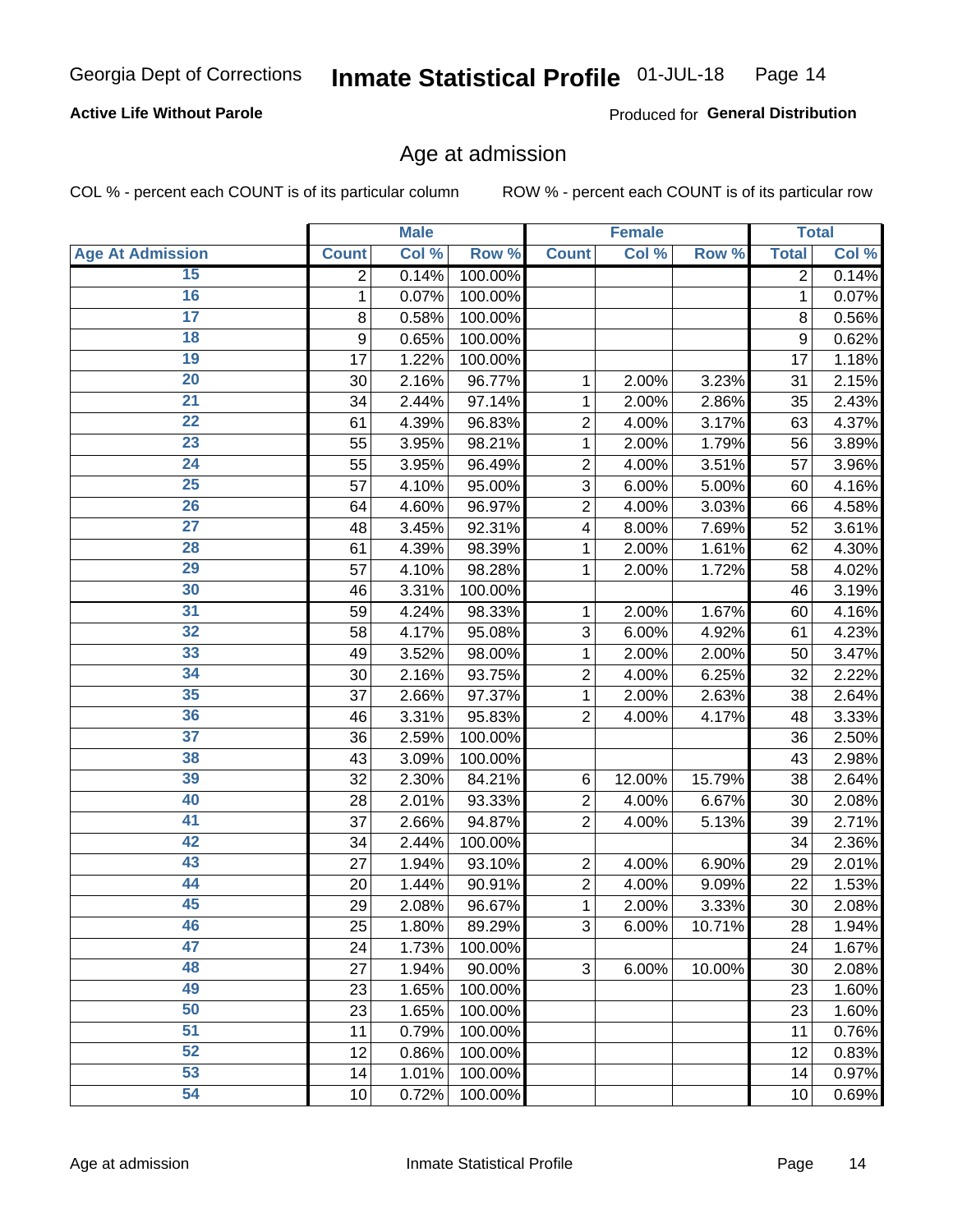### **Active Life Without Parole**

Produced for General Distribution

## Age at admission

COL % - percent each COUNT is of its particular column

|                         |              | <b>Male</b> |         |              | <b>Female</b> |        |                 | <b>Total</b> |
|-------------------------|--------------|-------------|---------|--------------|---------------|--------|-----------------|--------------|
| <b>Age At Admission</b> | <b>Count</b> | Col %       | Row %   | <b>Count</b> | Col %         | Row %  | <b>Total</b>    | Col %        |
| 55                      | 9            | 0.65%       | 90.00%  |              | 2.00%         | 10.00% | 10 <sup>1</sup> | 0.69%        |
| 56                      | 8            | 0.58%       | 100.00% |              |               |        | 8               | 0.56%        |
| 57                      | 8            | 0.58%       | 100.00% |              |               |        | 8               | 0.56%        |
| 58                      | 5            | 0.36%       | 100.00% |              |               |        | 5               | 0.35%        |
| 59                      | 2            | 0.14%       | 100.00% |              |               |        | 2               | 0.14%        |
| 60                      | 3            | 0.22%       | 100.00% |              |               |        | 3               | 0.21%        |
| 61                      |              | $0.07\%$    | 100.00% |              |               |        |                 | 0.07%        |
| 62                      | 2            | 0.14%       | 100.00% |              |               |        | 2               | 0.14%        |
| 64                      | 3            | 0.22%       | 100.00% |              |               |        | 3               | 0.21%        |
| 65                      | 2            | 0.14%       | 100.00% |              |               |        | 2               | 0.14%        |
| 66                      | 2            | 0.14%       | 100.00% |              |               |        | 2               | 0.14%        |
| 67                      | 2            | 0.14%       | 100.00% |              |               |        | 2               | 0.14%        |
| 69                      | 3            | 0.22%       | 100.00% |              |               |        | 3               | 0.21%        |
| 73                      |              | 0.07%       | 100.00% |              |               |        |                 | 0.07%        |
| 78                      |              | 0.07%       | 100.00% |              |               |        |                 | 0.07%        |
| <b>Total Reported</b>   | 1,391        | 100%        | 96.53%  | 50           | 100%          | 3.47%  | 1,441           | 100%         |

| <b>Not Reported</b> |      |    |      |
|---------------------|------|----|------|
| <b>Total</b>        | ,391 | ວບ | ,441 |

| Mean<br>(average)      | 34.05    | 34.7 | 34.08   |
|------------------------|----------|------|---------|
| <b>Median (middle)</b> | ^^<br>JZ | 34.5 | ົ<br>∠ت |
| Mode (most frequent)   | 26       | 39   | 26      |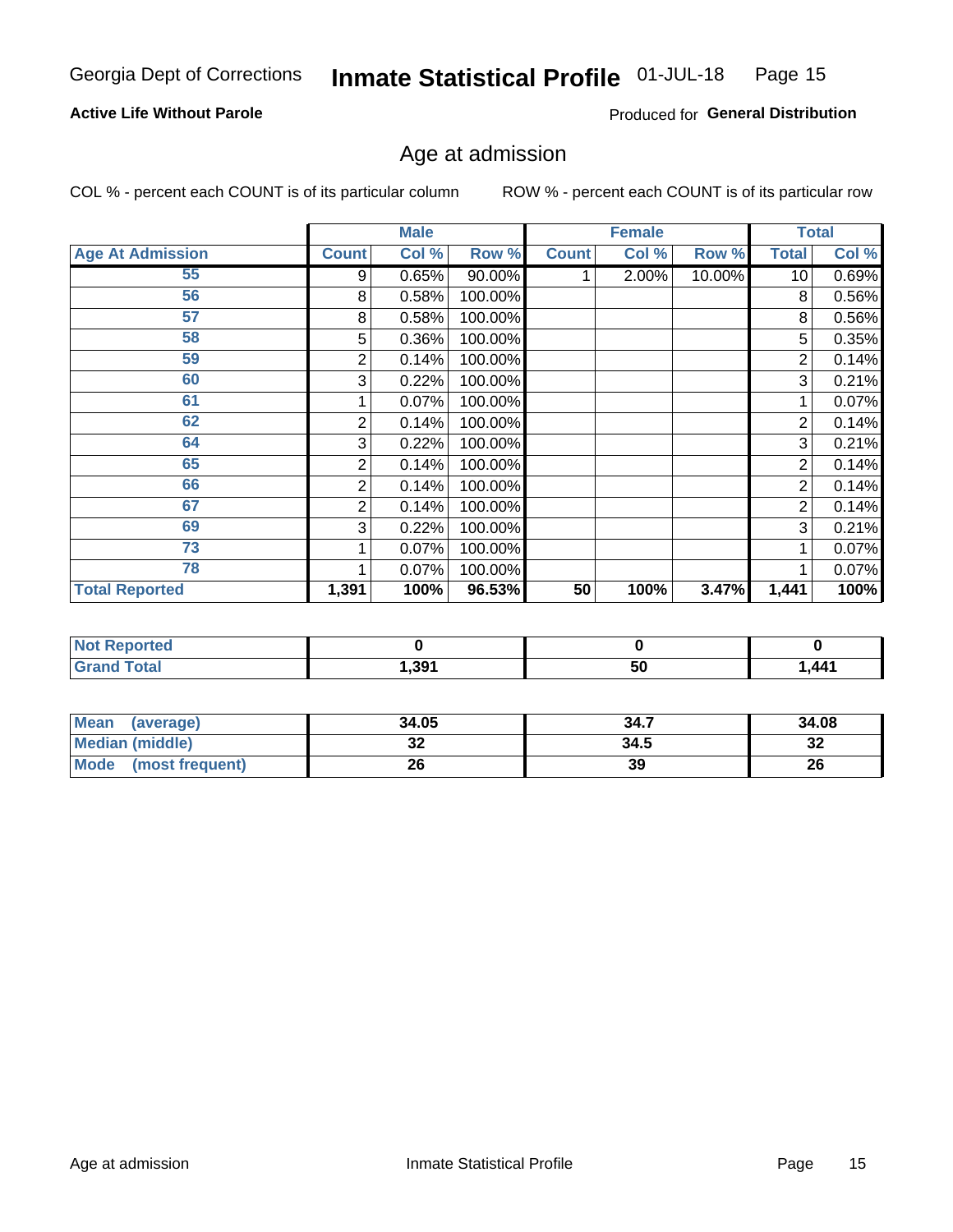## **Active Life Without Parole**

### Produced for General Distribution

## Height, measured at entry to prison

COL % - percent each COUNT is of its particular column

|                       |                | <b>Male</b> |         |                 | <b>Female</b> |         |                | <b>Total</b> |
|-----------------------|----------------|-------------|---------|-----------------|---------------|---------|----------------|--------------|
| <b>Height</b>         | <b>Count</b>   | Col %       | Row %   | <b>Count</b>    | Col %         | Row %   | <b>Total</b>   | Col %        |
| $\bf{0}$              | $\overline{7}$ | 0.50%       | 100.00% |                 |               |         | 7              | 0.49%        |
| 4'10''                |                |             |         | $\mathbf{1}$    | 2.00%         | 100.00% | 1              | 0.07%        |
| 5'00''                | $\mathbf 2$    | 0.14%       | 100.00% |                 |               |         | $\overline{2}$ | 0.14%        |
| 5'01"                 | 4              | 0.29%       | 66.67%  | $\overline{2}$  | 4.00%         | 33.33%  | 6              | 0.42%        |
| 5'02"                 | 5              | 0.36%       | 100.00% |                 |               |         | 5              | 0.35%        |
| 5'03''                | 13             | 0.93%       | 61.90%  | 8               | 16.00%        | 38.10%  | 21             | 1.46%        |
| 5'04"                 | 12             | 0.86%       | 44.44%  | 15              | 30.00%        | 55.56%  | 27             | 1.87%        |
| 5'05"                 | 37             | 2.66%       | 86.05%  | 6               | 12.00%        | 13.95%  | 43             | 2.98%        |
| 5'06''                | 97             | 6.97%       | 94.17%  | 6               | 12.00%        | 5.83%   | 103            | 7.15%        |
| 5'07''                | 96             | 6.90%       | 94.12%  | 6               | 12.00%        | 5.88%   | 102            | 7.08%        |
| 5'08''                | 136            | 9.78%       | 99.27%  | 1               | 2.00%         | 0.73%   | 137            | 9.51%        |
| 5'09''                | 180            | 12.94%      | 98.90%  | $\overline{2}$  | 4.00%         | 1.10%   | 182            | 12.63%       |
| 5'10''                | 163            | 11.72%      | 99.39%  | 1               | 2.00%         | 0.61%   | 164            | 11.38%       |
| 5'11''                | 177            | 12.72%      | 100.00% |                 |               |         | 177            | 12.28%       |
| 6'00''                | 149            | 10.71%      | 99.33%  | 1               | 2.00%         | 0.67%   | 150            | 10.41%       |
| 6'01''                | 112            | 8.05%       | 100.00% |                 |               |         | 112            | 7.77%        |
| 6'02"                 | 101            | 7.26%       | 100.00% |                 |               |         | 101            | 7.01%        |
| 6'03''                | 49             | 3.52%       | 98.00%  | $\mathbf{1}$    | 2.00%         | 2.00%   | 50             | 3.47%        |
| 6'04"                 | 34             | 2.44%       | 100.00% |                 |               |         | 34             | 2.36%        |
| 6'05"                 | 9              | 0.65%       | 100.00% |                 |               |         | 9              | 0.62%        |
| 6'06''                | 5              | 0.36%       | 100.00% |                 |               |         | 5              | 0.35%        |
| 6'07''                | $\overline{2}$ | 0.14%       | 100.00% |                 |               |         | $\overline{2}$ | 0.14%        |
| 6'11''                | 1              | 0.07%       | 100.00% |                 |               |         | 1              | 0.07%        |
| <b>Total Reported</b> | 1,391          | 100%        | 96.53%  | $\overline{50}$ | 100%          | 3.47%   | 1,441          | 100%         |

| <b>Not Reported</b> |       |    |       |
|---------------------|-------|----|-------|
| <b>Total</b>        | 1.391 | 50 | 1.441 |

| <b>Mean</b> | (average)       | 5'10" | 5'05" | 5'10'' |
|-------------|-----------------|-------|-------|--------|
|             |                 |       |       |        |
| <b>Mode</b> | (most frequent) | 5'09" | 5'04" | 5'09"  |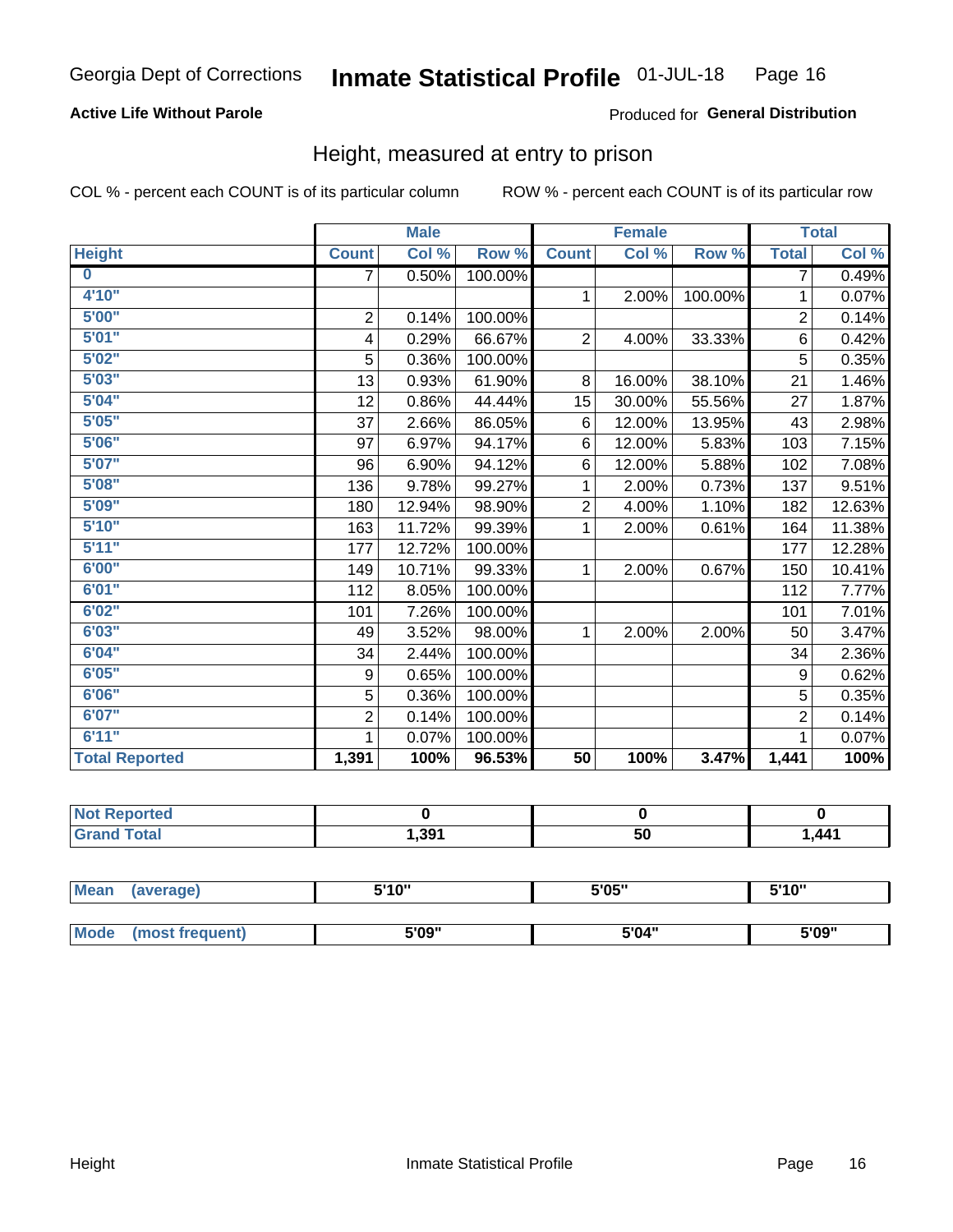**Active Life Without Parole** 

Produced for General Distribution

## Weight, measured at entry to prison

COL % - percent each COUNT is of its particular column

|                                |              | <b>Male</b> |                 |                  | <b>Female</b> |         |              | <b>Total</b> |  |
|--------------------------------|--------------|-------------|-----------------|------------------|---------------|---------|--------------|--------------|--|
| <b>Weight</b>                  | <b>Count</b> | Col %       | Row %           | <b>Count</b>     | Col %         | Row %   | <b>Total</b> | Col %        |  |
| 100 - 109 pounds               |              |             |                 | 1                | 2.00%         | 100.00% | 1            | 0.07%        |  |
| 110 - 119 pounds               | 4            | 0.29%       | 66.67%          | $\overline{2}$   | 4.00%         | 33.33%  | 6            | 0.42%        |  |
| 120 - 129 pounds               | 6            | 0.43%       | 75.00%          | $\overline{c}$   | 4.00%         | 25.00%  | 8            | 0.56%        |  |
| 130 - 139 pounds               | 42           | 3.03%       | 91.30%          | 4                | 8.00%         | 8.70%   | 46           | 3.20%        |  |
| 140 - 149 pounds               | 86           | 6.20%       | 94.51%          | 5                | 10.00%        | 5.49%   | 91           | 6.34%        |  |
| 150 - 159 pounds               | 130          | 9.38%       | 97.74%          | 3                | 6.00%         | 2.26%   | 133          | 9.26%        |  |
| 160 - 169 pounds               | 167          | 12.05%      | 97.66%          | 4                | 8.00%         | 2.34%   | 171          | 11.91%       |  |
| 170 - 179 pounds               | 185          | 13.35%      | 97.88%          | 4                | 8.00%         | 2.12%   | 189          | 13.16%       |  |
| 180 - 189 pounds               | 185          | 13.35%      | 97.37%          | 5                | 10.00%        | 2.63%   | 190          | 13.23%       |  |
| 190 - 199 pounds               | 120          | 8.66%       | 96.00%          | 5                | 10.00%        | 4.00%   | 125          | 8.70%        |  |
| 200 - 209 pounds               | 118          | 8.51%       | 96.72%          | 4                | 8.00%         | 3.28%   | 122          | 8.50%        |  |
| 210 - 219 pounds               | 78           | 5.63%       | 93.98%          | 5                | 10.00%        | 6.02%   | 83           | 5.78%        |  |
| 220 - 229 pounds               | 80           | 5.77%       | 98.77%          | $\mathbf{1}$     | 2.00%         | 1.23%   | 81           | 5.64%        |  |
| 230 - 239 pounds               | 51           | 3.68%       | 98.08%          | 1                | 2.00%         | 1.92%   | 52           | 3.62%        |  |
| 240 - 249 pounds               | 42           | 3.03%       | 100.00%         |                  |               |         | 42           | 2.92%        |  |
| 250 - 259 pounds               | 30           | 2.16%       | 100.00%         |                  |               |         | 30           | 2.09%        |  |
| 260 - 269 pounds               | 16           | 1.15%       | 100.00%         |                  |               |         | 16           | 1.11%        |  |
| 270 - 279 pounds               | 13           | 0.94%       | 100.00%         |                  |               |         | 13           | 0.91%        |  |
| 280 - 289 pounds               | 11           | 0.79%       | 91.67%          | 1                | 2.00%         | 8.33%   | 12           | 0.84%        |  |
| 290 - 299 pounds               | 6            | 0.43%       | 75.00%          | $\overline{2}$   | 4.00%         | 25.00%  | 8            | 0.56%        |  |
| 300 - 309 pounds               | 4            | 0.29%       | 100.00%         |                  |               |         | 4            | 0.28%        |  |
| 310 - 319 pounds               | 1            | 0.07%       | 100.00%         |                  |               |         | $\mathbf{1}$ | 0.07%        |  |
| 320 - 329 pounds               | 4            | 0.29%       | 100.00%         |                  |               |         | 4            | 0.28%        |  |
| 330 - 339 pounds               | 3            | 0.22%       | 100.00%         |                  |               |         | 3            | 0.21%        |  |
| 350 - 359 pounds               | 1            | 0.07%       | 100.00%         |                  |               |         | $\mathbf{1}$ | 0.07%        |  |
| 360 - 369 pounds               | 1            | 0.07%       | 100.00%         |                  |               |         | $\mathbf 1$  | 0.07%        |  |
| 370 - 379 pounds               | 1            | 0.07%       | 100.00%         |                  |               |         | $\mathbf 1$  | 0.07%        |  |
| 390 - 399 pounds               |              |             |                 | 1                | 2.00%         | 100.00% | 1            | 0.07%        |  |
| 400 pounds and over            | $\mathbf{1}$ | 0.07%       | 100.00%         |                  |               |         | $\mathbf{1}$ | 0.07%        |  |
| <b>Total Reported</b>          | 1,386        | 100%        | 96.52%          | $\overline{50}$  | 100%          | 3.48%   | 1,436        | 100.0%       |  |
|                                |              |             |                 |                  |               |         |              |              |  |
| <b>Not Reported</b>            |              | 5           |                 |                  | 0             |         |              | 5            |  |
| <b>Grand Total</b>             | 1,391        |             | $\overline{50}$ |                  |               |         | 1,441        |              |  |
|                                |              |             |                 |                  |               |         |              |              |  |
| <b>Mean</b><br>(average)       |              | 188         |                 | $\overline{182}$ |               |         | 188          |              |  |
| <b>Median (middle)</b>         |              | 180         |                 |                  | 177.5         |         | 180          |              |  |
| <b>Mode</b><br>(most frequent) |              | 180         |                 | 180              |               |         | 180          |              |  |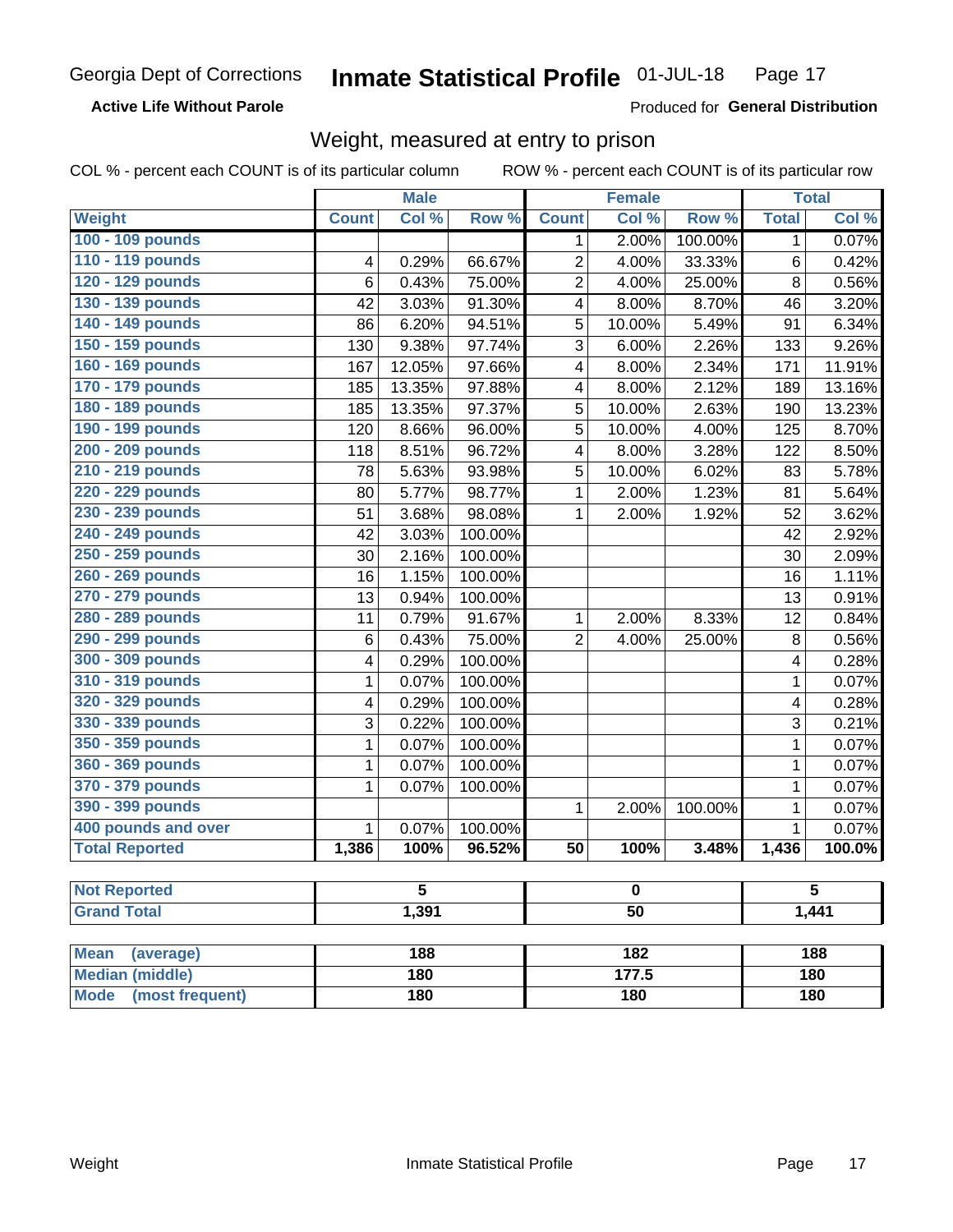#### Inmate Statistical Profile 01-JUL-18 Page 18

**Active Life Without Parole** 

### Produced for General Distribution

## Veterans validated by Veteran's Administration

COL % - percent each COUNT is of its particular column

|                           |              | <b>Male</b> |         |             | <b>Female</b> |       |              | <b>Total</b> |
|---------------------------|--------------|-------------|---------|-------------|---------------|-------|--------------|--------------|
| <b>Military service</b>   | <b>Count</b> | Col %       |         | Row % Count | Col %         | Row % | <b>Total</b> | Col %        |
| <b>Others</b><br>$\bf{0}$ | 51           | 43.22%      | 100.00% |             |               |       | 51           | 42.86%       |
| <b>Air Force</b>          | 45           | 38.14%      | 97.83%  |             | 100.00%       | 2.17% | 46           | 38.66%       |
| Army                      |              | 5.93%       | 100.00% |             |               |       |              | 5.88%        |
| <b>Navy</b><br>3          | 5            | 4.24%       | 100.00% |             |               |       | 5            | 4.20%        |
| <b>Coast Guard</b><br>5.  | 10           | $8.47\%$    | 100.00% |             |               |       | 10           | 8.40%        |
| <b>Total Reported</b>     | 118          | 100%        | 99.16%  |             | 100%          | .84%  | 119          | 100%         |

| тес   | 0.70<br>ں اے . | 49 | າາາ<br>$-222$<br>__ |
|-------|----------------|----|---------------------|
| Гоtal | 391.،          | 50 | 44 <sup>4</sup>     |

| Mo<br>m | ∖‡h∧rc<br>____ | $-0.002$<br>28 F T<br>UI CE | <b>Others</b><br>____ |
|---------|----------------|-----------------------------|-----------------------|
|         |                |                             |                       |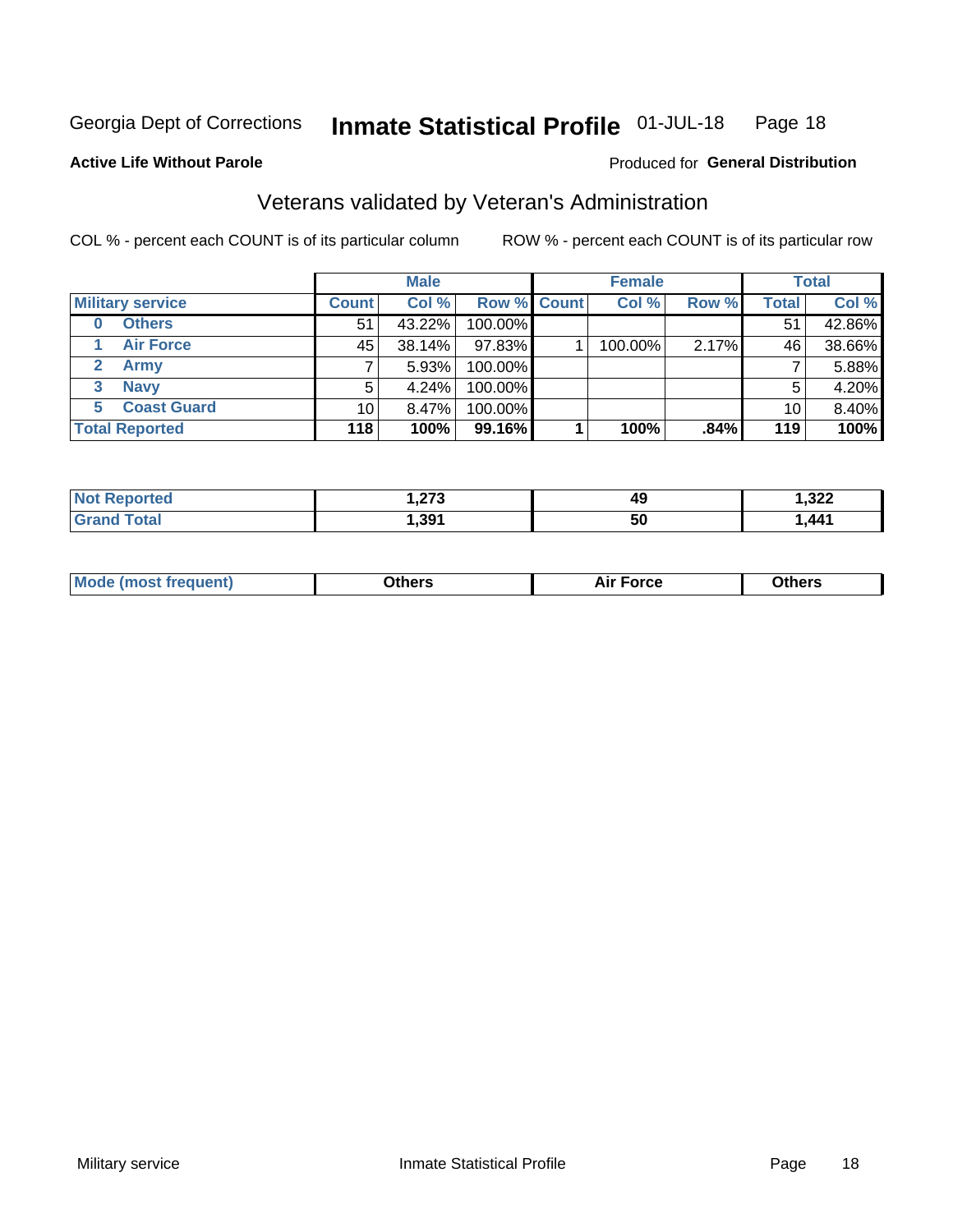#### Inmate Statistical Profile 01-JUL-18 Page 19

**Active Life Without Parole** 

Produced for General Distribution

## Type of admission to prison

COL % - percent each COUNT is of its particular column

|                                      |                 | <b>Male</b> |                    |    | <b>Female</b> |       |              | <b>Total</b> |
|--------------------------------------|-----------------|-------------|--------------------|----|---------------|-------|--------------|--------------|
| <b>Type of Admission</b>             | <b>Count</b>    | Col %       | <b>Row % Count</b> |    | Col %         | Row % | <b>Total</b> | Col %        |
| <b>52 New Sentence</b>               | 1,321           | 94.97%      | 96.35%             | 50 | 100.00%       | 3.65% | 1,371        | 95.14%       |
| <b>Probation Rev Partial</b><br>53   | 6               | .43%        | 100.00%            |    |               |       | 6            | .42%         |
| <b>Probation Rev Remainder</b><br>54 | 12 <sub>2</sub> | .86%        | 100.00%            |    |               |       | 12           | .83%         |
| <b>Parole Rev New Sentence</b><br>55 | 20              | 1.44%       | 100.00%            |    |               |       | 20           | 1.39%        |
| <b>Parole Rev No New</b><br>56       | 18              | 1.29%       | 100.00%            |    |               |       | 18           | 1.25%        |
| <b>Sentence</b>                      |                 |             |                    |    |               |       |              |              |
| <b>Life W/O Parole</b><br>70         | 13              | .93%        | 100.00%            |    |               |       | 13           | .90%         |
| <b>Unknown</b><br>82                 |                 | $.07\%$     | 100.00%            |    |               |       |              | .07%         |
| <b>Total Reported</b>                | 1,391           | 100%        | 96.53%             | 50 | 100%          | 3.47% | 1,441        | 100%         |

| Reported<br><b>NOT</b> |       |    |                 |
|------------------------|-------|----|-----------------|
| Total<br>"Granu        | 1,391 | 50 | <b>441</b><br>. |

| Mode (most frequent) | <b>New Sentence</b> | <b>New Sentence</b> | <b>New Sentence</b> |
|----------------------|---------------------|---------------------|---------------------|
|                      |                     |                     |                     |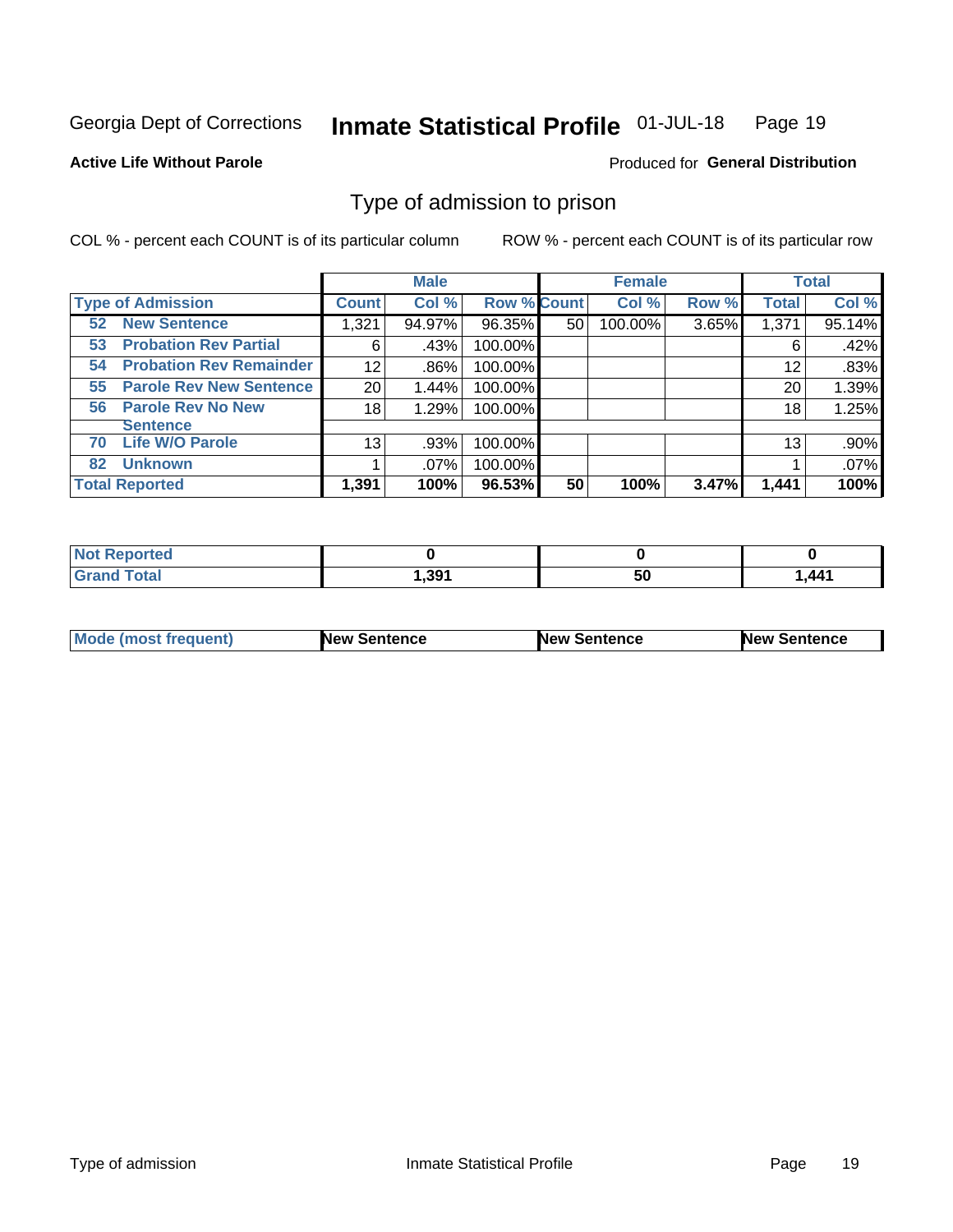#### Inmate Statistical Profile 01-JUL-18 Page 20

**Active Life Without Parole** 

## Produced for General Distribution

## Current / last supervision level

COL % - percent each COUNT is of its particular column

|                        |              | <b>Male</b> |                    |    | <b>Female</b> |          |       | <b>Total</b> |
|------------------------|--------------|-------------|--------------------|----|---------------|----------|-------|--------------|
| <b>Security Status</b> | <b>Count</b> | Col%        | <b>Row % Count</b> |    | Col %         | Row %    | Total | Col %        |
| 4 Medium               | ົ            | .22%        | $100.00\%$         |    | .00%          |          |       | .21%         |
| 5 Close                | .388'        | 99.78%      | 96.52%             | 50 | 100.00%       | 3.48%    | 1,438 | 99.79%       |
| <b>Total Reported</b>  | 1,391        | 100%        | 96.53%             | 50 | 100%          | $3.47\%$ | 1,441 | 100%         |

| <b>Still being diagnosed</b> |       |    |       |
|------------------------------|-------|----|-------|
| <b>Not Reported</b>          |       |    |       |
| <b>Grand Total</b>           | 391.ا | 50 | 1.441 |

| <b>AhoM</b><br>rreauent) | <b>Close</b> | Close | Close |
|--------------------------|--------------|-------|-------|
|                          |              |       |       |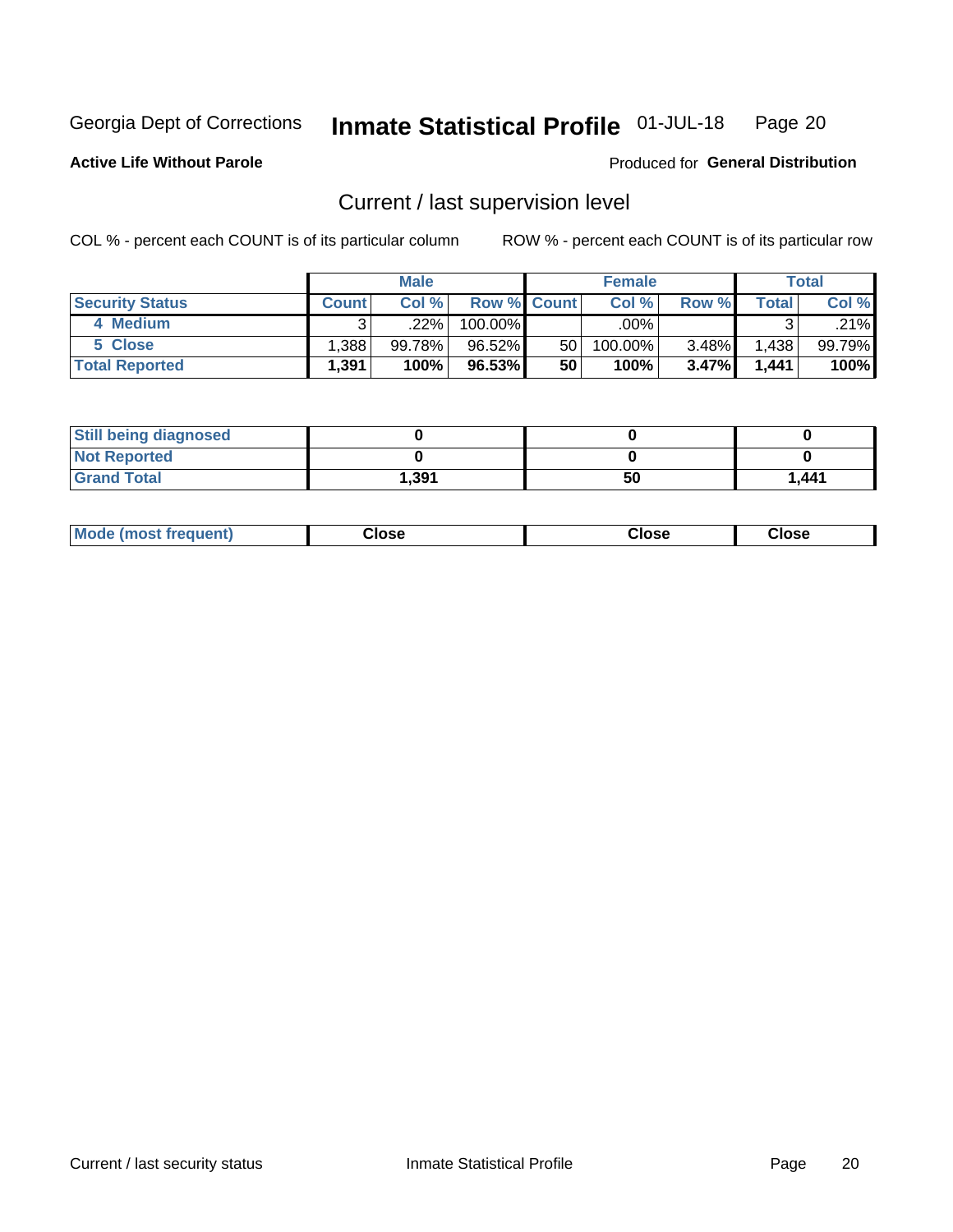#### Inmate Statistical Profile 01-JUL-18 Page 21

**Active Life Without Parole** 

Produced for General Distribution

## Current / last type of institution

COL % - percent each COUNT is of its particular column

|                            |              | <b>Male</b> |                    |                 | <b>Female</b> |          |        | <b>Total</b> |
|----------------------------|--------------|-------------|--------------------|-----------------|---------------|----------|--------|--------------|
| <b>Type of Institution</b> | <b>Count</b> | Col %       | <b>Row % Count</b> |                 | Col %         | Row %    | Total⊥ | Col %        |
| <b>State Prison</b>        | .390         | 99.93%      | 96.53%             | 50 <sub>1</sub> | 100.00%       | $3.47\%$ | .440   | 99.93%       |
| <b>Private Prison</b>      |              | $.07\%$     | 100.00%            |                 |               |          |        | .07%         |
| <b>Total Reported</b>      | 1,391        | 100%        | $96.53\%$          | 50              | 100%          | 3.47%    | 1,441  | 100%         |

| <b>Reported</b> |       |    |       |
|-----------------|-------|----|-------|
| <b>cotal</b>    | 1,391 | 50 | 1.441 |

|  | <b>Mode (most frequent)</b> | State Prison | <b>State Prison</b> | risonl<br>State |
|--|-----------------------------|--------------|---------------------|-----------------|
|--|-----------------------------|--------------|---------------------|-----------------|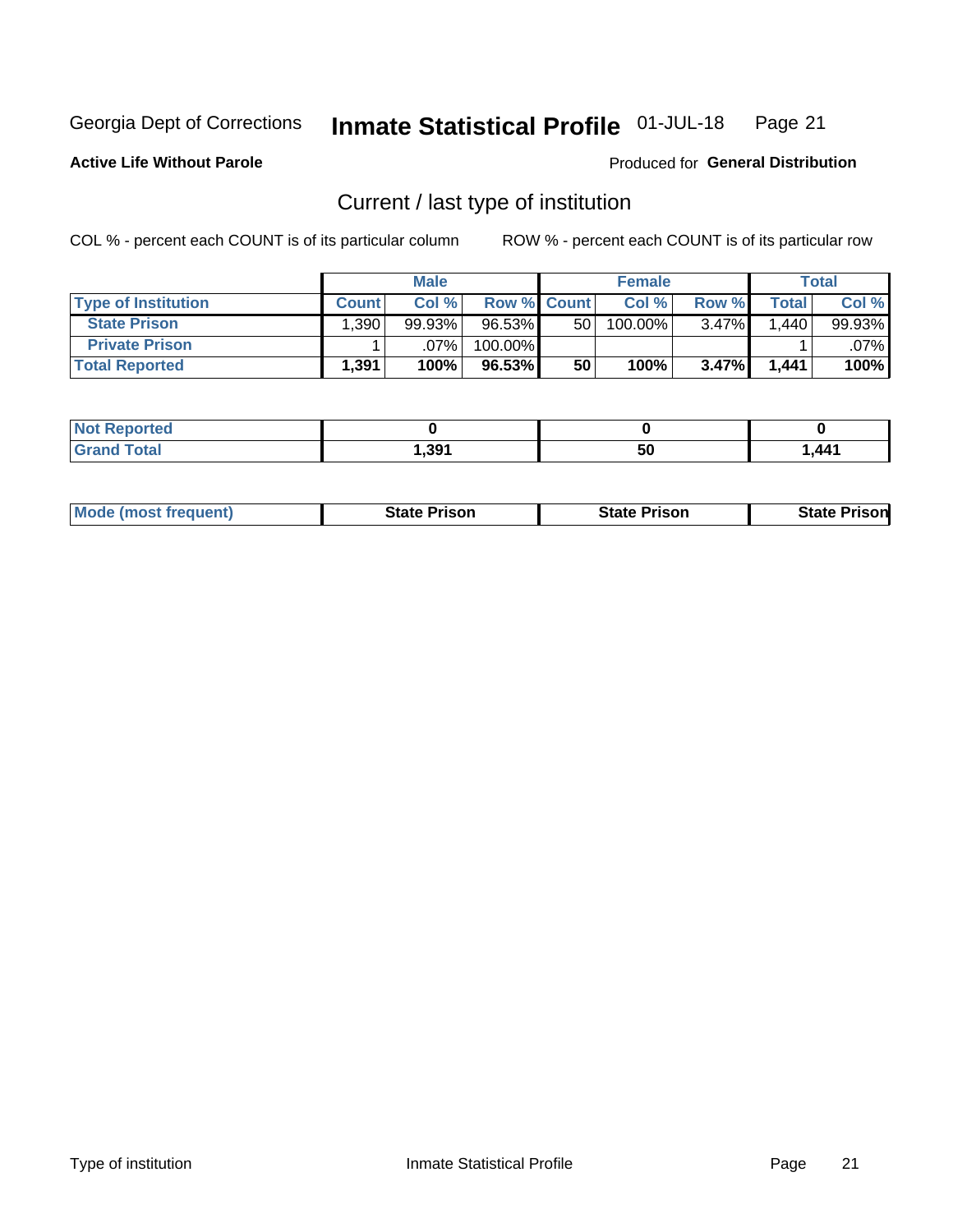#### Inmate Statistical Profile 01-JUL-18 Page 22

### **Active Life Without Parole**

### Produced for General Distribution

## Institution type - transitional centers

COL % - percent each COUNT is of its particular column

|                                                | Male  |                    | <b>Female</b> |                   | Total |
|------------------------------------------------|-------|--------------------|---------------|-------------------|-------|
| <b>Institution Type - Trans. Centers Count</b> | Col % | <b>Row % Count</b> |               | Col % Row % Total | Col % |
| <b>Total Reported</b>                          |       |                    |               |                   |       |

| <b>Reported</b><br><b>NOT</b><br>$\sim$            |  |  |
|----------------------------------------------------|--|--|
| $f$ $f \circ f \circ f$<br>$C = 1$<br><b>TULAI</b> |  |  |

| Mode (most frequent) | <b>Null</b> | <b>Null</b> | <b>Null</b> |
|----------------------|-------------|-------------|-------------|
|                      |             |             |             |
|                      |             |             |             |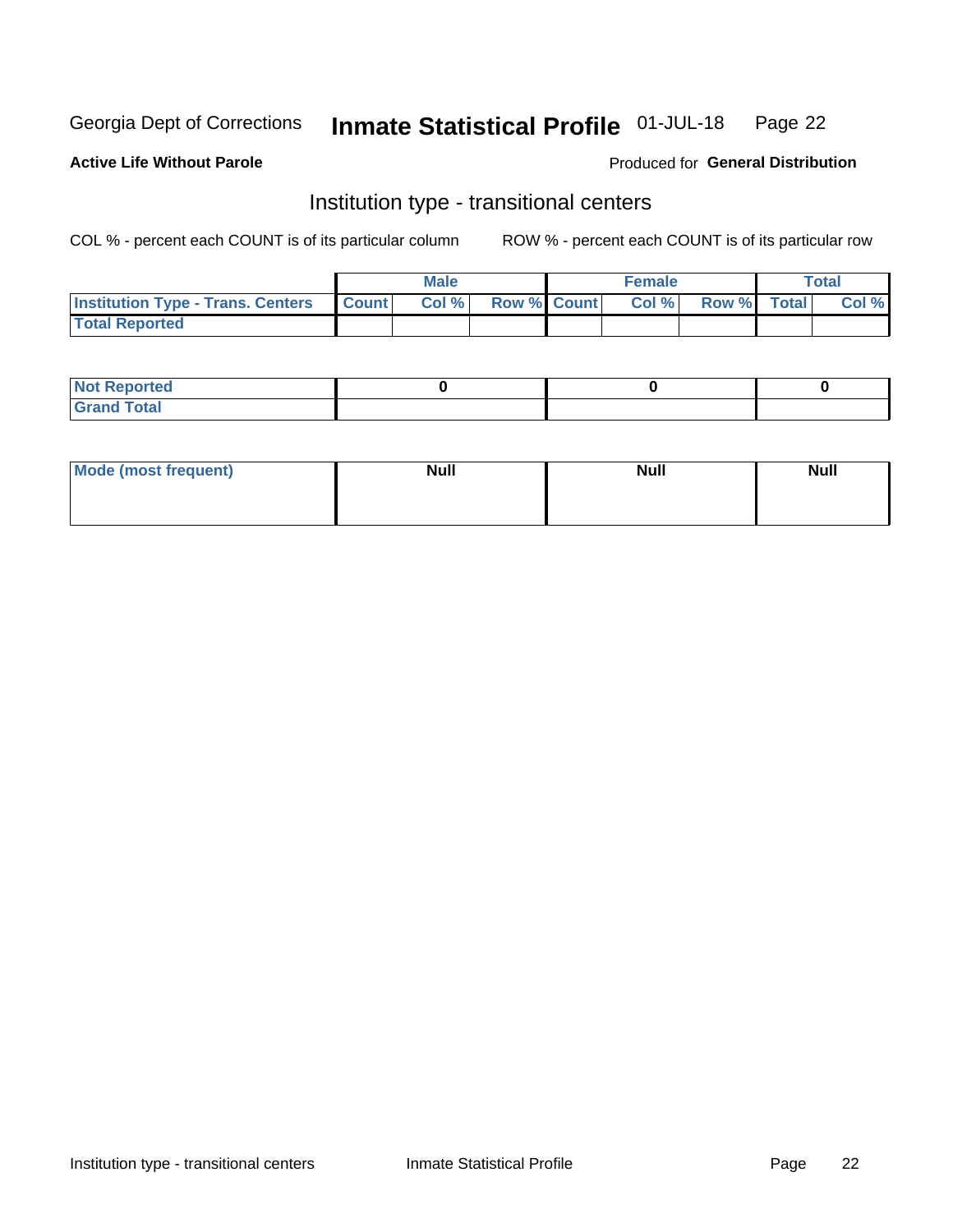#### Inmate Statistical Profile 01-JUL-18 Page 23

**Active Life Without Parole** 

**Produced for General Distribution** 

## Institution type - county prisons

COL % - percent each COUNT is of its particular column

|                                                    | <b>Male</b> |       |  | <b>Female</b> |                          |             | <b>Total</b> |       |  |
|----------------------------------------------------|-------------|-------|--|---------------|--------------------------|-------------|--------------|-------|--|
| <b>Institution Type - County Prisons   Count  </b> |             | Col % |  |               | <b>Row % Count Col %</b> | Row % Total |              | Col % |  |
| <b>Total Reported</b>                              |             |       |  |               |                          |             |              |       |  |

| <b>Not</b><br>: Reported<br>$\cdots$ |  |  |
|--------------------------------------|--|--|
| <b>Total</b><br>---                  |  |  |

| Mode (most frequent) | <b>Null</b> | <b>Null</b><br><b>Null</b> |
|----------------------|-------------|----------------------------|
|                      |             |                            |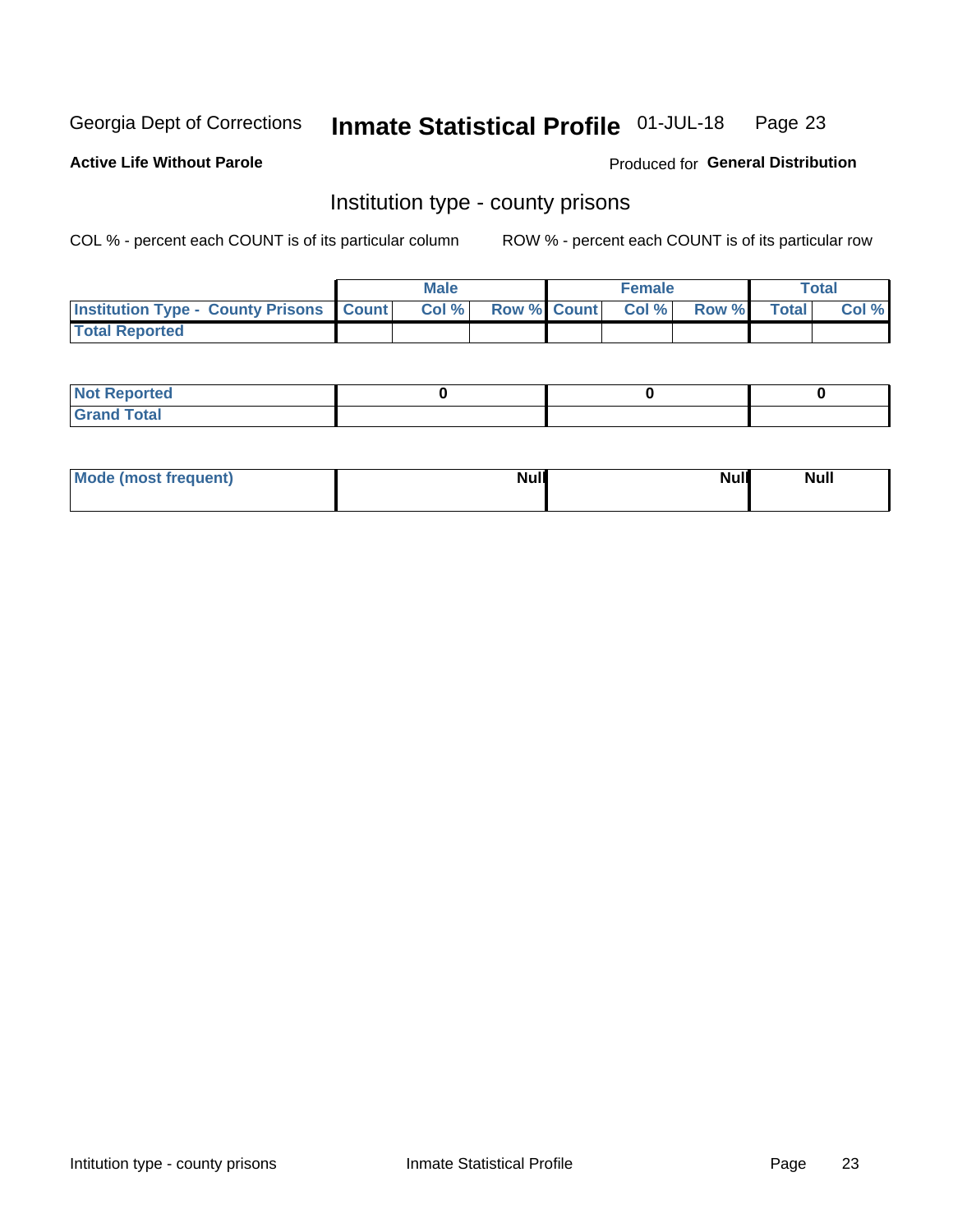#### Inmate Statistical Profile 01-JUL-18 Page 24

### **Active Life Without Parole**

### Produced for General Distribution

## Institution type - state prisons

COL % - percent each COUNT is of its particular column

|                                                    | <b>Male</b>               |        |         |                               | <b>Female</b>             |          | <b>Total</b>                        |        |  |
|----------------------------------------------------|---------------------------|--------|---------|-------------------------------|---------------------------|----------|-------------------------------------|--------|--|
| <b>Institution Type - State Prisons</b>            | <b>Count</b>              | Col %  | Row %   | <b>Count</b>                  | $\overline{\text{Col}}$ % | Row %    | <b>Total</b>                        | Col %  |  |
| <b>Arrendale State Prison</b>                      |                           |        |         | 26                            | 52.00%                    | 100.00%  | 26                                  | 1.81%  |  |
| <b>Augusta State Med. Prison</b>                   | 64                        | 4.60%  | 100.00% |                               |                           |          | 64                                  | 4.44%  |  |
| <b>Baldwin State Prison</b>                        | 42                        | 3.02%  | 100.00% |                               |                           |          | 42                                  | 2.92%  |  |
| <b>Burruss Correctional Training</b><br><b>Ctr</b> | 1                         | .07%   | 100.00% |                               |                           |          |                                     | .07%   |  |
| <b>Central State Prison</b>                        | 4                         | .29%   | 100.00% |                               |                           |          | 4                                   | .28%   |  |
| <b>Coastal State Prison</b>                        | 6                         | .43%   | 100.00% |                               |                           |          | 6                                   | .42%   |  |
| <b>Ga Diag Class Prison</b>                        | 60                        | 4.32%  | 100.00% |                               |                           |          | 60                                  | 4.17%  |  |
| <b>Ga State Prison</b>                             | 31                        | 2.23%  | 100.00% |                               |                           |          | 31                                  | 2.15%  |  |
| <b>Hancock State Prison</b>                        | 159                       | 11.44% | 100.00% |                               |                           |          | 159                                 | 11.04% |  |
| <b>Hays State Prison</b>                           | 123                       | 8.85%  | 100.00% |                               |                           |          | 123                                 | 8.54%  |  |
| <b>Macon State Prison</b>                          | 279                       | 20.07% | 100.00% |                               |                           |          | 279                                 | 19.38% |  |
| <b>Phillips State Prison</b>                       | 24                        | 1.73%  | 100.00% |                               |                           |          | 24                                  | 1.67%  |  |
| <b>Pulaski State Prison</b>                        |                           |        |         | 24                            | 48.00%                    | 100.00%  | 24                                  | 1.67%  |  |
| <b>Rutledge State Prison</b>                       | 1                         | .07%   | 100.00% |                               |                           |          |                                     | .07%   |  |
| <b>Smith State Prison</b>                          | 179                       | 12.88% | 100.00% |                               |                           |          | 179                                 | 12.43% |  |
| <b>Telfair State Prison</b>                        | 188                       | 13.53% | 100.00% |                               |                           |          | 188                                 | 13.06% |  |
| <b>Valdosta State Prison</b>                       | 118                       | 8.49%  | 100.00% |                               |                           |          | 118                                 | 8.19%  |  |
| <b>Ware State Prison</b>                           | 111                       | 7.99%  | 100.00% |                               |                           |          | 111                                 | 7.71%  |  |
| <b>Total Reported</b>                              | 1.390                     | 100%   | 96.53%  | 50                            | 100%                      | 3.47%    | 1,440                               | 100%   |  |
| <b>Not Reported</b>                                | $\bf{0}$                  |        | 0       |                               |                           | $\bf{0}$ |                                     |        |  |
| <b>Grand Total</b>                                 |                           | 1,390  |         | 50                            |                           |          | 1,440                               |        |  |
| <b>Mode (most frequent)</b>                        | <b>Macon State Prison</b> |        |         | <b>Arrendale State Prison</b> |                           |          | <b>Macon State</b><br><b>Prison</b> |        |  |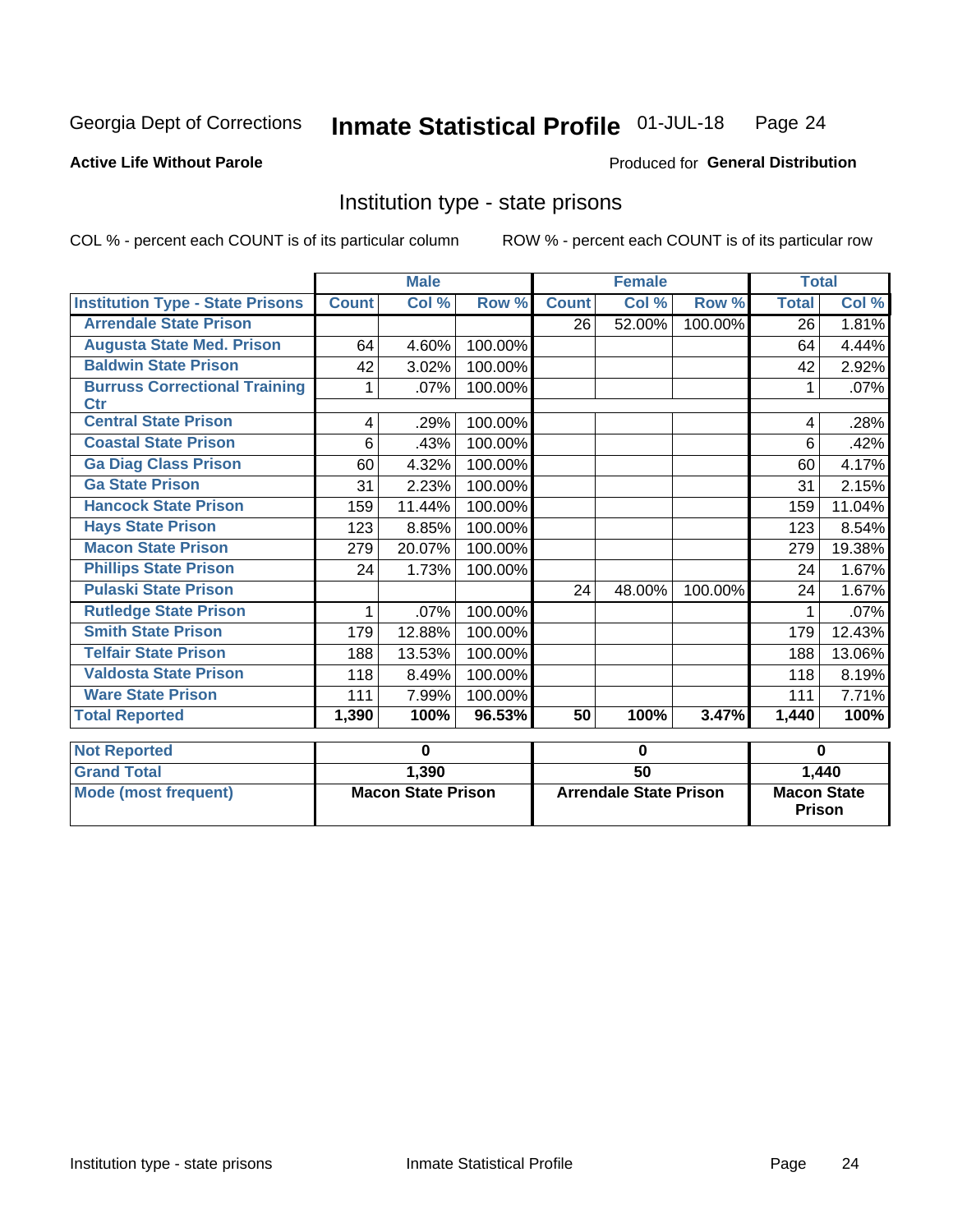#### Inmate Statistical Profile 01-JUL-18 Page 25

**Active Life Without Parole** 

Produced for General Distribution

## Institution type - private prisons

COL % - percent each COUNT is of its particular column

|                                           | <b>Male</b>    |         |                    | <b>Female</b> |       |       | Total |         |
|-------------------------------------------|----------------|---------|--------------------|---------------|-------|-------|-------|---------|
| <b>Institution Type - Private Prisons</b> | <b>I</b> Count | Col%    | <b>Row % Count</b> |               | Col % | Row % | Total | Col %   |
| <b>Riverbend Corr Facility</b>            |                | 100.00% | $100.00\%$         |               |       |       |       | 100.00% |
| <b>Total Reported</b>                     |                | $100\%$ | $100\%$            |               |       | %\    |       | 100%    |

| $\parallel$ Not Reported                       |  |  |
|------------------------------------------------|--|--|
| $int^{\bullet}$<br>$\cdots$ $\cdots$<br>______ |  |  |

| Mode (most frequent) | <b>Riverbend Corr Facility</b> | Null | <b>Riverbend Corr</b><br>Facility |
|----------------------|--------------------------------|------|-----------------------------------|
|----------------------|--------------------------------|------|-----------------------------------|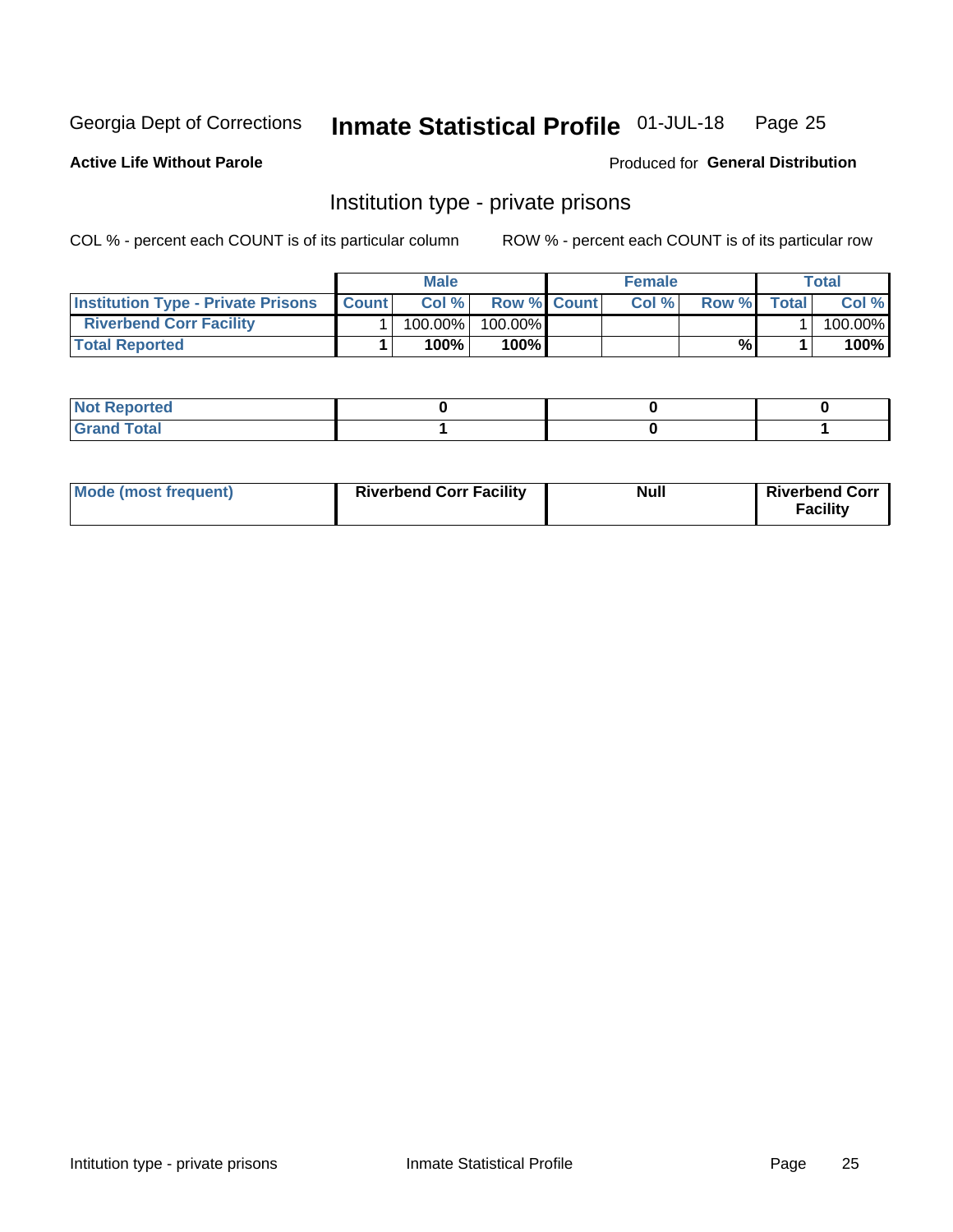#### Inmate Statistical Profile 01-JUL-18 Page 26

### **Active Life Without Parole**

### Produced for General Distribution

## Institution type - inmate boot camp

COL % - percent each COUNT is of its particular column

|                                      | <b>Male</b>      |       |              | <b>Female</b> |       |             | <b>Total</b> |       |
|--------------------------------------|------------------|-------|--------------|---------------|-------|-------------|--------------|-------|
| <b>Institution Type - Boot Camps</b> | <b>I</b> Count I | Col % | <b>Row %</b> | <b>Count</b>  | Col % | Row % Total |              | Col % |
| <b>Total Rported</b>                 |                  |       |              |               |       |             |              |       |

| <b>Not Reported</b> |  |  |
|---------------------|--|--|
| <b>Total</b><br>Cro |  |  |

| Mod<br>uamo | Nul.<br>$- - - - - -$ | <b>Null</b> | . .<br>uu.<br>------ |
|-------------|-----------------------|-------------|----------------------|
|             |                       |             |                      |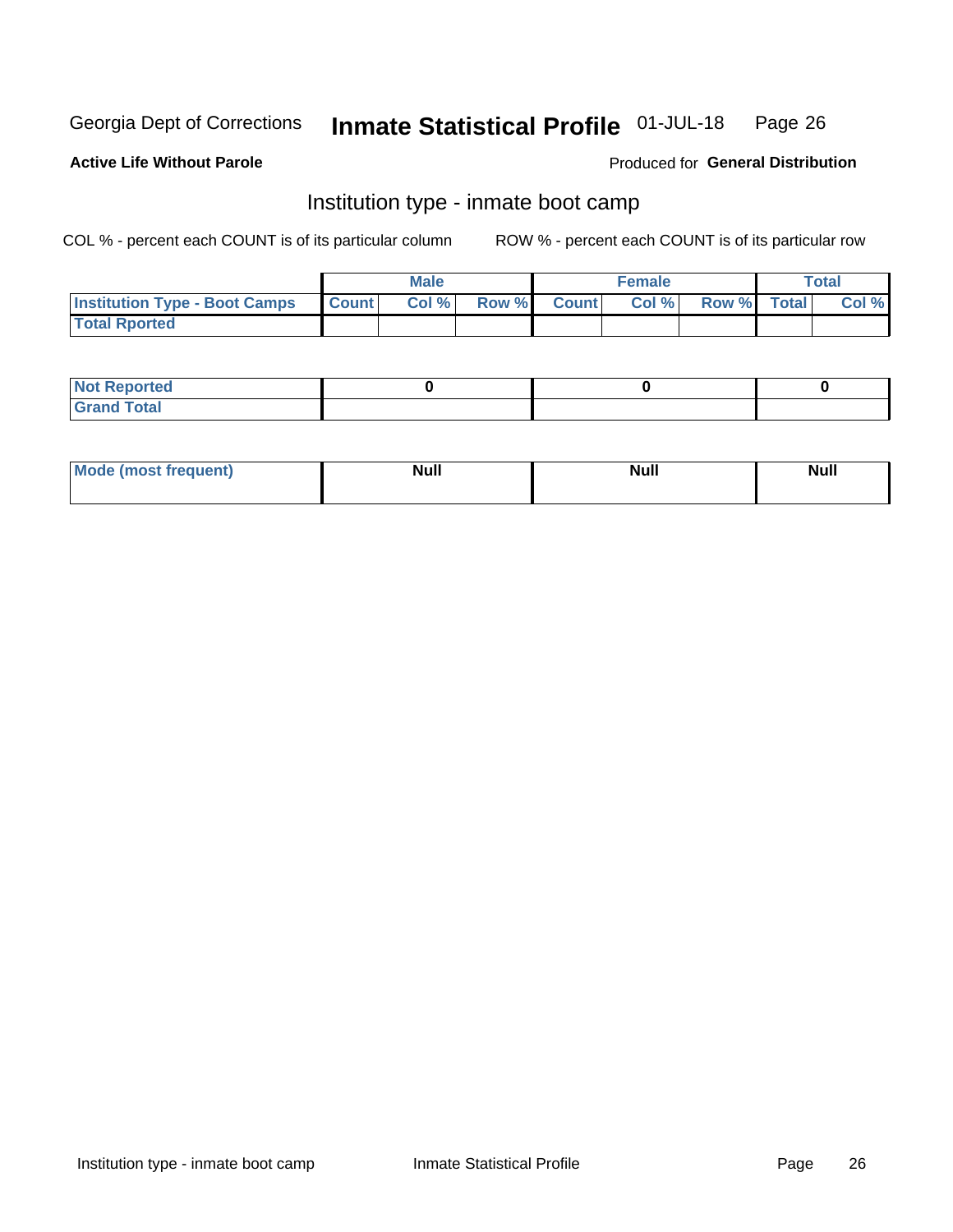#### Inmate Statistical Profile 01-JUL-18 Page 27

### **Active Life Without Parole**

Produced for General Distribution

## Number of disciplinary reports

COL % - percent each COUNT is of its particular column

|                                       | <b>Male</b>  |          |        | <b>Female</b> |        |          | <b>Total</b> |        |
|---------------------------------------|--------------|----------|--------|---------------|--------|----------|--------------|--------|
| <b>Number of Disciplinary Reports</b> | <b>Count</b> | Col %    | Row %  | <b>Count</b>  | Col %  | Row %    | Total        | Col %  |
|                                       | 388          | 27.89%   | 95.57% | 18            | 36.00% | 4.43%    | 406          | 28.17% |
|                                       | 190          | 13.66%   | 96.94% | 6             | 12.00% | 3.06%    | 196          | 13.60% |
| 2                                     | 128          | $9.20\%$ | 91.43% | 12            | 24.00% | 8.57%    | 140          | 9.72%  |
| 3                                     | 102          | $7.33\%$ | 98.08% | 2             | 4.00%  | 1.92%    | 104          | 7.22%  |
|                                       | 70           | 5.03%    | 94.59% | 4             | 8.00%  | 5.41%    | 74           | 5.14%  |
| 5                                     | 61           | 4.39%    | 98.39% |               | 2.00%  | $1.61\%$ | 62           | 4.30%  |
| <b>More Than 5</b>                    | 452          | 32.49%   | 98.47% | 7             | 14.00% | 1.53%    | 459          | 31.85% |
| <b>Total Reported</b>                 | 1,391        | 100%     | 96.53% | 50            | 100%   | 3.47%    | 1,441        | 100%   |

| <b>Not Reported</b> |       |    |                |
|---------------------|-------|----|----------------|
| ™otal               | , 391 | 50 | 441<br>- - - 1 |

| Mean (average)       | 6.86 | 4.14 | <b>C 77</b><br>0.1. |
|----------------------|------|------|---------------------|
| Median (middle)      |      |      |                     |
| Mode (most frequent) |      |      |                     |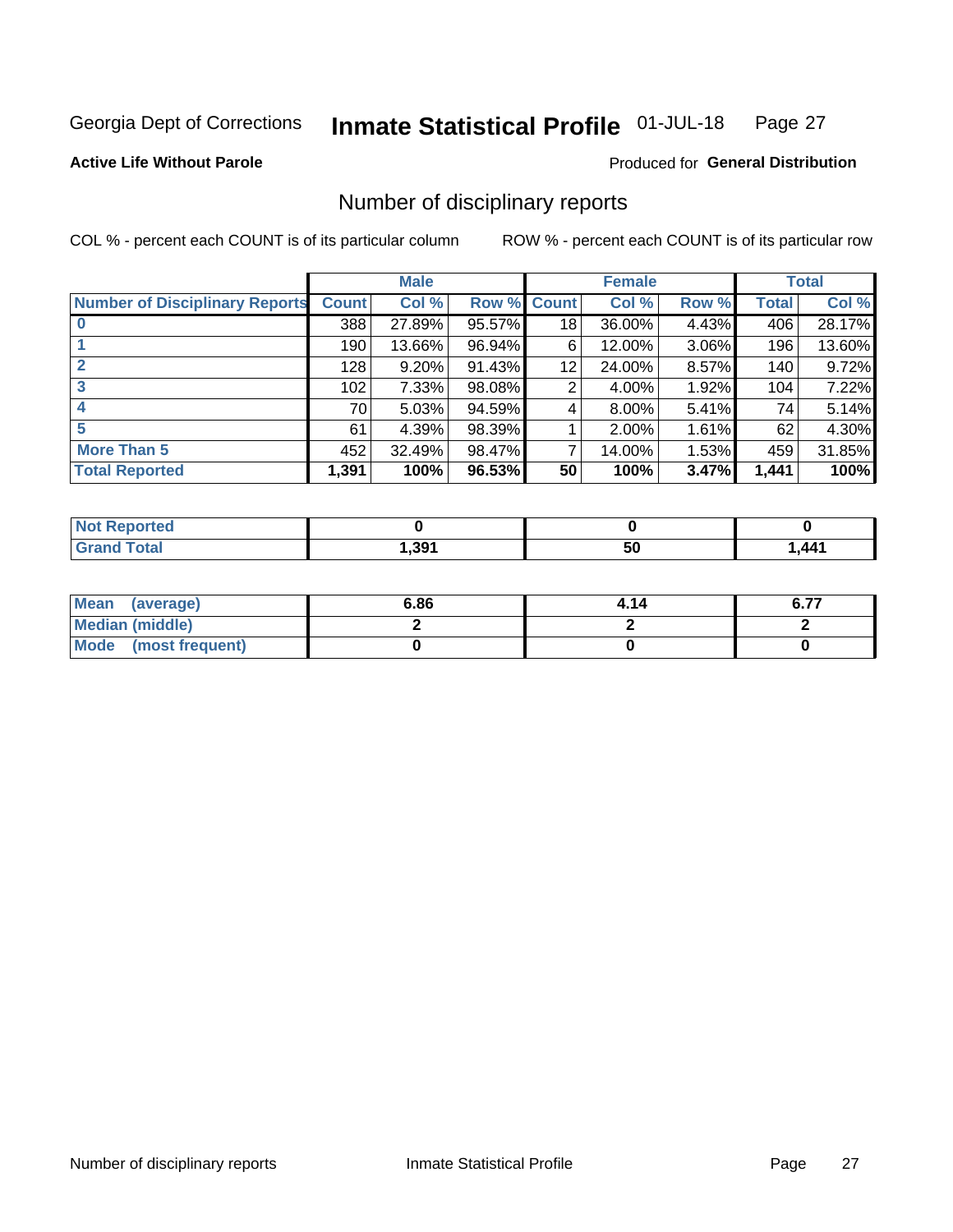#### Inmate Statistical Profile 01-JUL-18 Page 28

**Active Life Without Parole** 

**Produced for General Distribution** 

## Number of transfers

COL % - percent each COUNT is of its particular column

|                            | <b>Male</b>  |           | <b>Female</b> |    |        | <b>Total</b> |              |        |
|----------------------------|--------------|-----------|---------------|----|--------|--------------|--------------|--------|
| <b>Number of Transfers</b> | <b>Count</b> | Col %     | Row % Count   |    | Col %  | Row %        | <b>Total</b> | Col %  |
|                            | 36           | 2.59%     | 80.00%        | 9  | 18.00% | 20.00%       | 45           | 3.12%  |
|                            | 377          | 27.10%    | 94.72%        | 21 | 42.00% | 5.28%        | 398          | 27.62% |
| $\mathbf{2}$               | 207          | 14.88%    | 94.95%        | 11 | 22.00% | 5.05%        | 218          | 15.13% |
| 3                          | 141          | $10.14\%$ | 97.92%        | 3  | 6.00%  | 2.08%        | 144          | 9.99%  |
|                            | 95           | 6.83%     | 98.96%        |    | 2.00%  | 1.04%        | 96           | 6.66%  |
| 5                          | 61           | 4.39%     | 98.39%        |    | 2.00%  | $1.61\%$     | 62           | 4.30%  |
| <b>More Than 5</b>         | 474          | 34.08%    | 99.16%        | 4  | 8.00%  | 0.84%        | 478          | 33.17% |
| <b>Total Reported</b>      | 1,391        | 100%      | 96.53%        | 50 | 100%   | 3.47%        | 1,441        | 100%   |

| <b>Not Reported</b> |       |    |                |
|---------------------|-------|----|----------------|
| ™otal               | , 391 | 50 | 441<br>- - - 1 |

| Mean (average)       | 5.82 | . . | 5.68 |
|----------------------|------|-----|------|
| Median (middle)      |      |     |      |
| Mode (most frequent) |      |     |      |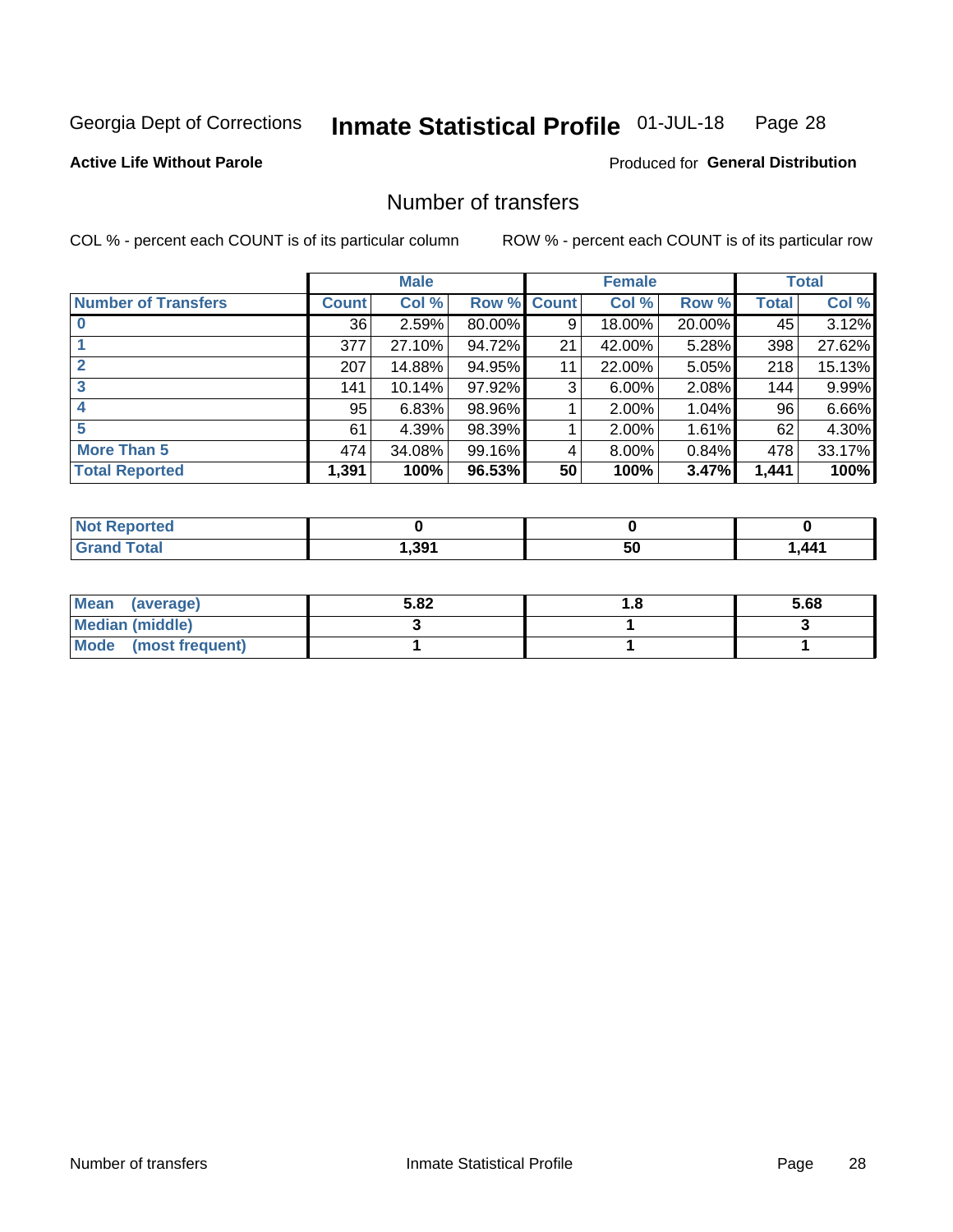#### Inmate Statistical Profile 01-JUL-18 Page 29

**Active Life Without Parole** 

Produced for General Distribution

## Number of escapes

COL % - percent each COUNT is of its particular column

|                          | <b>Male</b>  |          |                    | <b>Female</b> |            |       | Total |        |
|--------------------------|--------------|----------|--------------------|---------------|------------|-------|-------|--------|
| <b>Number of Escapes</b> | <b>Count</b> | Col %    | <b>Row % Count</b> |               | Col %      | Row % | Total | Col %  |
|                          | ا 388.       | 99.78%   | 96.52%             | 50            | $100.00\%$ | 3.48% | 1,438 | 99.79% |
|                          |              | $0.07\%$ | 100.00%            |               |            |       |       | 0.07%  |
|                          |              | 0.14%    | $100.00\%$         |               |            |       |       | 0.14%  |
| <b>Total Reported</b>    | .,391        | 100%     | $96.53\%$          | 50            | 100%       | 3.47% | 1,441 | 100%   |

| Reported<br><b>NOT</b> |        |    |       |
|------------------------|--------|----|-------|
| <b>Total</b>           | 391. ا | 50 | 1.441 |

| Mean (average)       |  |  |
|----------------------|--|--|
| Median (middle)      |  |  |
| Mode (most frequent) |  |  |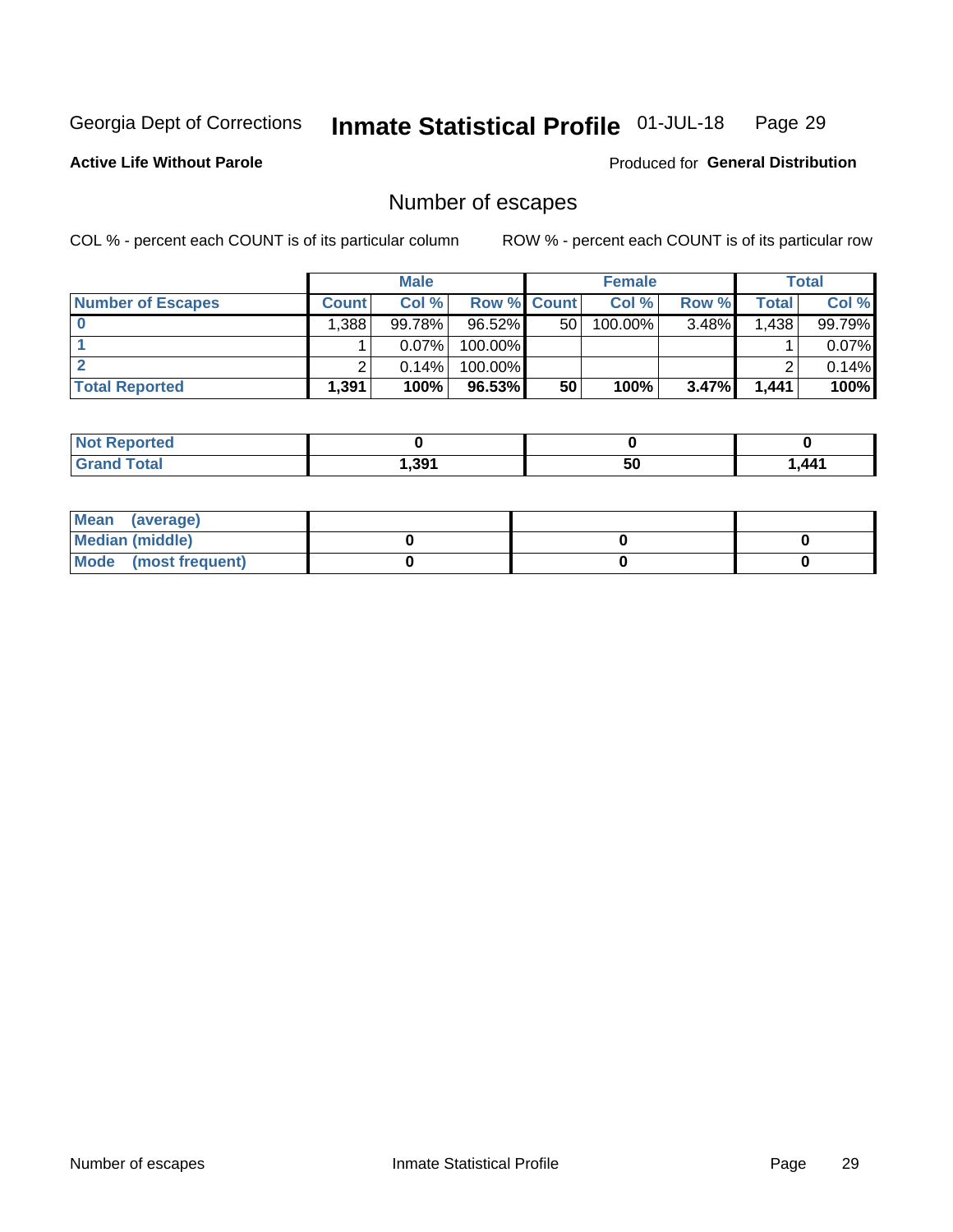## **Active Life Without Parole**

### Produced for General Distribution

## Time served in current (or last) institution

COL % - percent each COUNT is of its particular column

|                            |              | <b>Male</b> |         |                | <b>Female</b> |        |              | <b>Total</b> |
|----------------------------|--------------|-------------|---------|----------------|---------------|--------|--------------|--------------|
| <b>Time In Institution</b> | <b>Count</b> | Col %       | Row %   | <b>Count</b>   | Col %         | Row %  | <b>Total</b> | Col %        |
| 0 to 3 months              | 183          | 13.16%      | 97.86%  | 4              | 8.00%         | 2.14%  | 187          | 12.98%       |
| <b>3.01 to 6 months</b>    | 132          | 9.49%       | 98.51%  | 2              | 4.00%         | 1.49%  | 134          | 9.30%        |
| 6.01 to 9 months           | 108          | 7.76%       | 99.08%  | 1              | 2.00%         | 0.92%  | 109          | 7.56%        |
| 9.01 to 12 months          | 78           | 5.61%       | 96.30%  | 3              | 6.00%         | 3.70%  | 81           | 5.62%        |
| 12.01 to 18 months         | 149          | 10.71%      | 98.68%  | $\overline{2}$ | 4.00%         | 1.32%  | 151          | 10.48%       |
| <b>18.01 to 24 months</b>  | 130          | 9.35%       | 97.01%  | 4              | 8.00%         | 2.99%  | 134          | 9.30%        |
| $2.01$ to 3 years          | 173          | 12.44%      | 92.51%  | 14             | 28.00%        | 7.49%  | 187          | 12.98%       |
| $3.01$ to 4 years          | 107          | 7.69%       | 94.69%  | 6              | 12.00%        | 5.31%  | 113          | 7.84%        |
| $4.01$ to 5 years          | 78           | 5.61%       | 95.12%  | 4              | 8.00%         | 4.88%  | 82           | 5.69%        |
| 5.01 to 6 years            | 76           | 5.46%       | 97.44%  | 2              | 4.00%         | 2.56%  | 78           | 5.41%        |
| $6.01$ to 7 years          | 41           | 2.95%       | 100.00% |                |               |        | 41           | 2.85%        |
| 7.01 to 8 years            | 36           | 2.59%       | 83.72%  | 7              | 14.00%        | 16.28% | 43           | 2.98%        |
| 8.01 to 9 years            | 21           | 1.51%       | 100.00% |                |               |        | 21           | 1.46%        |
| 9.01 to 10 years           | 20           | 1.44%       | 100.00% |                |               |        | 20           | 1.39%        |
| Over 10 years              | 59           | 4.24%       | 98.33%  | 1              | 2.00%         | 1.67%  | 60           | 4.16%        |
| <b>Total Reported</b>      | 1,391        | 100%        | 96.53%  | 50             | 100%          | 3.47%  | 1,441        | 100%         |

| <b>Not Reported</b>  |       |    |            |
|----------------------|-------|----|------------|
| <b>Total</b><br>Gran | 1,391 | ວບ | <b>AA1</b> |

| <b>Mean</b><br>(average) | 33 months | 39 months | 34 months |
|--------------------------|-----------|-----------|-----------|
| Median (middle)          | 20 months | 31 months | 20 months |
| Mode (most frequent)     | 0 months  | 3 months  | ∣ months  |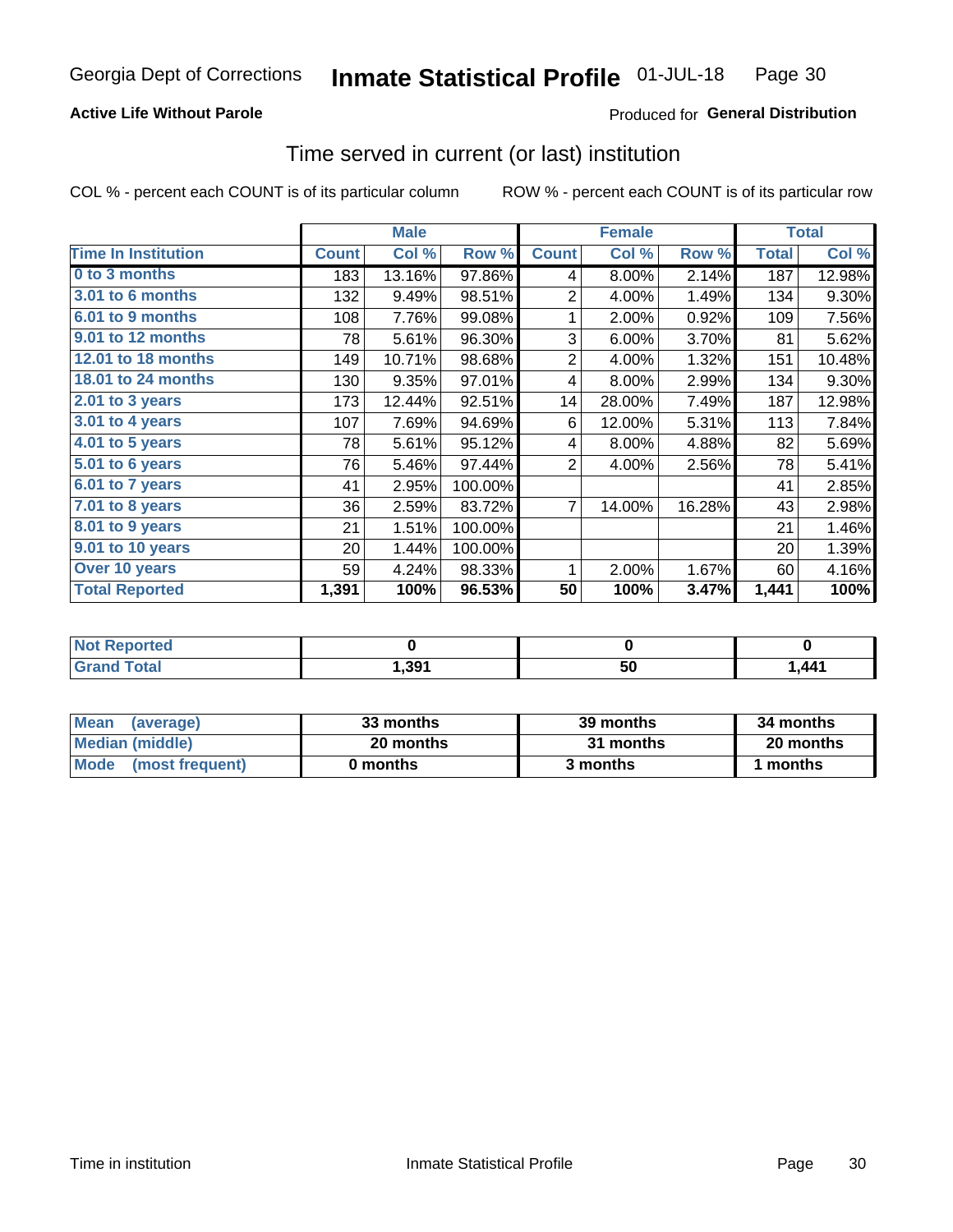#### Inmate Statistical Profile 01-JUL-18 Page 31

#### **Active Life Without Parole**

### Produced for General Distribution

## Highest grade level attained

COL % - percent each COUNT is of its particular column

|                              |                | <b>Male</b> |         |                 | <b>Female</b> |        |                | <b>Total</b> |
|------------------------------|----------------|-------------|---------|-----------------|---------------|--------|----------------|--------------|
| <b>Grade Level</b>           | <b>Count</b>   | Col %       | Row %   | <b>Count</b>    | Col %         | Row %  | <b>Total</b>   | Col %        |
| No school at all             | 2              | 0.19%       | 100.00% |                 |               |        | $\overline{2}$ | 0.18%        |
| <b>Grade 1</b>               | 1              | 0.09%       | 100.00% |                 |               |        | 1              | 0.09%        |
| <b>Grade 2</b>               | 1              | 0.09%       | 100.00% |                 |               |        | 1              | 0.09%        |
| Grade 3                      | $\overline{2}$ | 0.19%       | 100.00% |                 |               |        | $\overline{2}$ | 0.18%        |
| <b>Grade 4</b>               | 3              | 0.28%       | 100.00% |                 |               |        | 3              | 0.27%        |
| Grade 5                      | 1              | 0.09%       | 100.00% |                 |               |        | 1              | 0.09%        |
| Grade 6                      | 9              | 0.84%       | 100.00% |                 |               |        | 9              | 0.82%        |
| Grade 7                      | 36             | 3.36%       | 100.00% |                 |               |        | 36             | 3.29%        |
| Grade 8                      | 72             | 6.73%       | 98.63%  | 1               | 4.00%         | 1.37%  | 73             | 6.67%        |
| Grade 9                      | 134            | 12.52%      | 97.81%  | 3               | 12.00%        | 2.19%  | 137            | 12.51%       |
| Grade 10                     | 203            | 18.97%      | 97.13%  | 6               | 24.00%        | 2.87%  | 209            | 19.09%       |
| Grade 11                     | 184            | 17.20%      | 98.40%  | 3               | 12.00%        | 1.60%  | 187            | 17.08%       |
| <b>Grade 12 or GED</b>       | 276            | 25.79%      | 97.53%  | 7               | 28.00%        | 2.47%  | 283            | 25.84%       |
| <b>Some tech school</b>      | 14             | 1.31%       | 93.33%  | 1               | 4.00%         | 6.67%  | 15             | 1.37%        |
| <b>Completed tech school</b> | 15             | 1.40%       | 100.00% |                 |               |        | 15             | 1.37%        |
| College, 1 year              | 36             | 3.36%       | 97.30%  | 1               | 4.00%         | 2.70%  | 37             | 3.38%        |
| College, 2 year              | 39             | 3.64%       | 97.50%  | 1               | 4.00%         | 2.50%  | 40             | 3.65%        |
| College, 3 year              | 17             | 1.59%       | 100.00% |                 |               |        | 17             | 1.55%        |
| <b>Bachelor's degree</b>     | 18             | 1.68%       | 100.00% |                 |               |        | 18             | 1.64%        |
| <b>Master's degree</b>       | 4              | 0.37%       | 80.00%  | 1               | 4.00%         | 20.00% | 5              | 0.46%        |
| Ph.D. degree                 | 1              | 0.09%       | 50.00%  | 1               | 4.00%         | 50.00% | $\overline{2}$ | 0.18%        |
| Law degree                   | $\overline{2}$ | 0.19%       | 100.00% |                 |               |        | $\overline{2}$ | 0.18%        |
| <b>Total Reported</b>        | 1,070          | 100%        | 97.72%  | $\overline{25}$ | 100%          | 2.28%  | 1,095          | 100%         |

| <b>NO</b> | ה ה<br>JZ I | --<br>ZJ | 346                         |
|-----------|-------------|----------|-----------------------------|
|           | 1,391       | 50       | 441 <sup>-</sup><br>, , , , |

| <b>Mean</b><br>(average) | 10.80           | 11.6            | 10.82           |
|--------------------------|-----------------|-----------------|-----------------|
| Median (middle)          | Grade 11        | Grade 11        | Grade 11        |
| Mode<br>(most frequent)  | Grade 12 or GED | Grade 12 or GED | Grade 12 or GED |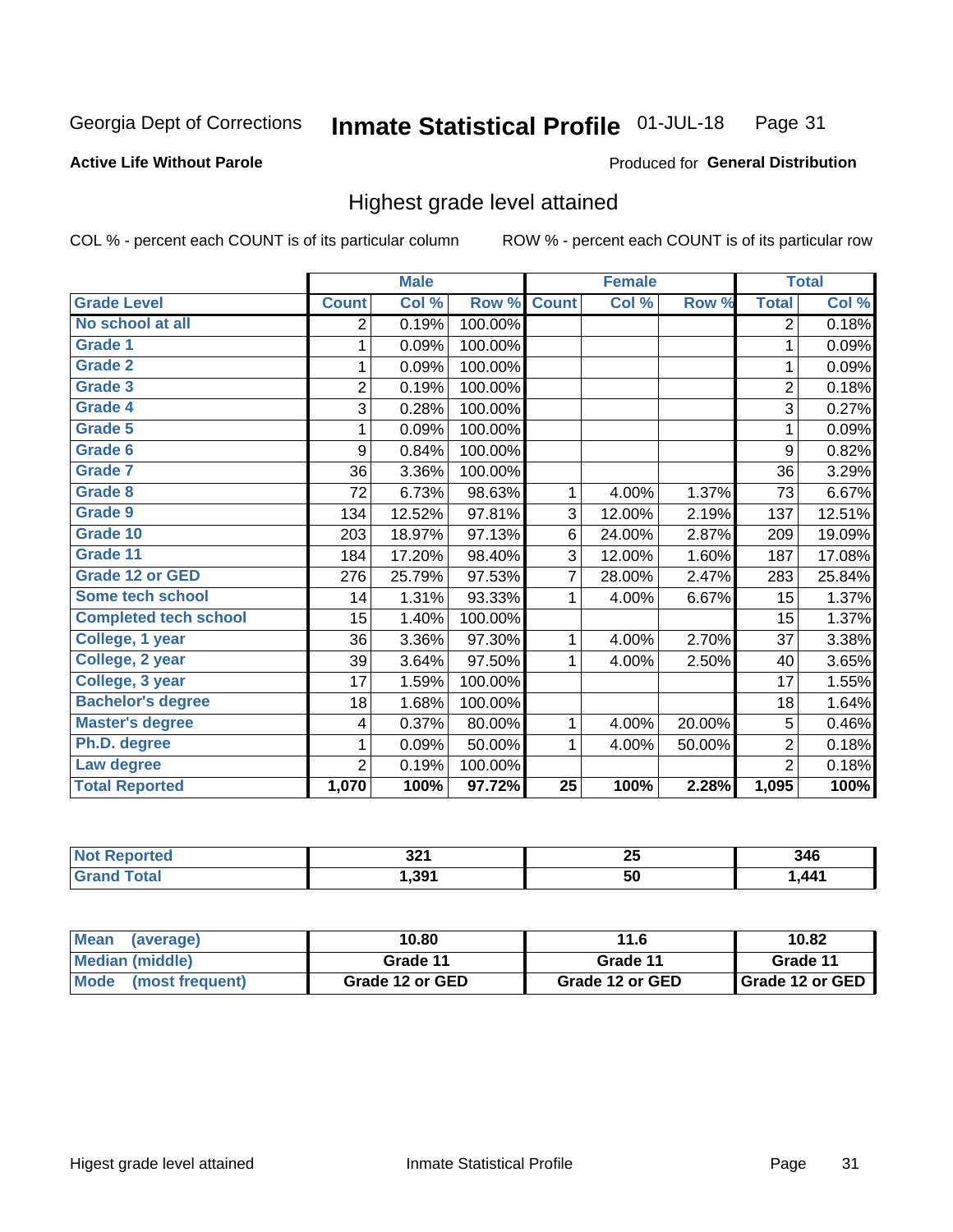#### Inmate Statistical Profile 01-JUL-18 Page 32

### **Active Life Without Parole**

### Produced for General Distribution

## Culture fair IQ scores

COL % - percent each COUNT is of its particular column

|                       |                | <b>Male</b> |        |              | <b>Female</b> |          |              | <b>Total</b> |
|-----------------------|----------------|-------------|--------|--------------|---------------|----------|--------------|--------------|
| <b>IQ Scores</b>      | <b>Count</b>   | Col %       | Row %  | <b>Count</b> | Col %         | Row %    | <b>Total</b> | Col %        |
| $60 - 69$             | 41             | 3.45%       | 97.62% |              | 2.63%         | 2.38%    | 42           | 3.43%        |
| $70 - 79$             | 92             | 7.75%       | 96.84% | 3            | 7.89%         | 3.16%    | 95           | 7.76%        |
| $80 - 89$             | 165            | $13.90\%$   | 96.49% | 6            | 15.79%        | $3.51\%$ | 171          | 13.96%       |
| $90 - 99$             | 307            | 25.86%      | 95.05% | 16           | 42.11%        | 4.95%    | 323          | 26.37%       |
| $100 - 109$           | 322            | 27.13%      | 98.17% | 6            | 15.79%        | 1.83%    | 328          | 26.78%       |
| $110 - 119$           | 216            | 18.20%      | 98.63% | 3            | 7.89%         | 1.37%    | 219          | 17.88%       |
| $120 - 129$           | 42             | 3.54%       | 95.45% | 2            | 5.26%         | 4.55%    | 44           | 3.59%        |
| $130 - 139$           | $\overline{2}$ | 0.17%       | 66.67% | 1            | 2.63%         | 33.33%   | 3            | 0.24%        |
| <b>Total Reported</b> | 1,187          | 100%        | 96.90% | 38           | 100%          | 3.10%    | 1,225        | 100.0%       |

| <b>Not Reported</b>  | 188   |    | 196   |
|----------------------|-------|----|-------|
| Not Valid (under 60) | 16    |    | 20    |
| <b>Grand Total</b>   | 1,391 | 50 | 1,441 |

| Mean<br>(average)      | 98 |    | 98 |
|------------------------|----|----|----|
| <b>Median (middle)</b> | 99 | 94 | 99 |
| Mode (most frequent)   | 99 |    | 99 |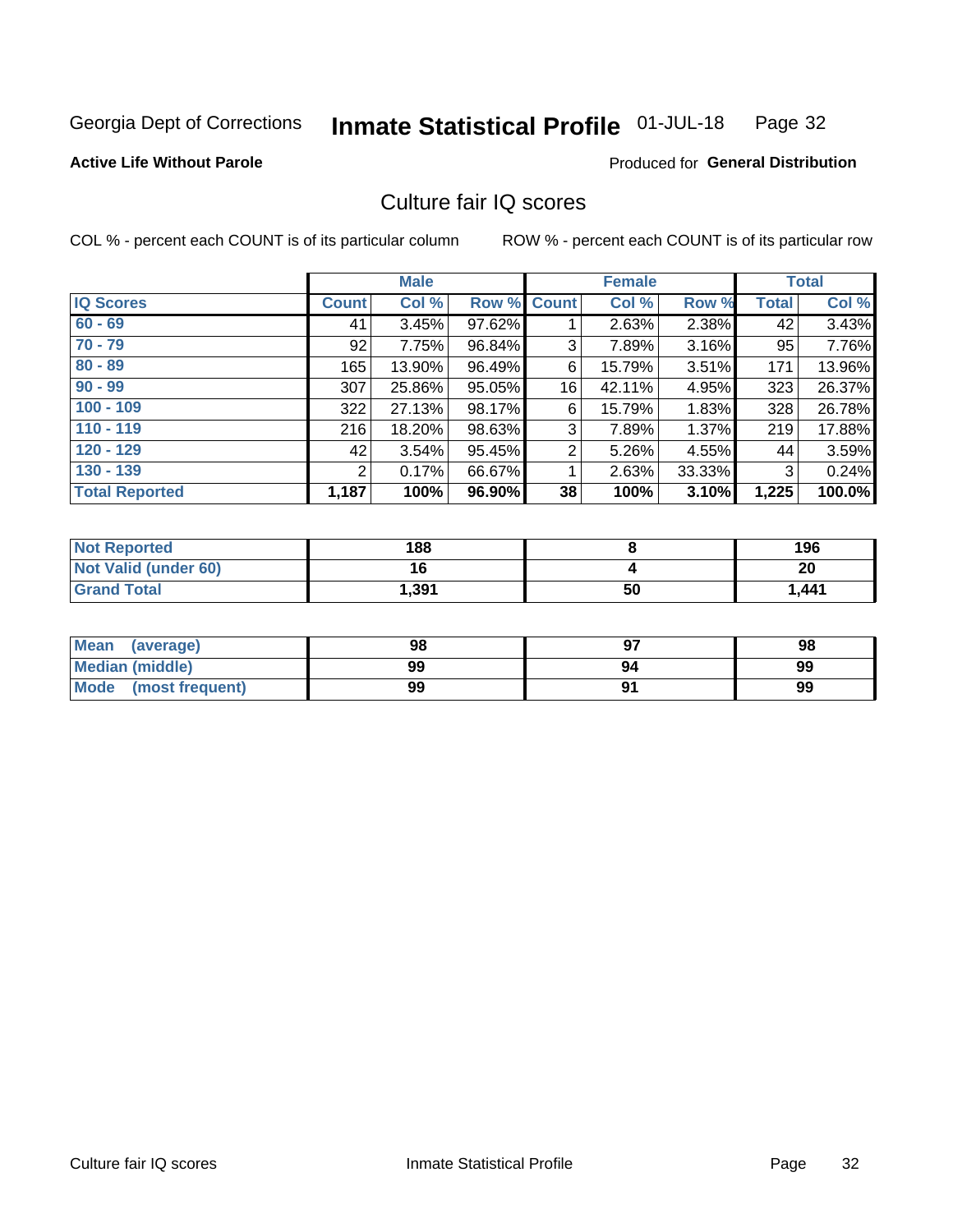#### Inmate Statistical Profile 01-JUL-18 Page 33

**Active Life Without Parole** 

### Produced for General Distribution

## Wide Range Achievement Test (WRAT) reading score

COL % - percent each COUNT is of its particular column

|                           |              | <b>Male</b> |         |                 | <b>Female</b> |       |              | <b>Total</b> |
|---------------------------|--------------|-------------|---------|-----------------|---------------|-------|--------------|--------------|
| <b>WRAT Reading Score</b> | <b>Count</b> | Col %       | Row %   | <b>Count</b>    | Col %         | Row % | <b>Total</b> | Col %        |
| $0.1$ to $0.9$            | 27           | 2.13%       | 100.00% |                 |               |       | 27           | 2.07%        |
| 1.0 to 1.9                | 19           | 1.50%       | 100.00% |                 |               |       | 19           | 1.45%        |
| 2.0 to 2.9                | 43           | 3.40%       | 95.56%  | $\overline{2}$  | 4.76%         | 4.44% | 45           | 3.44%        |
| 3.0 to 3.9                | 77           | 6.09%       | 96.25%  | 3               | 7.14%         | 3.75% | 80           | 6.12%        |
| 4.0 to 4.9                | 103          | 8.14%       | 96.26%  | 4               | 9.52%         | 3.74% | 107          | 8.19%        |
| 5.0 to 5.9                | 122          | 9.64%       | 98.39%  | $\overline{2}$  | 4.76%         | 1.61% | 124          | 9.49%        |
| 6.0 to 6.9                | 108          | 8.54%       | 98.18%  | 2               | 4.76%         | 1.82% | 110          | 8.42%        |
| 7.0 to 7.9                | 32           | 2.53%       | 100.00% |                 |               |       | 32           | 2.45%        |
| 8.0 to 8.9                | 100          | 7.91%       | 98.04%  | $\overline{2}$  | 4.76%         | 1.96% | 102          | 7.80%        |
| 9.0 to 9.9                | 71           | 5.61%       | 97.26%  | $\overline{2}$  | 4.76%         | 2.74% | 73           | 5.59%        |
| 10.0 to 10.9              | 70           | 5.53%       | 98.59%  | 1               | 2.38%         | 1.41% | 71           | 5.43%        |
| 11.0 to 11.9              | 127          | 10.04%      | 95.49%  | 6               | 14.29%        | 4.51% | 133          | 10.18%       |
| 12.0 to 12.9              | 312          | 24.66%      | 95.41%  | 15 <sub>2</sub> | 35.71%        | 4.59% | 327          | 25.02%       |
| 13                        | 54           | 4.27%       | 94.74%  | 3               | 7.14%         | 5.26% | 57           | 4.36%        |
| <b>Total Reported</b>     | 1,265        | 100%        | 96.79%  | 42              | 100%          | 3.21% | 1,307        | 100.0%       |
|                           |              |             |         |                 |               |       |              |              |

| <b>Not Reported</b>    | 126   |    | $\ddot{\phantom{1}}$<br>134 |
|------------------------|-------|----|-----------------------------|
| <b>Total</b><br>'Grand | 1,391 | 50 | 1,441                       |

| <b>Mean</b><br>(average) | 8.60       | 9.6  | 8.63 |
|--------------------------|------------|------|------|
| Median (middle)          | י ה<br>J.Z | 14   | 9.2  |
| Mode<br>(most frequent)  | 12.9       | 12.9 | 12.9 |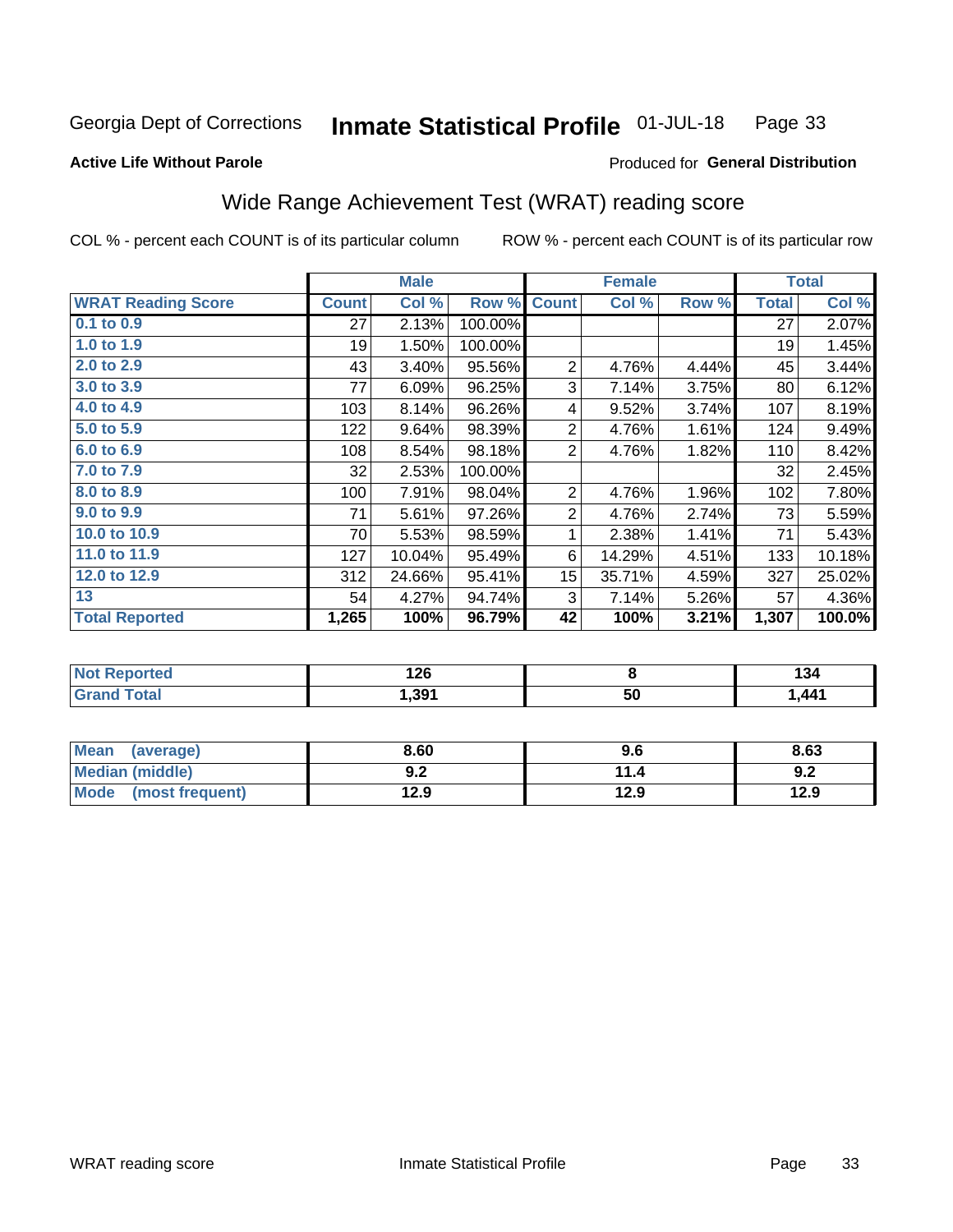#### Inmate Statistical Profile 01-JUL-18 Page 34

### **Active Life Without Parole**

## Produced for General Distribution

## Wide Range Achievement Test (WRAT) math score

COL % - percent each COUNT is of its particular column

| <b>WRAT Mathematic Score</b><br>0.1 to 0.9<br>1.0 to 1.9<br>2.0 to 2.9 | <b>Count</b><br>$3^{\circ}$<br>8 | Col %<br>0.24% | Row %<br>100.00% | <b>Count</b>    | Col %  | Row %  | <b>Total</b> | Col %  |
|------------------------------------------------------------------------|----------------------------------|----------------|------------------|-----------------|--------|--------|--------------|--------|
|                                                                        |                                  |                |                  |                 |        |        |              |        |
|                                                                        |                                  |                |                  |                 |        |        | 3            | 0.23%  |
|                                                                        |                                  | 0.63%          | 100.00%          |                 |        |        | 8            | 0.61%  |
|                                                                        | 30                               | 2.37%          | 96.77%           | 1               | 2.38%  | 3.23%  | 31           | 2.37%  |
| 3.0 to 3.9                                                             | 68                               | 5.38%          | 97.14%           | $\overline{2}$  | 4.76%  | 2.86%  | 70           | 5.36%  |
| 4.0 to 4.9                                                             | 143                              | 11.30%         | 97.28%           | 4               | 9.52%  | 2.72%  | 147          | 11.25% |
| 5.0 to 5.9                                                             | 177                              | 13.99%         | 98.33%           | 3               | 7.14%  | 1.67%  | 180          | 13.77% |
| 6.0 to 6.9                                                             | 275                              | 21.74%         | 97.17%           | 8               | 19.05% | 2.83%  | 283          | 21.65% |
| 7.0 to 7.9                                                             | 116                              | 9.17%          | 96.67%           | 4               | 9.52%  | 3.33%  | 120          | 9.18%  |
| 8.0 to 8.9                                                             | 131                              | 10.36%         | 97.76%           | 3               | 7.14%  | 2.24%  | 134          | 10.25% |
| 9.0 to 9.9                                                             | 95                               | 7.51%          | 95.00%           | 5               | 11.90% | 5.00%  | 100          | 7.65%  |
| 10.0 to 10.9                                                           | 27                               | 2.13%          | 100.00%          |                 |        |        | 27           | 2.07%  |
| 11.0 to 11.9                                                           | 47                               | 3.72%          | 97.92%           | 1               | 2.38%  | 2.08%  | 48           | 3.67%  |
| 12.0 to 12.9                                                           | 138                              | 10.91%         | 93.24%           | 10 <sup>1</sup> | 23.81% | 6.76%  | 148          | 11.32% |
| 13                                                                     | 7                                | 0.55%          | 87.50%           | 1               | 2.38%  | 12.50% | 8            | 0.61%  |
| <b>Total Reported</b>                                                  | 1,265                            | 100%           | 96.79%           | 42              | 100%   | 3.21%  | 1,307        | 100%   |

| <b>Not Reported</b> | 126   |    | 194             |
|---------------------|-------|----|-----------------|
| <b>Total</b>        | 391,ا | 50 | AA <sub>1</sub> |

| <b>Mean</b><br>(average) | 7.35 | 8.34 | 7.38 |
|--------------------------|------|------|------|
| <b>Median (middle)</b>   | 6.9  | 7. J | 6.9  |
| Mode (most frequent)     | 12.9 | 12.9 | 12.9 |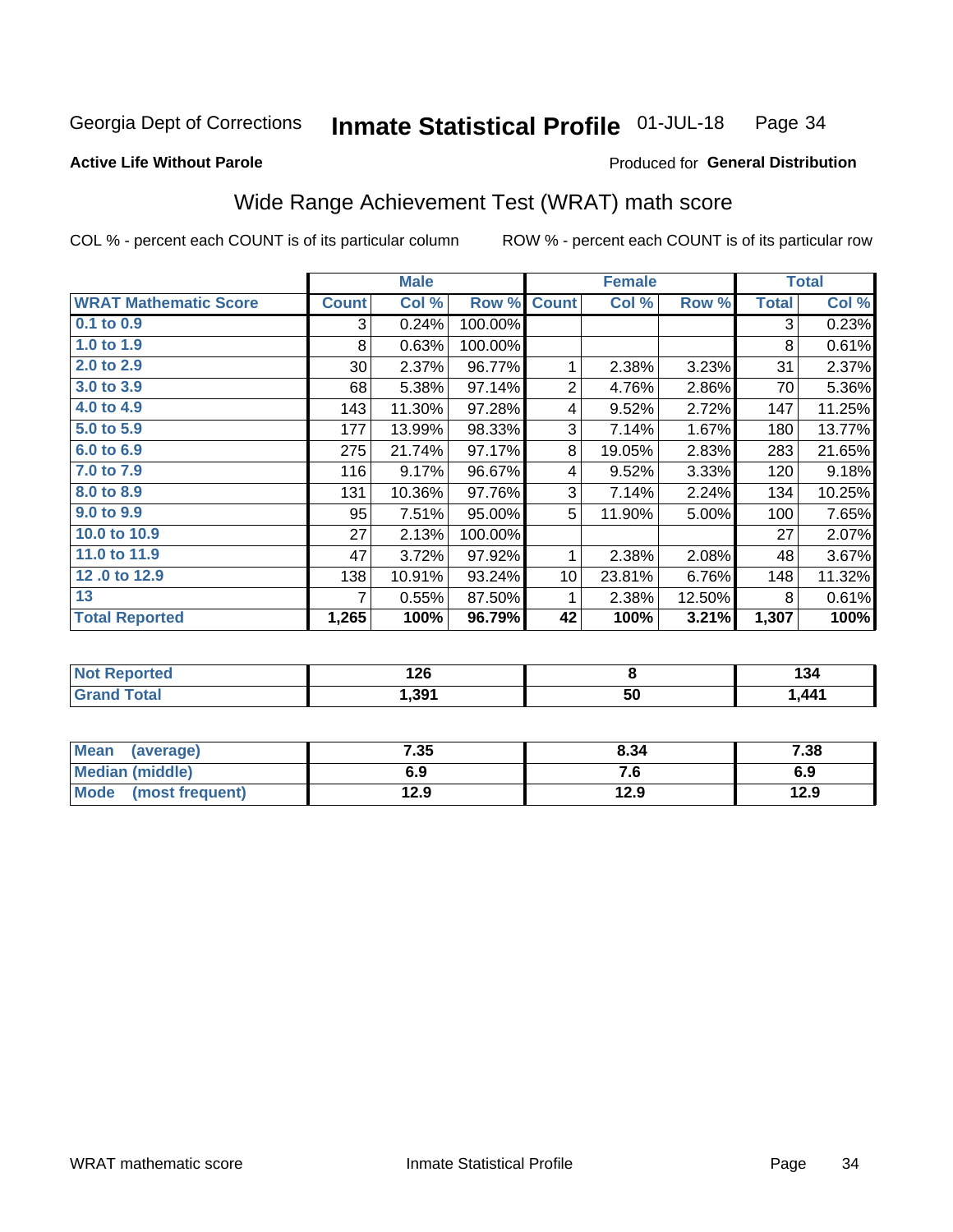#### Inmate Statistical Profile 01-JUL-18 Page 35

#### **Active Life Without Parole**

### Produced for General Distribution

## Wide Range Achievement Test (WRAT) spelling score

COL % - percent each COUNT is of its particular column

|                            |              | <b>Male</b> |         |                | <b>Female</b>           |       |              | <b>Total</b> |
|----------------------------|--------------|-------------|---------|----------------|-------------------------|-------|--------------|--------------|
| <b>WRAT Spelling Score</b> | <b>Count</b> | Col %       | Row %   | <b>Count</b>   | Col %                   | Row % | <b>Total</b> | Col %        |
| 0.1 to 0.9                 | 22           | 1.74%       | 100.00% |                |                         |       | 22           | 1.69%        |
| 1.0 to 1.9                 | 37           | 2.93%       | 100.00% |                |                         |       | 37           | 2.84%        |
| 2.0 to 2.9                 | 51           | 4.04%       | 96.23%  | $\overline{2}$ | 4.76%                   | 3.77% | 53           | 4.06%        |
| 3.0 to 3.9                 | 74           | 5.86%       | 97.37%  | 2              | 4.76%                   | 2.63% | 76           | 5.82%        |
| 4.0 to 4.9                 | 77           | 6.10%       | 97.47%  | $\overline{2}$ | 4.76%                   | 2.53% | 79           | 6.05%        |
| 5.0 to 5.9                 | 141          | 11.16%      | 99.30%  | 1              | 2.38%                   | 0.70% | 142          | 10.88%       |
| 6.0 to 6.9                 | 113          | 8.95%       | 99.12%  | 1              | 2.38%                   | 0.88% | 114          | 8.74%        |
| 7.0 to 7.9                 | 110          | 8.71%       | 97.35%  | 3              | 7.14%                   | 2.65% | 113          | 8.66%        |
| 8.0 to 8.9                 | 109          | 8.63%       | 97.32%  | 3              | 7.14%                   | 2.68% | 112          | 8.58%        |
| 9.0 to 9.9                 | 68           | 5.38%       | 100.00% |                |                         |       | 68           | 5.21%        |
| 10.0 to 10.9               | 62           | 4.91%       | 100.00% |                |                         |       | 62           | 4.75%        |
| 11.0 to $11.9$             | 92           | 7.28%       | 93.88%  | 6              | 14.29%                  | 6.12% | 98           | 7.51%        |
| 12.0 to 12.9               | 277          | 21.93%      | 92.95%  | 21             | 50.00%                  | 7.05% | 298          | 22.84%       |
| 13                         | 30           | 2.38%       | 96.77%  | 1              | 2.38%                   | 3.23% | 31           | 2.38%        |
| <b>Total Reported</b>      | 1,263        | 100%        | 96.78%  | 42             | 100%                    | 3.22% | 1,305        | 100.0%       |
|                            |              |             |         |                |                         |       |              |              |
| <b>Not Reported</b>        |              | 128         |         |                | $\overline{\mathbf{8}}$ |       |              | 136          |
| <b>Grand Total</b>         |              | 1,391       |         |                | $\overline{50}$         |       |              | 1,441        |

| <b>Mean</b><br>(average) | 8.17 | 10.24 | 8.24 |
|--------------------------|------|-------|------|
| Median (middle)          | ၓ.ა  | 12.3  | ი.ა  |
| Mode<br>(most frequent)  | 12.9 | 12.9  | 12.9 |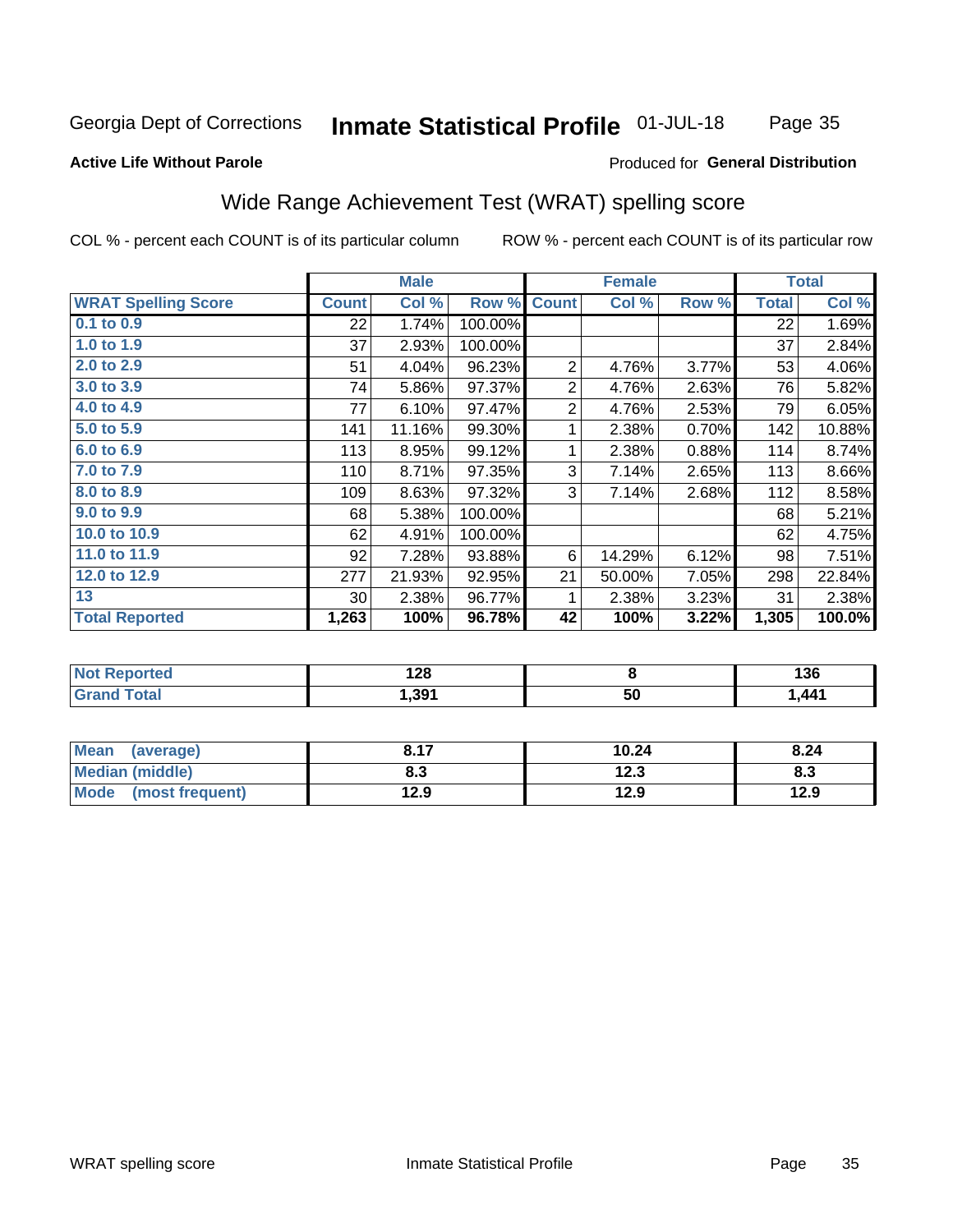#### Inmate Statistical Profile 01-JUL-18 Page 36

#### **Active Life Without Parole**

### **Produced for General Distribution**

## Current / last mental health treatment level

COL % - percent each COUNT is of its particular column

|                                    |              | <b>Male</b> |         |              | <b>Female</b> |       |                 | <b>Total</b> |
|------------------------------------|--------------|-------------|---------|--------------|---------------|-------|-----------------|--------------|
| <b>Mental Health Treatment Lev</b> | <b>Count</b> | Col %       | Row %   | <b>Count</b> | Col %         | Row % | <b>Total</b>    | Col %        |
| 1 No problem at current time       | 253          | 41.61%      | 95.47%  | 12           | 28.57%        | 4.53% | 265             | 40.77%       |
| 2 Receiving outpatient             | 274          | 45.07%      | 90.73%  | 28           | 66.67%        | 9.27% | 302             | 46.46%       |
| Treatment                          |              |             |         |              |               |       |                 |              |
| 3 Inpatient, moderate              | 68           | 11.18%      | 97.14%  | 2            | 4.76%         | 2.86% | 70              | 10.77%       |
| <b>Treatment</b>                   |              |             |         |              |               |       |                 |              |
| 4 Inpatient, intensive             | 13           | 2.14%       | 100.00% |              |               |       | 13 <sub>1</sub> | 2.00%        |
| Treatment                          |              |             |         |              |               |       |                 |              |
| <b>Total Evaluated</b>             | 608          | 100%        | 93.54%  | 42           | 100%          | 6.46% | 650             | 100%         |

| Never had MH evaluation | 783   |     | 70<br>ا ت  |
|-------------------------|-------|-----|------------|
|                         | 391.، | ่วเ | <b>AA1</b> |

| <b>Median (middle)</b>         | <b>Receiving outpatient</b><br>treatment | <b>Receiving outpatient</b><br>treatment | <b>Receiving</b><br>outpatient<br>treatment |  |
|--------------------------------|------------------------------------------|------------------------------------------|---------------------------------------------|--|
| <b>Mode</b><br>(most frequent) | <b>Receiving outpatient</b><br>treatment | <b>Receiving outpatient</b><br>treatment | <b>Receiving</b><br>outpatient<br>treatment |  |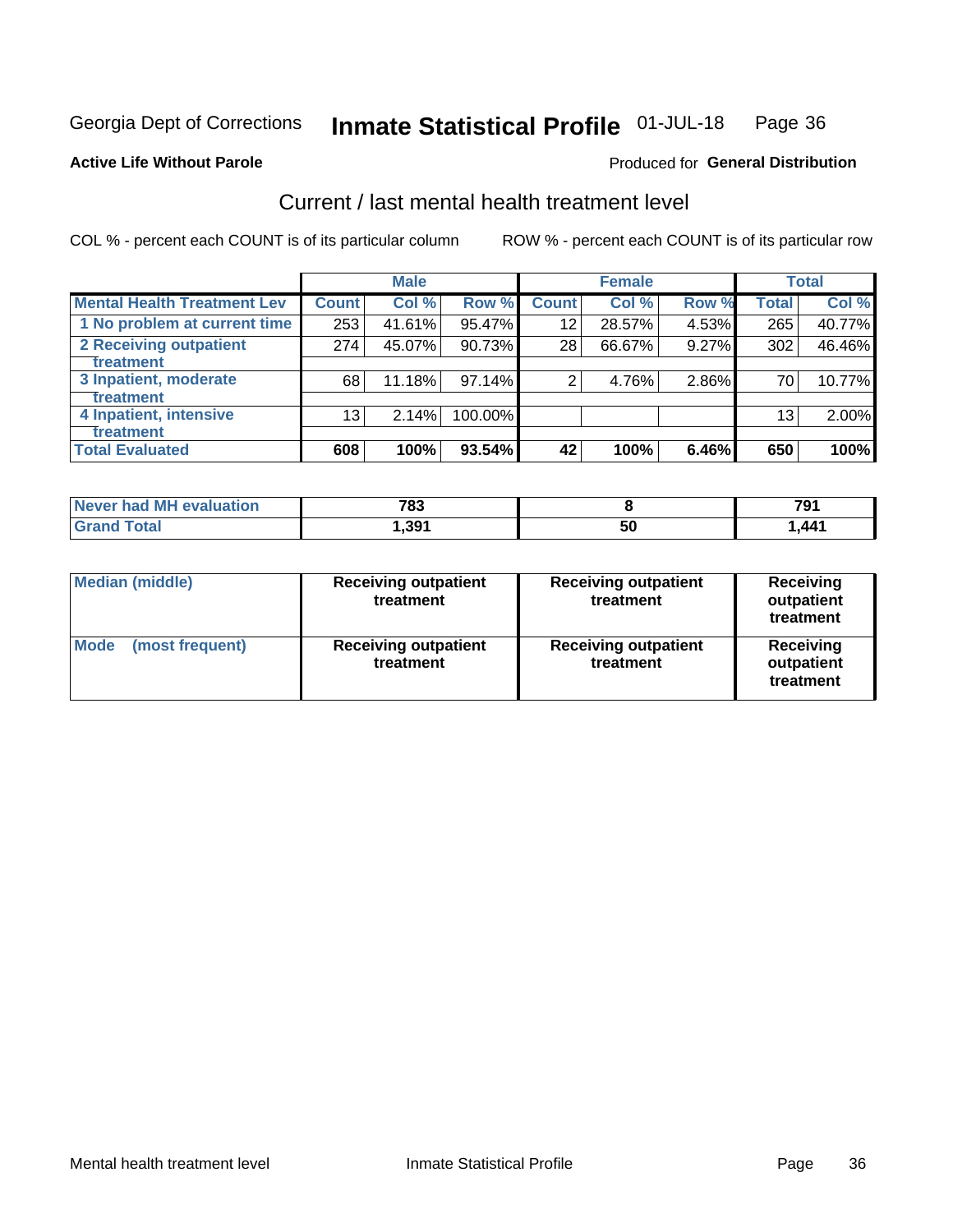#### Inmate Statistical Profile 01-JUL-18 Page 37

## **Active Life Without Parole**

### Produced for General Distribution

## PULHESDWIT medical scale - 'P' overall condition ('P'hysical)

COL % - percent each COUNT is of its particular column

|                                  |         | <b>Male</b> |             |    | <b>Female</b> |       |              | <b>Total</b> |
|----------------------------------|---------|-------------|-------------|----|---------------|-------|--------------|--------------|
| 'P' Overall Condition            | Count l | Col %       | Row % Count |    | Col %         | Row % | <b>Total</b> | Col %        |
| 1 No medical illness             | 964     | 75.61%      | 97.47%      | 25 | 51.02%        | 2.53% | 989          | 74.70%       |
| 2 Well-controlled chronic        | 286     | 22.43%      | 92.56%      | 23 | 46.94%        | 7.44% | 309          | 23.34%       |
| <b>illness</b>                   |         |             |             |    |               |       |              |              |
| 3 Poorly-controlled chronic      | 24      | 1.88%       | 96.00%      |    | 2.04%         | 4.00% | 25           | 1.89%        |
| <b>illness</b>                   |         |             |             |    |               |       |              |              |
| 4 Significant problems requiring |         | 0.08%       | 100.00%     |    |               |       |              | 0.08%        |
| special housing                  |         |             |             |    |               |       |              |              |
| <b>Total Reported</b>            | 1,275   | 100%        | 96.30%      | 49 | 100%          | 3.70% | 1,324        | 100.0%       |

|        | ו ט |    | .<br>4 A     |
|--------|-----|----|--------------|
| ______ | ,39 | วน | $\mathbf{A}$ |

| <b>Mode</b> | (most frequent) | 1 No medical illness | 1 No medical illness | 1 No medical<br>illness |
|-------------|-----------------|----------------------|----------------------|-------------------------|
|-------------|-----------------|----------------------|----------------------|-------------------------|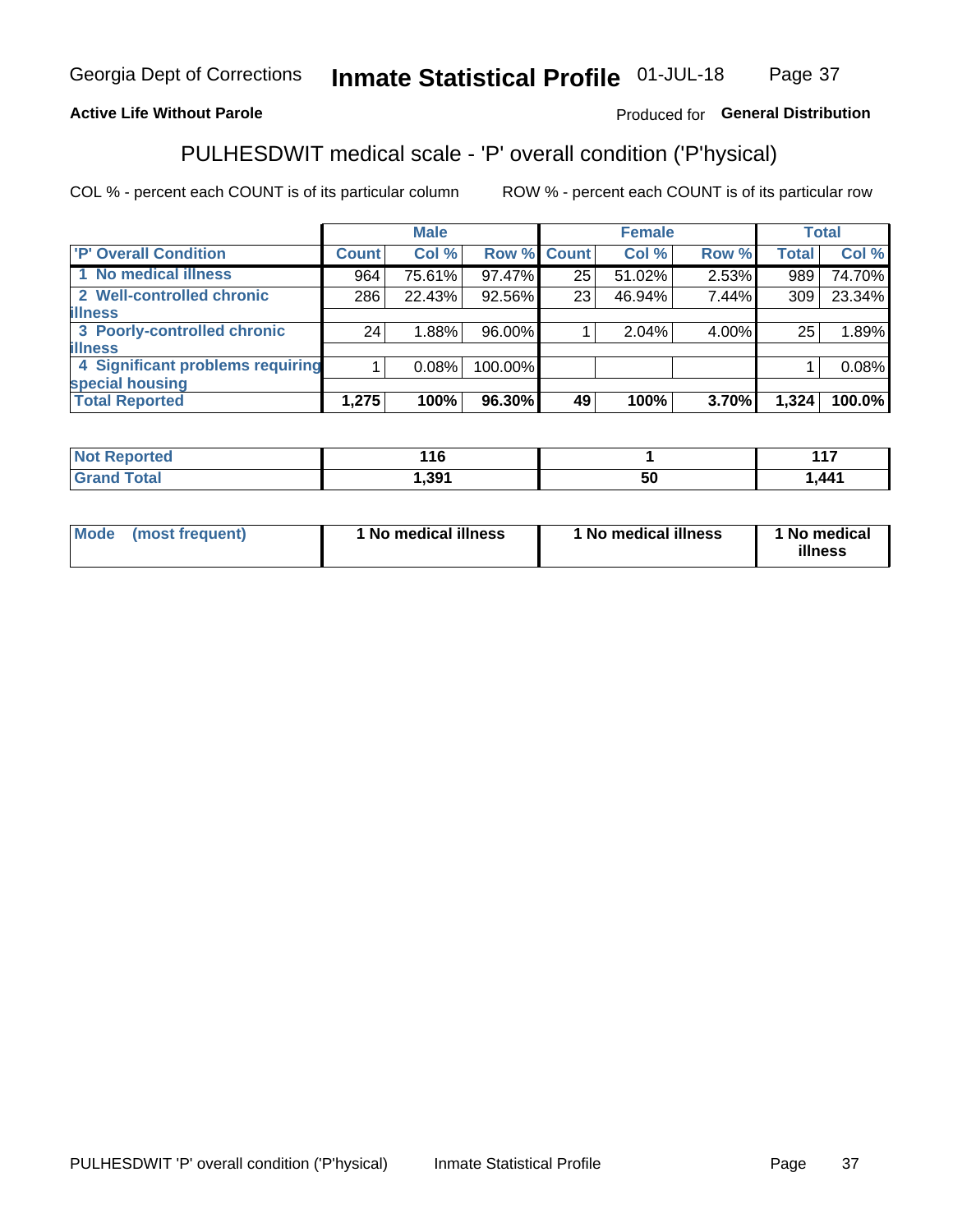### **Active Life Without Parole**

## Produced for General Distribution

## PULHESDWIT medical scale - 'U' upper body

COL % - percent each COUNT is of its particular column

|                              |              | <b>Male</b> |         |              | <b>Female</b> |       |              | <b>Total</b> |
|------------------------------|--------------|-------------|---------|--------------|---------------|-------|--------------|--------------|
| <b>'U' Upper Body</b>        | <b>Count</b> | Col %       | Row %   | <b>Count</b> | Col %         | Row % | <b>Total</b> | Col %        |
| 1 Upper bones, joints,       | 1,209        | 94.90%      | 96.41%  | 45           | 91.84%        | 3.59% | 1,254        | 94.78%       |
| muscles all OK               |              |             |         |              |               |       |              |              |
| 2 One or both arms minimally | 57           | 4.47%       | 93.44%  | 4            | 8.16%         | 6.56% | 61           | 4.61%        |
| limited                      |              |             |         |              |               |       |              |              |
| 3 One or both arms           | 7            | 0.55%       | 100.00% |              |               |       |              | 0.53%        |
| <b>moderately limited</b>    |              |             |         |              |               |       |              |              |
| 4 One arm disabled,          |              | 0.08%       | 100.00% |              |               |       |              | 0.08%        |
| paralyzed, or amputated      |              |             |         |              |               |       |              |              |
| <b>Total Reported</b>        | 1,274        | 100%        | 96.30%  | 49           | 100%          | 3.70% | 1,323        | 100%         |

| <b>Not Reported</b>      | 4 4 7<br>. |    | <b>440</b> |
|--------------------------|------------|----|------------|
| <b>Total</b><br>ا الله ا | ,391       | วบ | .441       |

| <b>Mode</b> | (most frequent) | l Upper bones, joints,<br>muscles all OK | 1 Upper bones, joints,<br>muscles all OK | 1 Upper bones,<br>ljoints, muscles all |
|-------------|-----------------|------------------------------------------|------------------------------------------|----------------------------------------|
|-------------|-----------------|------------------------------------------|------------------------------------------|----------------------------------------|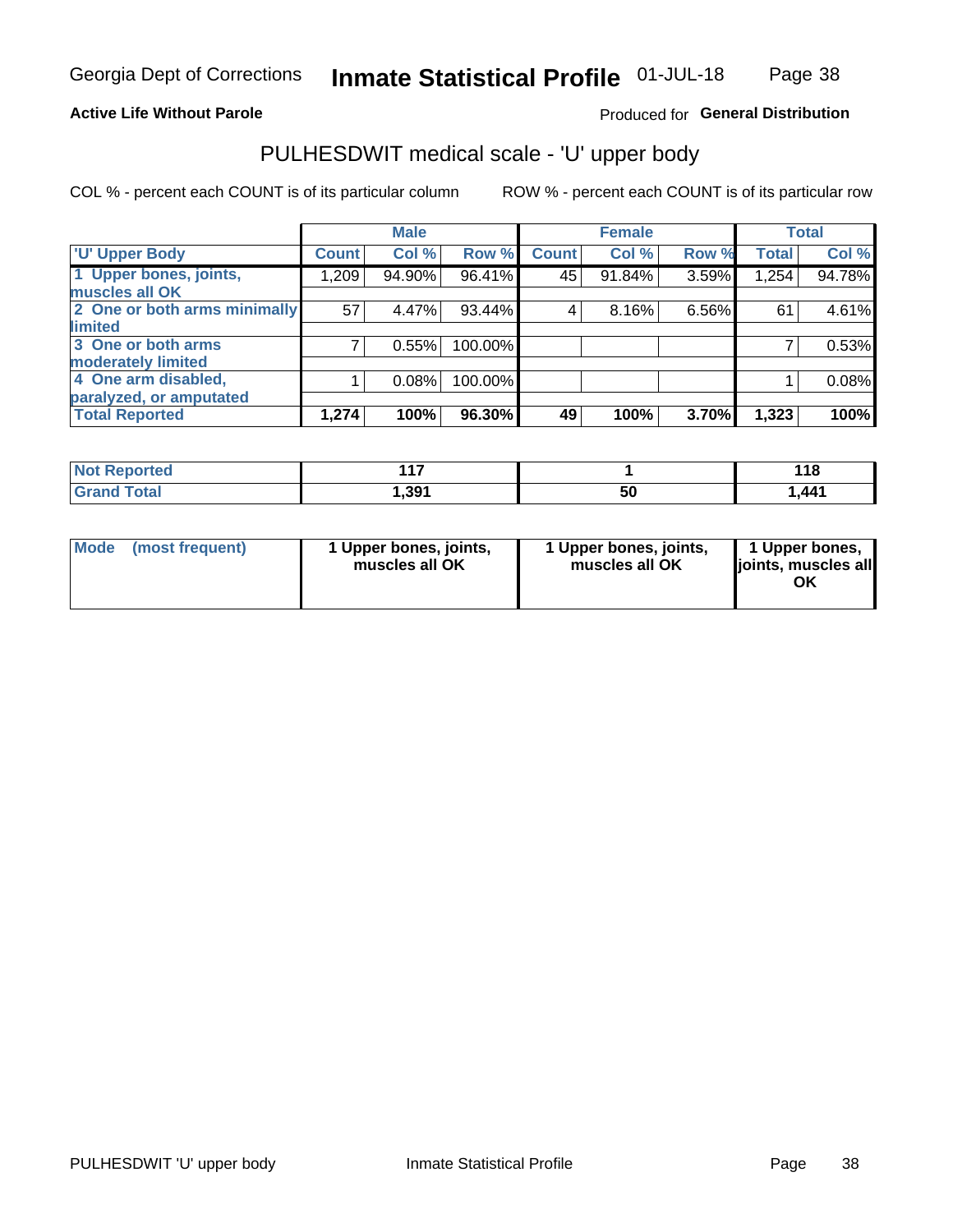### **Active Life Without Parole**

## Produced for General Distribution

## PULHESDWIT medical scale - 'L' lower body

COL % - percent each COUNT is of its particular column

|                                |                 | <b>Male</b> |         |              | <b>Female</b> |       |              | <b>Total</b> |
|--------------------------------|-----------------|-------------|---------|--------------|---------------|-------|--------------|--------------|
| 'L' Lower Body                 | <b>Count</b>    | Col %       | Row %   | <b>Count</b> | Col %         | Row % | <b>Total</b> | Col %        |
| 1 Lower bones, joints,         | 1,109           | 87.05%      | 96.52%  | 40           | 81.63%        | 3.48% | 1,149        | 86.85%       |
| muscles all OK                 |                 |             |         |              |               |       |              |              |
| 2 One or both legs minimally   | 146             | 11.46%      | 94.81%  | 8            | 16.33%        | 5.19% | 154          | 11.64%       |
| limited                        |                 |             |         |              |               |       |              |              |
| 3 One or both legs             | 16 <sub>1</sub> | 1.26%       | 94.12%  |              | 2.04%         | 5.88% | 17           | 1.28%        |
| moderately limited             |                 |             |         |              |               |       |              |              |
| 4 One leg disabled, paralyzed, | 3               | 0.24%       | 100.00% |              |               |       | 3            | 0.23%        |
| or amputated                   |                 |             |         |              |               |       |              |              |
| <b>Total Reported</b>          | 1,274           | 100%        | 96.30%  | 49           | 100%          | 3.70% | 1,323        | 100%         |

| <b>Not Reported</b>      | 4 4 7<br>. |    | <b>440</b> |
|--------------------------|------------|----|------------|
| <b>Total</b><br>ا الله ا | ,391       | วบ | .441       |

| Mode | (most frequent) | 1 Lower bones, joints,<br>muscles all OK | 1 Lower bones, joints,<br>muscles all OK | 1 Lower bones,<br>ljoints, muscles all<br>ΟK |
|------|-----------------|------------------------------------------|------------------------------------------|----------------------------------------------|
|------|-----------------|------------------------------------------|------------------------------------------|----------------------------------------------|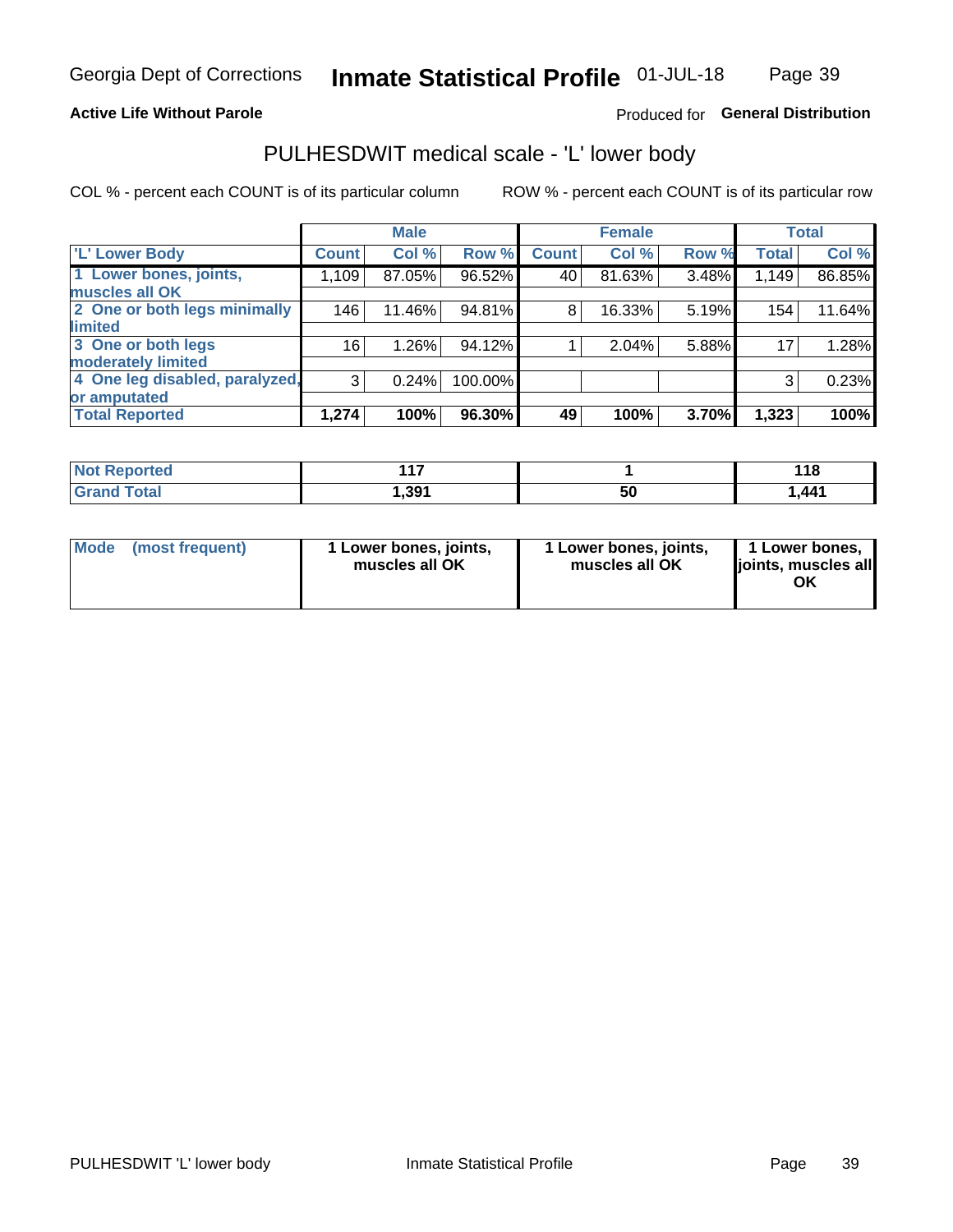### **Active Life Without Parole**

## Produced for General Distribution

## PULHESDWIT medical scale - 'H' hearing

COL % - percent each COUNT is of its particular column

|                                                               | <b>Male</b>  |        | <b>Female</b> |    |         | <b>Total</b> |              |        |
|---------------------------------------------------------------|--------------|--------|---------------|----|---------|--------------|--------------|--------|
| <b>'H' Hearing</b>                                            | <b>Count</b> | Col %  | Row % Count   |    | Col %   | Row %        | <b>Total</b> | Col %  |
| 1 Normal hearing both ears                                    | 1,257        | 98.74% | 96.25%        | 49 | 100.00% | 3.75%        | 1,306        | 98.79% |
| 2 Some loss in one ear with<br>other OK, or mild loss in both | 11           | 0.86%  | 100.00%       |    |         |              | 11           | 0.83%  |
| 3 Total loss in one ear with                                  | 5            | 0.39%  | 100.00%       |    |         |              |              | 0.38%  |
| mild loss in other<br><b>Total Reported</b>                   | 1,273        | 100%   | 96.29%        | 49 | 100%    | 3.71%        | 1,322        | 100%   |

| <b>Not</b>      | 18    |    | 1 4 C       |
|-----------------|-------|----|-------------|
| <b>Reported</b> | __    |    | <u> 1 J</u> |
| <b>Total</b>    | , 391 | 50 | 441.,       |

| Mode (most frequent) | 1 Normal hearing both ears 1 Normal hearing both ears 1 Normal hearing | both ears |
|----------------------|------------------------------------------------------------------------|-----------|
|                      |                                                                        |           |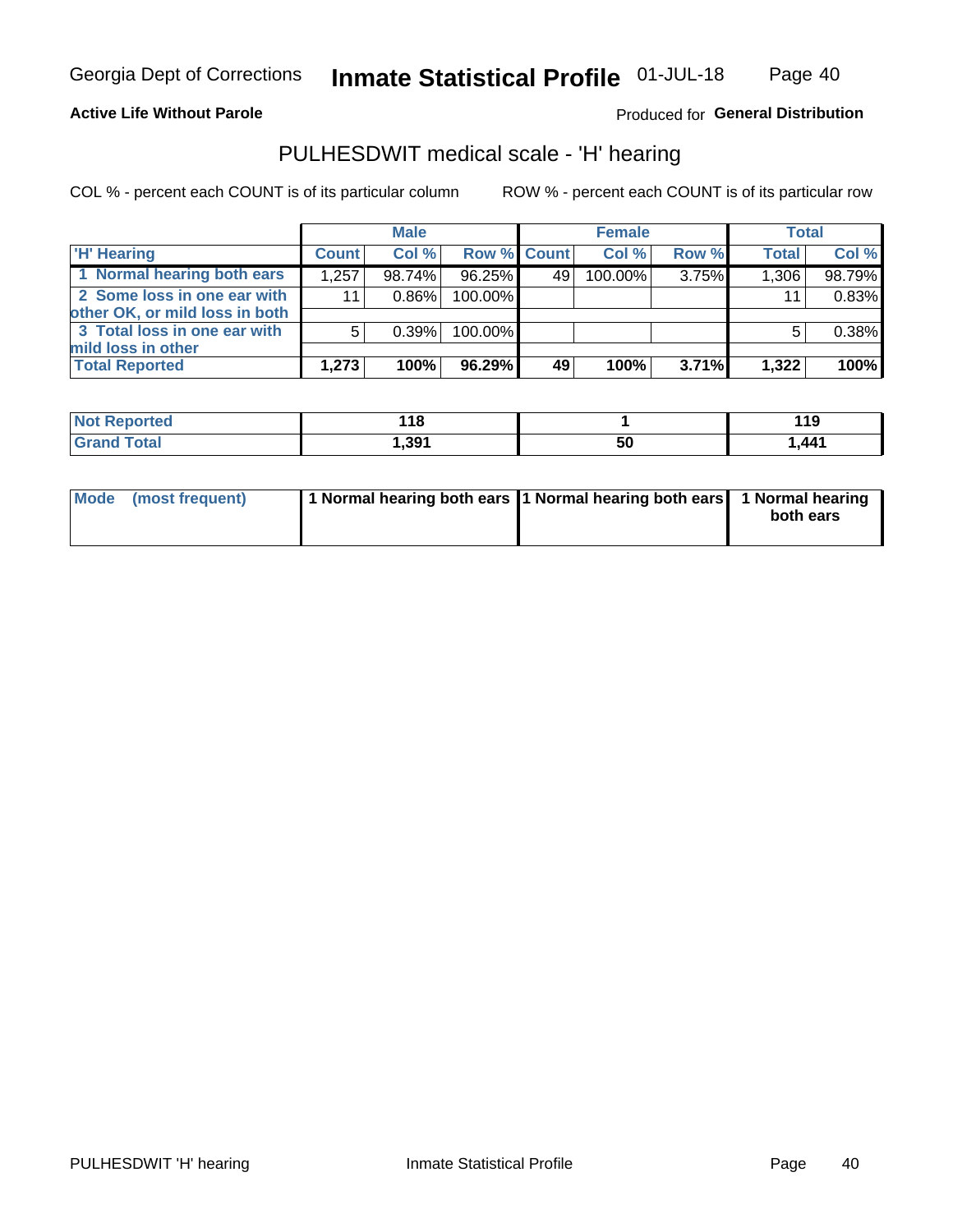### **Active Life Without Parole**

## Produced for General Distribution

## PULHESDWIT medical scale - 'E' vision

COL % - percent each COUNT is of its particular column

|                                |              | <b>Male</b> |             |    | <b>Female</b> |       |              | <b>Total</b> |
|--------------------------------|--------------|-------------|-------------|----|---------------|-------|--------------|--------------|
| <b>E' Vision</b>               | <b>Count</b> | Col %       | Row % Count |    | Col %         | Row % | <b>Total</b> | Col %        |
| 1 Correctable to 20/40 in both | 941          | 76.32%      | 97.51%      | 24 | 53.33%        | 2.49% | 965          | 75.51%       |
| eyes                           |              |             |             |    |               |       |              |              |
| 2 Correctable to 20/70 in one  | 266          | 21.57%      | 93.01%      | 20 | 44.44%        | 6.99% | 286          | 22.38%       |
| eye, may be blind in other     |              |             |             |    |               |       |              |              |
| 3 Correctable to 20/200 in one | 22           | 1.78%       | 95.65%      |    | 2.22%         | 4.35% | 23           | 1.80%        |
| eye, may be blind in other     |              |             |             |    |               |       |              |              |
| 4 One eye not correctable to   | 4            | 0.32%       | 100.00%     |    |               |       | 4            | 0.31%        |
| 20/200, other may be blind     |              |             |             |    |               |       |              |              |
| <b>Total Reported</b>          | 1,233        | 100%        | 96.48%      | 45 | 100%          | 3.52% | 1,278        | 100%         |

| <b>Not Reported</b> | 158  |    | 163  |
|---------------------|------|----|------|
| Total               | 391, | 50 | ,441 |

| Mode (most frequent) | 1 Correctable to 20/40 in both<br>eves | 1 Correctable to 20/40 in   1 Correctable to<br>both eves | 20/40 in both eyes |
|----------------------|----------------------------------------|-----------------------------------------------------------|--------------------|
|                      |                                        |                                                           |                    |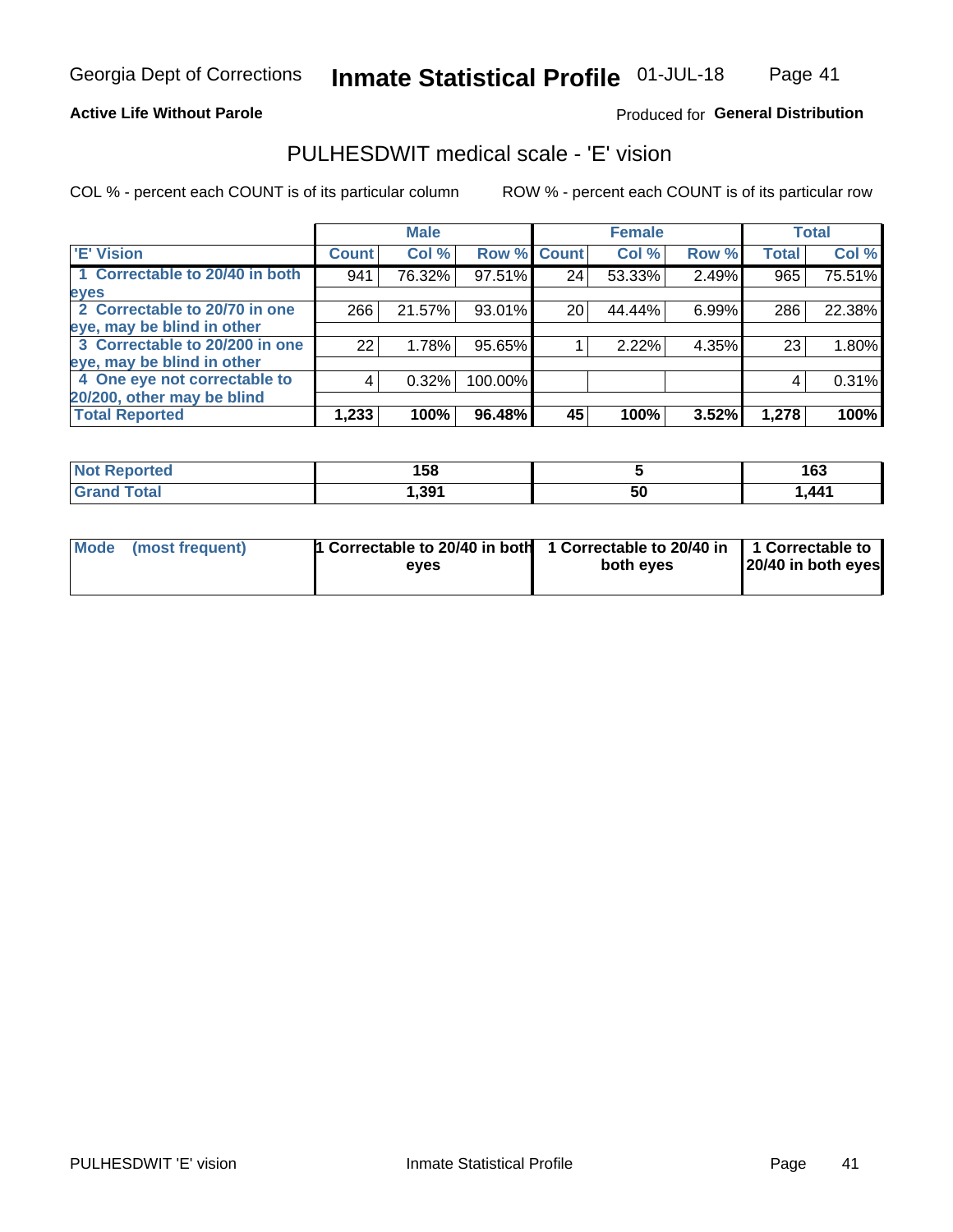### **Active Life Without Parole**

## Produced for General Distribution

## PULHESDWIT medical scale - 'S' pSychiatric

COL % - percent each COUNT is of its particular column

|                                        |              | <b>Male</b> |             |    | <b>Female</b> |        |              | <b>Total</b> |
|----------------------------------------|--------------|-------------|-------------|----|---------------|--------|--------------|--------------|
| 'S' pSychiatric                        | <b>Count</b> | Col %       | Row % Count |    | Col %         | Row %  | <b>Total</b> | Col %        |
| 1 No impairment or disorders           | 1,082        | 82.98%      | 98.99%      | 11 | 30.56%        | 1.01%  | 1,093        | 81.57%       |
| 2 Stable, or in remission, or          | 161          | 12.35%      | 87.03%      | 24 | 66.67%        | 12.97% | 185          | 13.81%       |
| mild impairment or retardation         |              |             |             |    |               |        |              |              |
| 3 Requires moderate inpatient          | 50           | 3.83%       | 98.04%      |    | 2.78%         | 1.96%  | 51           | 3.81%        |
| treatment                              |              |             |             |    |               |        |              |              |
| 4 Requires intensive inpatient         | 9            | 0.69%       | 100.00%     |    |               |        | 9            | 0.67%        |
| treatment                              |              |             |             |    |               |        |              |              |
| <b>5 Requires Crisis Stabilization</b> |              | 0.15%       | 100.00%     |    |               |        | 2            | 0.15%        |
| Unit (CSU) inpatient care              |              |             |             |    |               |        |              |              |
| <b>Total Reported</b>                  | 1,304        | 100%        | 97.31%      | 36 | 100%          | 2.69%  | 1,340        | 100.0%       |

| <b>Not Reported</b>  | $\sim$           | . . | $\sim$ |
|----------------------|------------------|-----|--------|
|                      | v,               |     | 1 V I  |
| <b>Total</b><br>Cron | .39 <sup>4</sup> | 50  | ,441   |

| Mode (most frequent) | <b>1 No impairment or disorders</b> 2 Stable, or in remission, 11 No impairment or |                       |           |
|----------------------|------------------------------------------------------------------------------------|-----------------------|-----------|
|                      |                                                                                    | or mild impairment or | disorders |
|                      |                                                                                    | retardation           |           |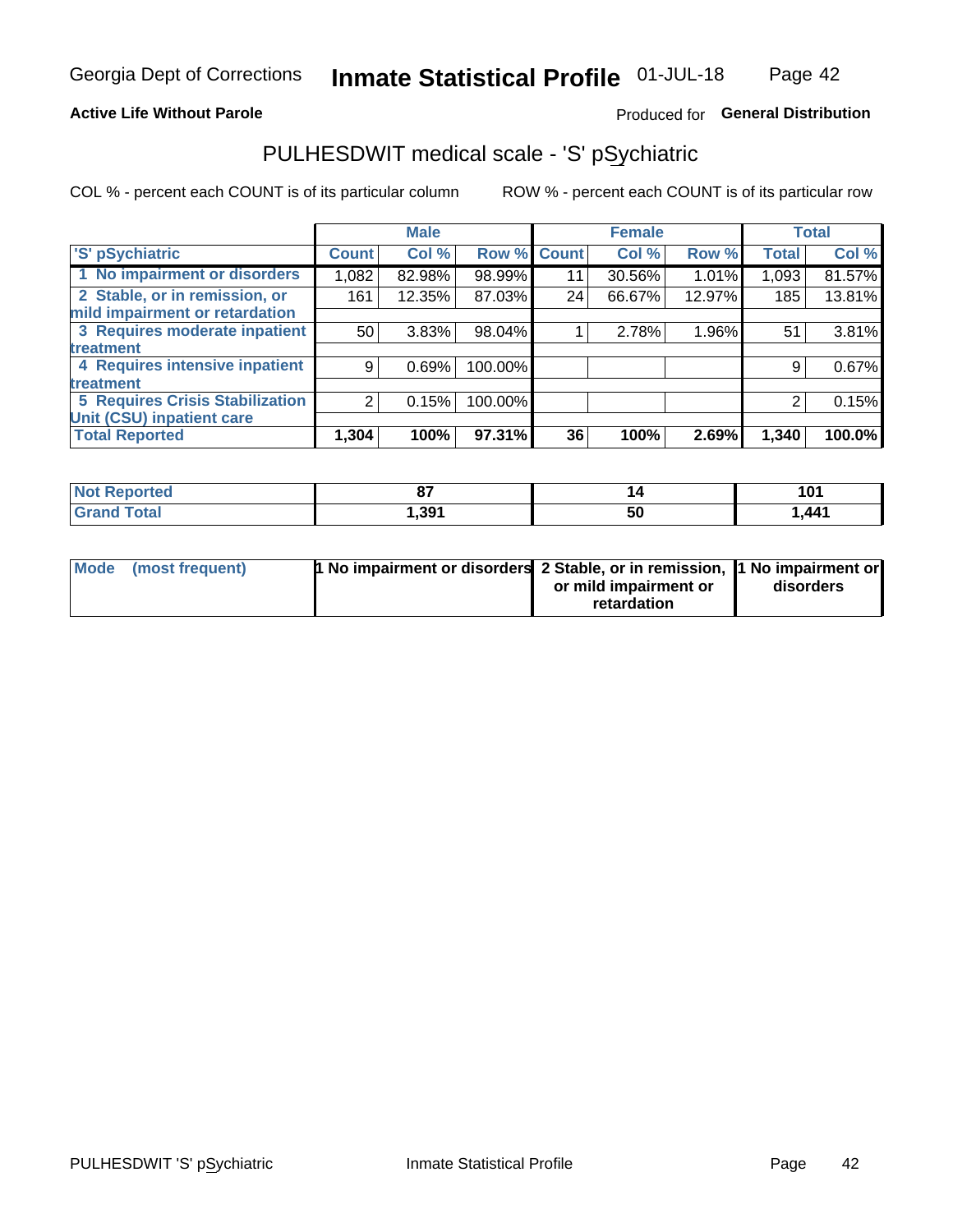### **Active Life Without Parole**

## Produced for General Distribution

## PULHESDWIT medical scale - 'D' dental

COL % - percent each COUNT is of its particular column

|                                 |              | <b>Male</b> |             |    | <b>Female</b> |       |              | <b>Total</b> |
|---------------------------------|--------------|-------------|-------------|----|---------------|-------|--------------|--------------|
| 'D' Dental                      | <b>Count</b> | Col %       | Row % Count |    | Col %         | Row % | <b>Total</b> | Col %        |
| 1 Minimal routine dental health | 905          | 74.92%      | 95.87%      | 39 | 88.64%        | 4.13% | 944          | 75.40%       |
| <b>needs</b>                    |              |             |             |    |               |       |              |              |
| 2 Moderate cavities and/or gum  | 256          | 21.19%      | 98.84%      | 3  | 6.82%         | 1.16% | 259          | 20.69%       |
| disease                         |              |             |             |    |               |       |              |              |
| 3 Extensive gum disease         | 46           | 3.81%       | 95.83%      |    | 4.55%         | 4.17% | 48           | 3.83%        |
| and/or widespread decay         |              |             |             |    |               |       |              |              |
| 4 Urgent need for dental        |              | 0.08%       | 100.00%     |    |               |       |              | 0.08%        |
| <b>services</b>                 |              |             |             |    |               |       |              |              |
| <b>Total Reported</b>           | 1,208        | 100%        | 96.49%      | 44 | 100%          | 3.51% | 1,252        | 100%         |

| <b>Not Reported</b> | 109<br>ده ا |    | 189  |
|---------------------|-------------|----|------|
| Total               | 391,        | ວເ | ,441 |

| <b>Mode</b> | (most frequent) | <b>Minimal routine dental</b><br>health needs | 1 Minimal routine dental<br>health needs | 1 Minimal routine<br>dental health<br>needs |
|-------------|-----------------|-----------------------------------------------|------------------------------------------|---------------------------------------------|
|-------------|-----------------|-----------------------------------------------|------------------------------------------|---------------------------------------------|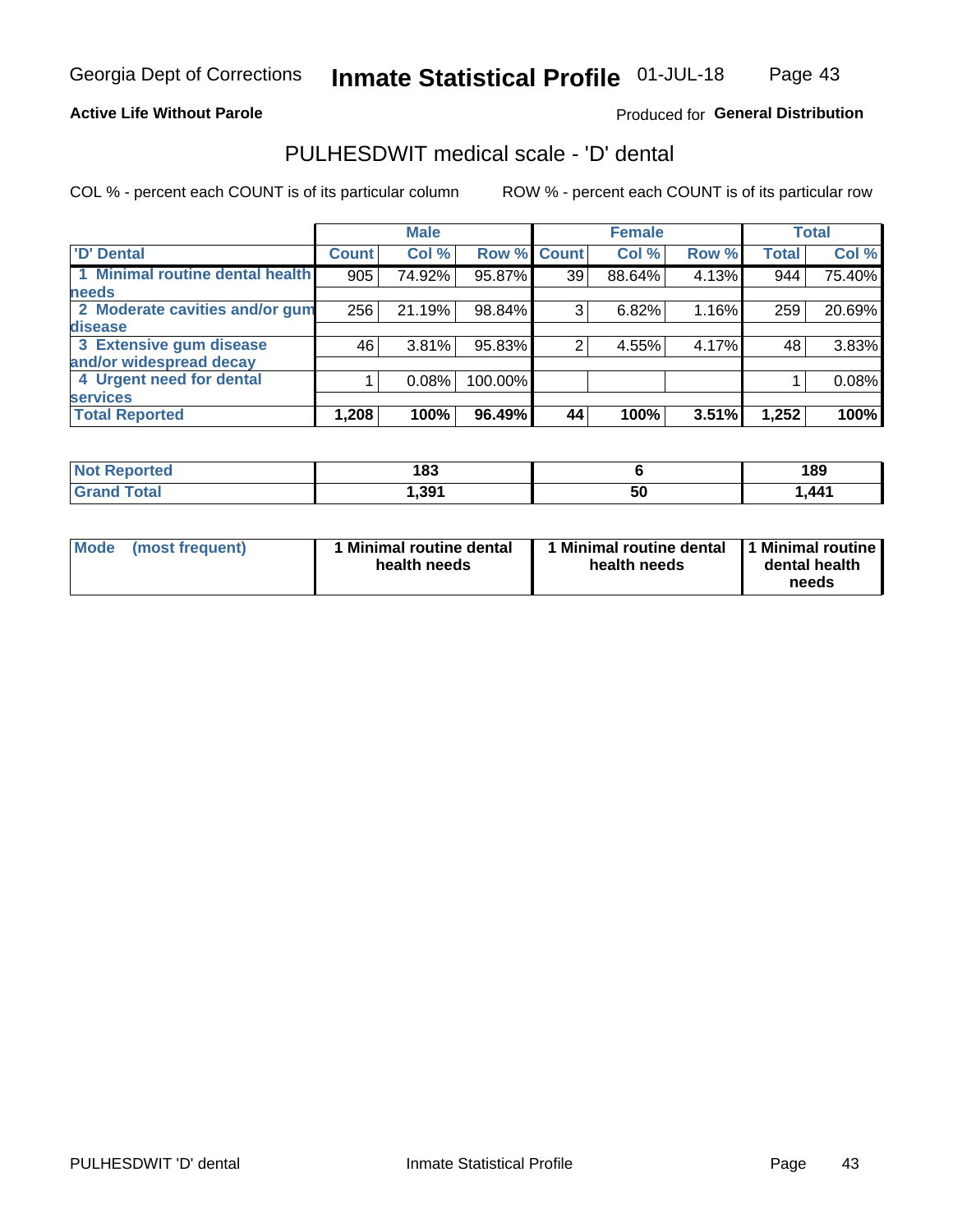### **Active Life Without Parole**

## Produced for General Distribution

## PULHESDWIT medical scale - 'W' work ability

COL % - percent each COUNT is of its particular column

|                                 |                    | <b>Male</b> |         |             | <b>Female</b> |       |                 | <b>Total</b> |
|---------------------------------|--------------------|-------------|---------|-------------|---------------|-------|-----------------|--------------|
| <b>W' work ability</b>          | Count <sup>'</sup> | Col %       |         | Row % Count | Col %         | Row % | <b>Total</b>    | Col %        |
| 1 Unrestricted work or activity | 1,068              | 83.83%      | 97.00%  | 33          | 67.35%        | 3.00% | 1,101           | 83.22%       |
| 2 Minor restrictions on type of | 160                | 12.56%      | 90.91%  | 16          | 32.65%        | 9.09% | 176             | 13.30%       |
| <b>work</b>                     |                    |             |         |             |               |       |                 |              |
| 3 Moderate restrictions on type | 29                 | 2.28%       | 100.00% |             |               |       | 29              | 2.19%        |
| lof work                        |                    |             |         |             |               |       |                 |              |
| 4 Major restrictions on type of | 14                 | 1.10%       | 100.00% |             |               |       | 14 <sub>1</sub> | 1.06%        |
| <b>work</b>                     |                    |             |         |             |               |       |                 |              |
| 5 Cannot work under any         | 3                  | 0.24%       | 100.00% |             |               |       | 3               | 0.23%        |
| <b>circumstances</b>            |                    |             |         |             |               |       |                 |              |
| <b>Total Reported</b>           | 1,274              | 100%        | 96.30%  | 49          | 100%          | 3.70% | 1,323           | 100%         |

| <b>Not Reported</b>  | 447   |    | 140<br><u> 1 1 0</u> |
|----------------------|-------|----|----------------------|
| <b>Total</b><br>Cron | 391,ا | วน | 1 <i>AA</i> 1        |

| <b>Mode</b>     | 1 Unrestricted work or | 1 Unrestricted work or | 1 Unrestricted   |
|-----------------|------------------------|------------------------|------------------|
| (most frequent) | activity               | activity               | work or activity |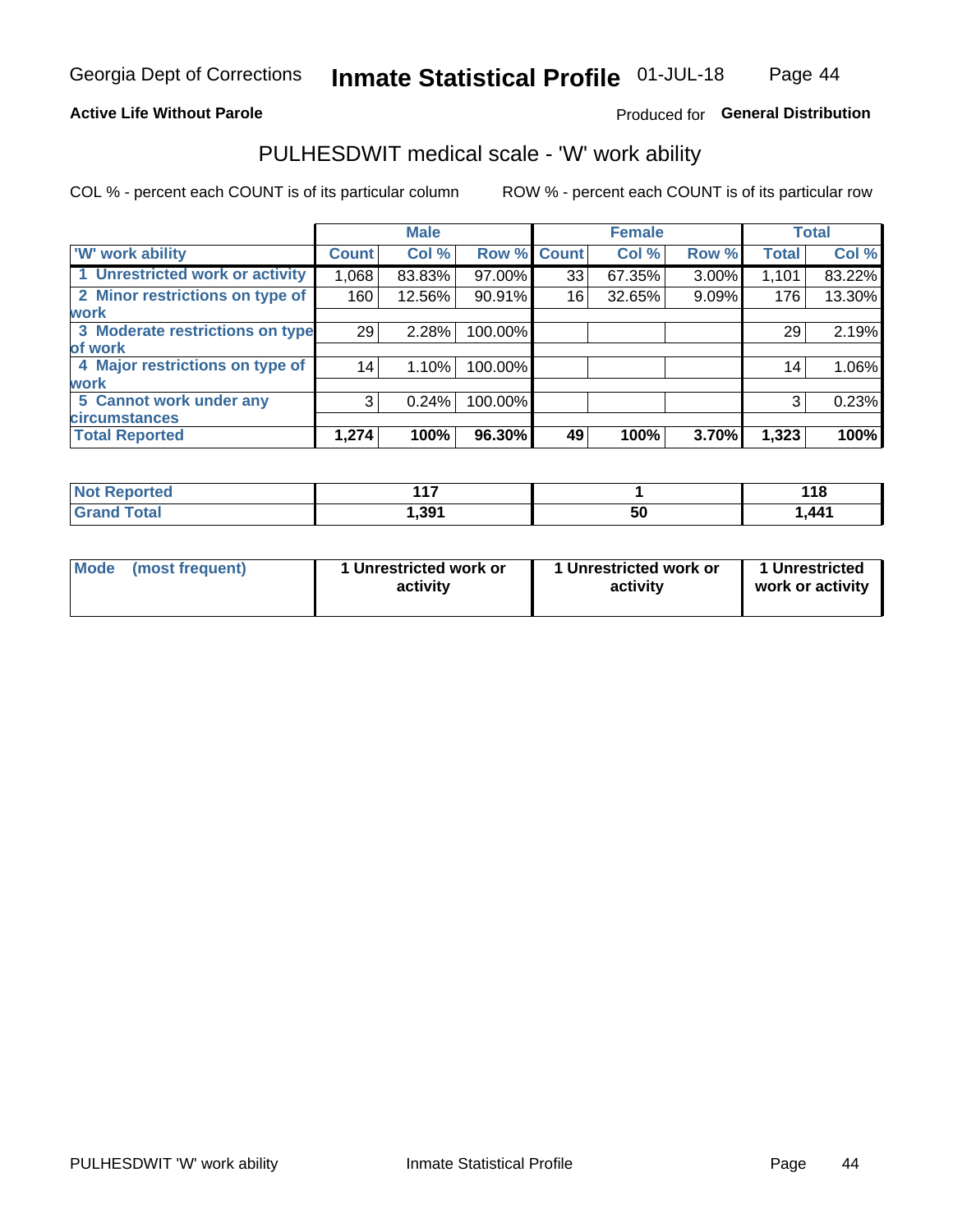### **Active Life Without Parole**

## Produced for General Distribution

## PULHESDWIT medical scale - 'I' impairment

COL % - percent each COUNT is of its particular column ROW % - percent each COUNT is of its particular row

|                                                              |              | <b>Male</b> |             |    | <b>Female</b> |       |              | <b>Total</b> |
|--------------------------------------------------------------|--------------|-------------|-------------|----|---------------|-------|--------------|--------------|
| <b>T' Impairment</b>                                         | <b>Count</b> | Col %       | Row % Count |    | Col %         | Row % | <b>Total</b> | Col %        |
| 1 No impairments or<br>disabilities                          | l,258        | 98.82%      | 96.25%      | 49 | 100.00%       | 3.75% | 1,307        | 98.87%       |
| 2 Wheelchair-bound but                                       |              | 0.55%       | 100.00%     |    |               |       |              | 0.53%        |
| otherwise OK<br><b>3 Needs low-level Assisted</b>            | 4            | 0.31%       | 100.00%     |    |               |       | 4            | 0.30%        |
| Living (level I)<br>4 Needs moderate Assisted                |              | 0.16%       | 100.00%     |    |               |       |              | 0.15%        |
| <b>Living (level II)</b>                                     |              |             |             |    |               |       |              |              |
| <b>5 Needs maximal Assisted</b><br><b>Living (level III)</b> | 2            | 0.16%       | 100.00%     |    |               |       | 2            | 0.15%        |
| <b>Total Reported</b>                                        | 1,273        | 100%        | 96.29%      | 49 | 100%          | 3.71% | 1,322        | 100%         |

| eported     | 440<br>. .<br>$\sim$ |    | 44 C<br>. |
|-------------|----------------------|----|-----------|
| <b>otal</b> | 1.391                | 50 | ,441      |

| <b>Mode</b> | (most frequent) | 1 No impairments or<br>disabilities | 1 No impairments or<br>disabilities | 1 No impairments<br>or disabilities |
|-------------|-----------------|-------------------------------------|-------------------------------------|-------------------------------------|
|-------------|-----------------|-------------------------------------|-------------------------------------|-------------------------------------|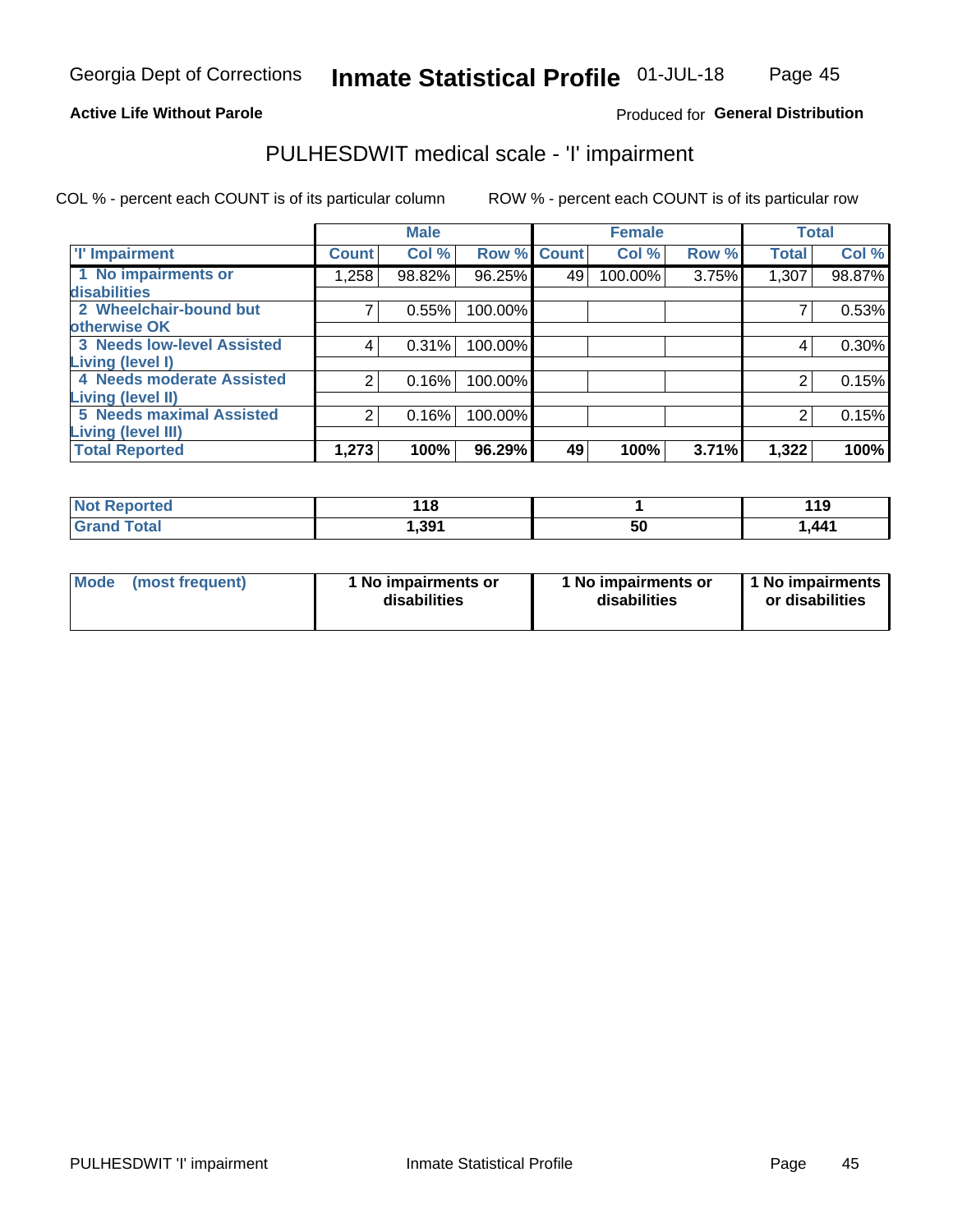### **Active Life Without Parole**

### Produced fo General Distribution

## PULHESDWIT medical scale - 'T' transportability

COL % - percent each COUNT is of its particular column

|                             |              | <b>Male</b> |             |    | <b>Female</b> |       |              | <b>Total</b> |
|-----------------------------|--------------|-------------|-------------|----|---------------|-------|--------------|--------------|
| <b>T' Transportability</b>  | <b>Count</b> | Col %       | Row % Count |    | Col %         | Row % | <b>Total</b> | Col %        |
| 1 Can be transported in any | 1,273        | 99.45%      | 96.29%      | 49 | 100.00%       | 3.71% | 1,322        | 99.47%       |
| ordinary approved vehicle   |              |             |             |    |               |       |              |              |
| 2 Wheelchair-bound, not     |              | 0.23%       | 100.00%     |    |               |       |              | 0.23%        |
| needing special vehicle     |              |             |             |    |               |       |              |              |
| 5 Requires ambulance        |              | 0.31%       | 100.00%     |    |               |       |              | $0.30\%$     |
| transport                   |              |             |             |    |               |       |              |              |
| <b>Total Reported</b>       | 1,280        | 100%        | 96.31%      | 49 | 100%          | 3.69% | 1,329        | 100%         |

| Reported     | 44    |    | 110<br>▏▎∠ |
|--------------|-------|----|------------|
| <b>Total</b> | 391.، | 50 | 441,ا      |

| Mode (most frequent) | 1 Can be transported in any 1 Can be transported in any | ordinary approved vehicle   ordinary approved vehicle   transported in any | 1 Can be<br>ordinary approved<br>vehicle |
|----------------------|---------------------------------------------------------|----------------------------------------------------------------------------|------------------------------------------|
|                      |                                                         |                                                                            |                                          |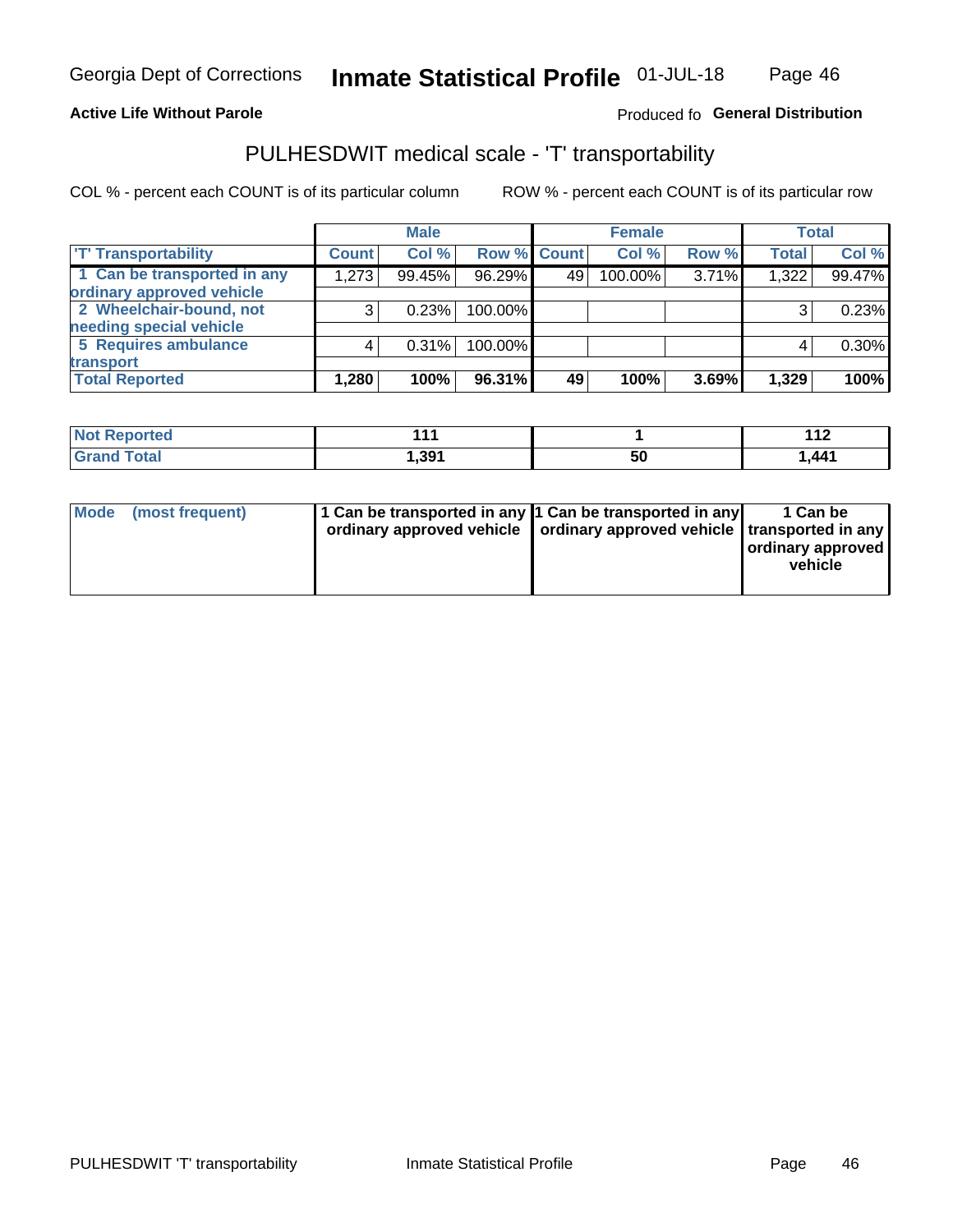#### Inmate Statistical Profile 01-JUL-18 Page 47

**Active Life Without Parole** 

### Produced for General Distribution

## Number of prior Georgia incarcerations

COL % - percent each COUNT is of its particular column

|                                       |                 | <b>Male</b> |                    |    | <b>Female</b> |       |       | <b>Total</b> |
|---------------------------------------|-----------------|-------------|--------------------|----|---------------|-------|-------|--------------|
| <b>Num of Prior GA Incarcerations</b> | <b>Count</b>    | Col %       | <b>Row % Count</b> |    | Col %         | Row % | Total | Col %        |
|                                       | 701             | 50.40%      | 94.60%             | 40 | 80.00%        | 5.40% | 741   | 51.42%       |
|                                       | 278             | 19.99%      | 98.23%             | 5  | 10.00%        | 1.77% | 283   | 19.64%       |
|                                       | 174             | 12.51%      | 98.86%             | 2  | 4.00%         | 1.14% | 176   | 12.21%       |
| 3                                     | 112             | 8.05%       | 98.25%             | 2  | 4.00%         | 1.75% | 114   | 7.91%        |
| 4                                     | 60              | 4.31%       | 100.00%            |    |               |       | 60    | 4.16%        |
| 5                                     | 36              | 2.59%       | 100.00%            |    |               |       | 36    | 2.50%        |
| <b>More Than 5</b>                    | 30 <sup>2</sup> | 2.16%       | 96.77%             |    | 2.00%         | 3.23% | 31    | 2.15%        |
| <b>Total Reported</b>                 | 1,391           | 100%        | 96.53%             | 50 | 100%          | 3.47% | 1,441 | 100%         |

| <b>orted</b><br>N               |     |    |        |
|---------------------------------|-----|----|--------|
| <b>otal</b><br>$\mathbf{v}$ and | 301 | 50 | 441. ا |

| Mean (average)       | 1.14 | .44 | 444 |
|----------------------|------|-----|-----|
| Median (middle)      |      |     |     |
| Mode (most frequent) |      |     |     |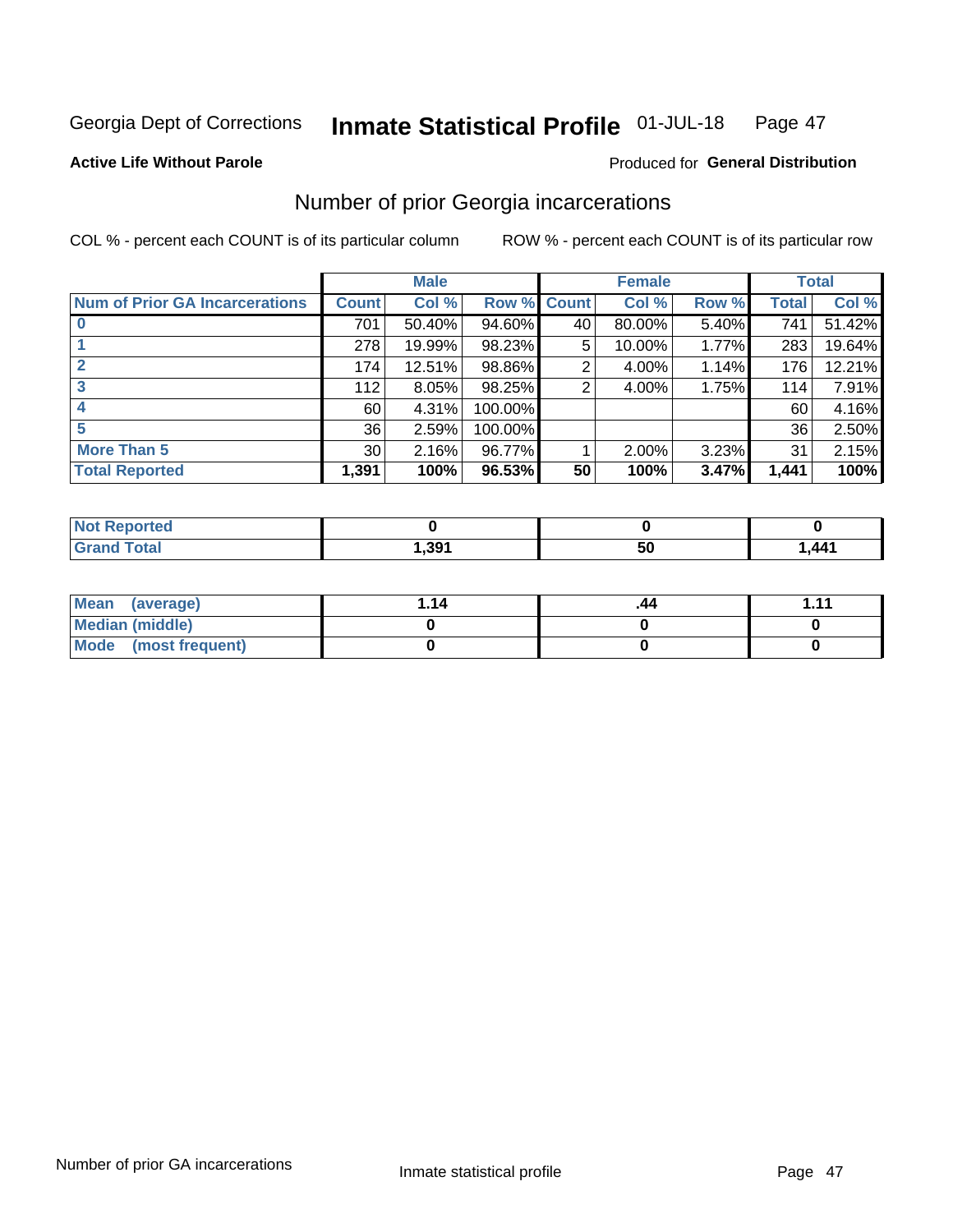#### Inmate Statistical Profile 01-JUL-18 Page 48

**Active Life Without Parole** 

Produced for General Distribution

## Prison sentence in years

COL % - percent each COUNT is of its particular column

ROW % - percent each COUNT is of its particular row

|                                 | <b>Male</b> |        |                    | <b>Female</b> |         |       | Total  |          |
|---------------------------------|-------------|--------|--------------------|---------------|---------|-------|--------|----------|
| <b>Prison Sentence In Years</b> | Count l     | Col %  | <b>Row % Count</b> |               | Col%    | Row % | Total  | Col %    |
| <b>Life Without Parole</b>      | .390        | 99.93% | 96.53%             | 50            | 100.00% | 3.47% | 1.4401 | 99.93%   |
| <b>Youthful Offenders</b>       |             | 0.07%  | 100.00%            |               |         |       |        | $0.07\%$ |
| <b>Total Reported</b>           | 1,391       | 100%   | 96.53%             | 50            | 100%    | 3.47% | 1,441  | 100%     |

| ported<br><b>NOT</b> |       |    |       |
|----------------------|-------|----|-------|
| <b>Total</b>         | 391,ا | วบ | 1,441 |

#### **Determinate (numeric) sentences only**

| Mean | (average)<br>----- |  |  |
|------|--------------------|--|--|
|      |                    |  |  |

All sentences (including determinate), with life, life without parole, and death sentences figured at 45 years

| Me: |  |  |  |
|-----|--|--|--|
|     |  |  |  |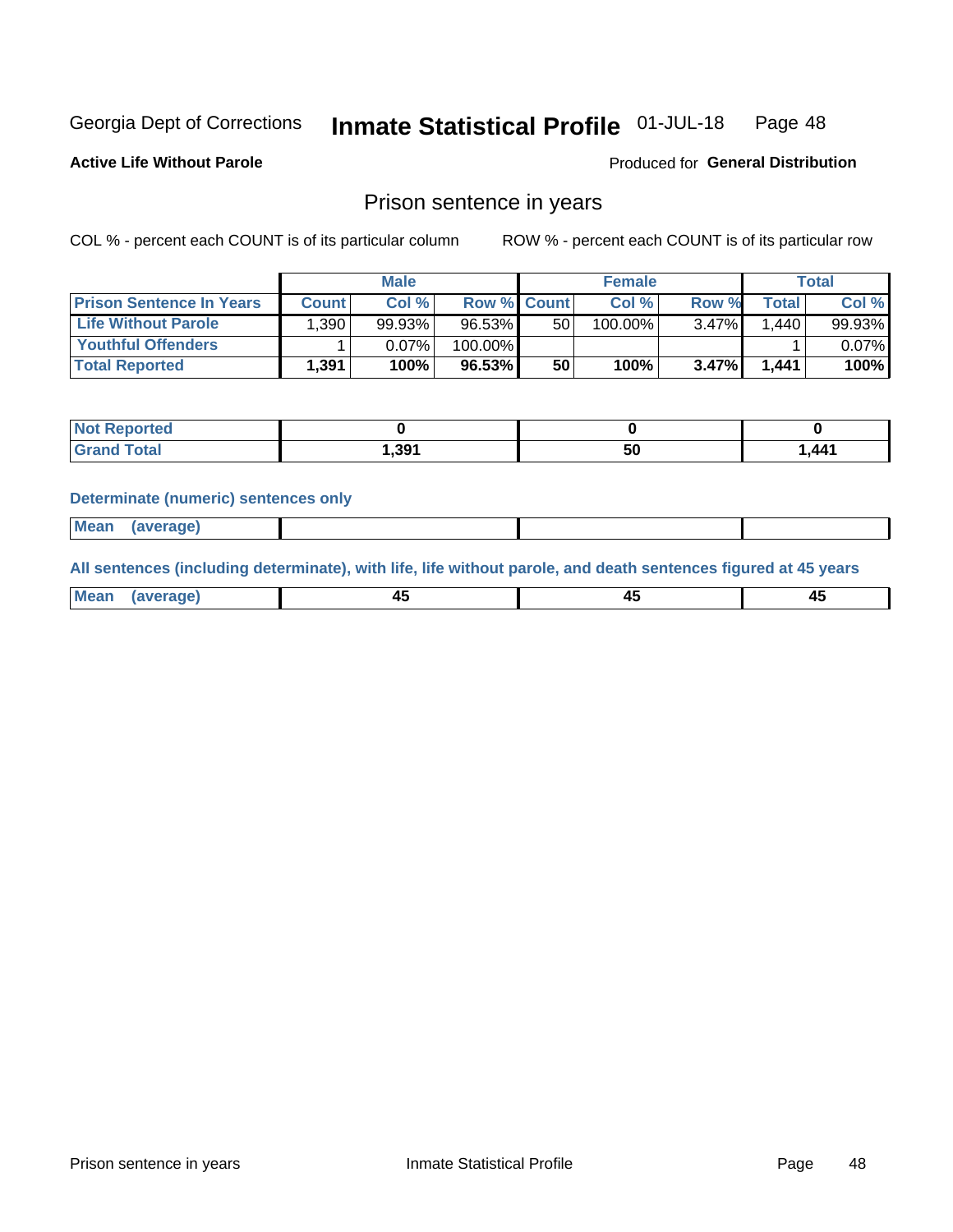#### Georgia Dept of Corrections Inmate Statistical Profile 01-JUL-18 Page 49

#### **Active Life Without Parole**

### Produced for General Distribution

## Primary offense, broken out into felonies vs misdemeanors

COL % - percent each COUNT is of its particular column

|                                  | <b>Male</b>  |         |                    | <b>Female</b> |            |          | Total        |         |
|----------------------------------|--------------|---------|--------------------|---------------|------------|----------|--------------|---------|
| <b>Felonies and Misdemeanors</b> | <b>Count</b> | Col%    | <b>Row % Count</b> |               | Col%       | Row %    | <b>Total</b> | Col %   |
| <b>Felonies</b>                  | .380         | 100.00% | 96.71%             | 47            | $100.00\%$ | $3.29\%$ | 1.427        | 100.00% |
| <b>Total Reported</b>            | ,380         | $100\%$ | 96.71%             | 47            | 100%       | 3.29%    | 1,427        | 100%    |

| <b>Not Reported</b>         |       |      |        |
|-----------------------------|-------|------|--------|
| <b>Total</b><br>Gran<br>uuu | 1,391 | ,383 | 441. ا |

| $Mc$<br>equent)<br>нез<br>$\sim$<br>. | onies<br>. | <b>onies</b><br>. |
|---------------------------------------|------------|-------------------|
|---------------------------------------|------------|-------------------|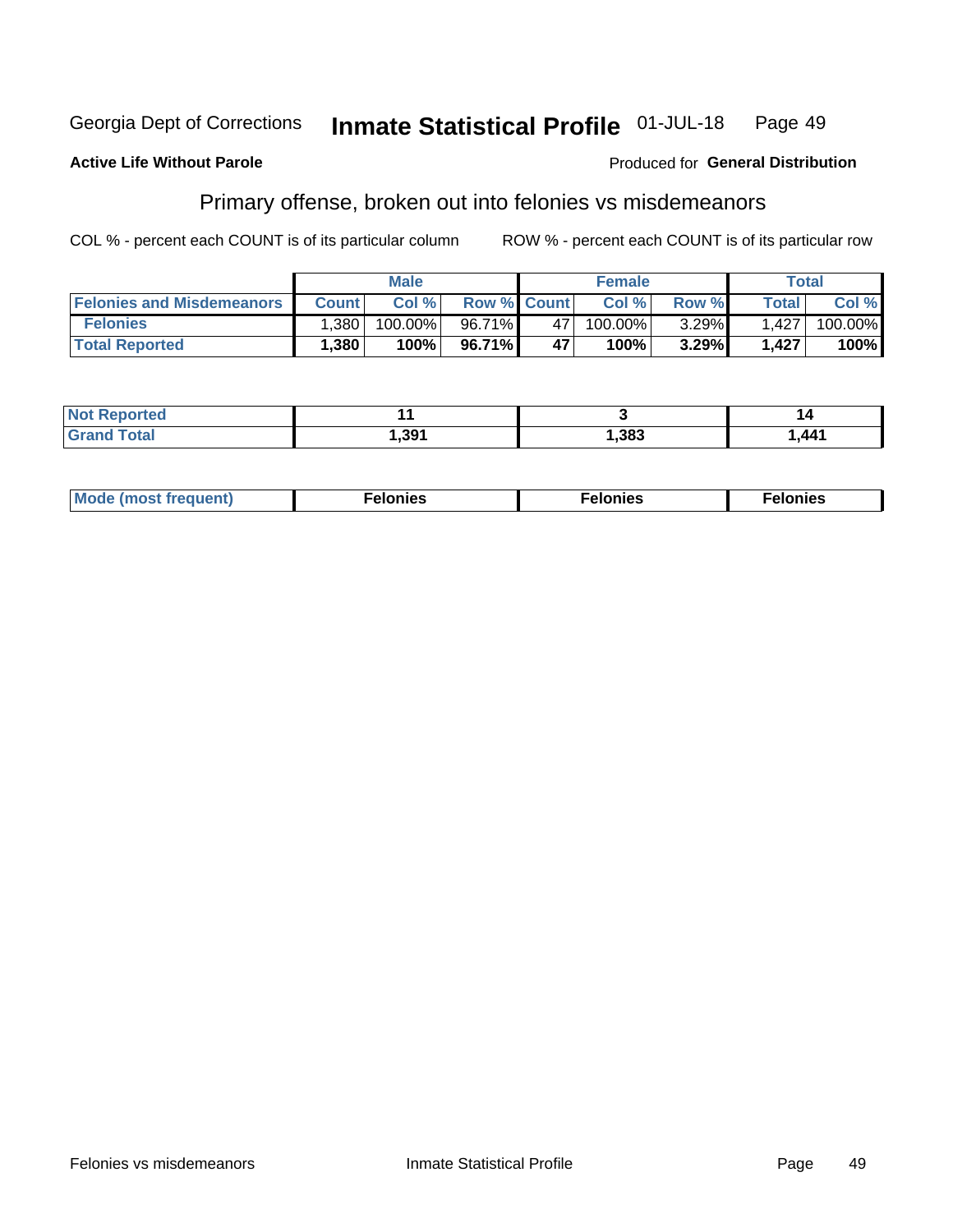#### Inmate Statistical Profile 01-JUL-18 Page 50

### **Active Life Without Parole**

## Produced for General Distribution

## Primary offense, broken out into six broad crime categories

COL % - percent each COUNT is of its particular column

|                         | <b>Male</b>  |        |           | <b>Female</b> |           |       | <b>Total</b> |        |
|-------------------------|--------------|--------|-----------|---------------|-----------|-------|--------------|--------|
| <b>Crime Categories</b> | <b>Count</b> | Col %  |           | Row % Count   | Col %     | Row % | <b>Total</b> | Col %  |
| <b>Violent</b>          | 1.204        | 86.62% | $96.09\%$ | 49            | $98.00\%$ | 3.91% | 1,253        | 87.01% |
| <b>Sex Crime</b>        | 178          | 12.81% | 99.44%    |               | $2.00\%$  | .56%  | 179          | 12.43% |
| <b>Drug</b><br>4        | 6            | .43%   | 100.00%   |               | .00%      |       | 6            | .42%   |
| <b>Other</b><br>6       | ົ            | .14%   | 100.00%   |               | .00%      |       |              | .14%   |
| <b>Total Reported</b>   | 1,390        | 100%   | 96.53%    | 50            | 100%      | 3.47% | 1,440        | 100%   |

| ∣ Not Reported |      |                       |
|----------------|------|-----------------------|
|                | ,391 | $\lambda$ $\lambda$ 1 |

| Mode (most frequent) | <br>∕iolent | Violent | Violent |
|----------------------|-------------|---------|---------|
|                      |             |         |         |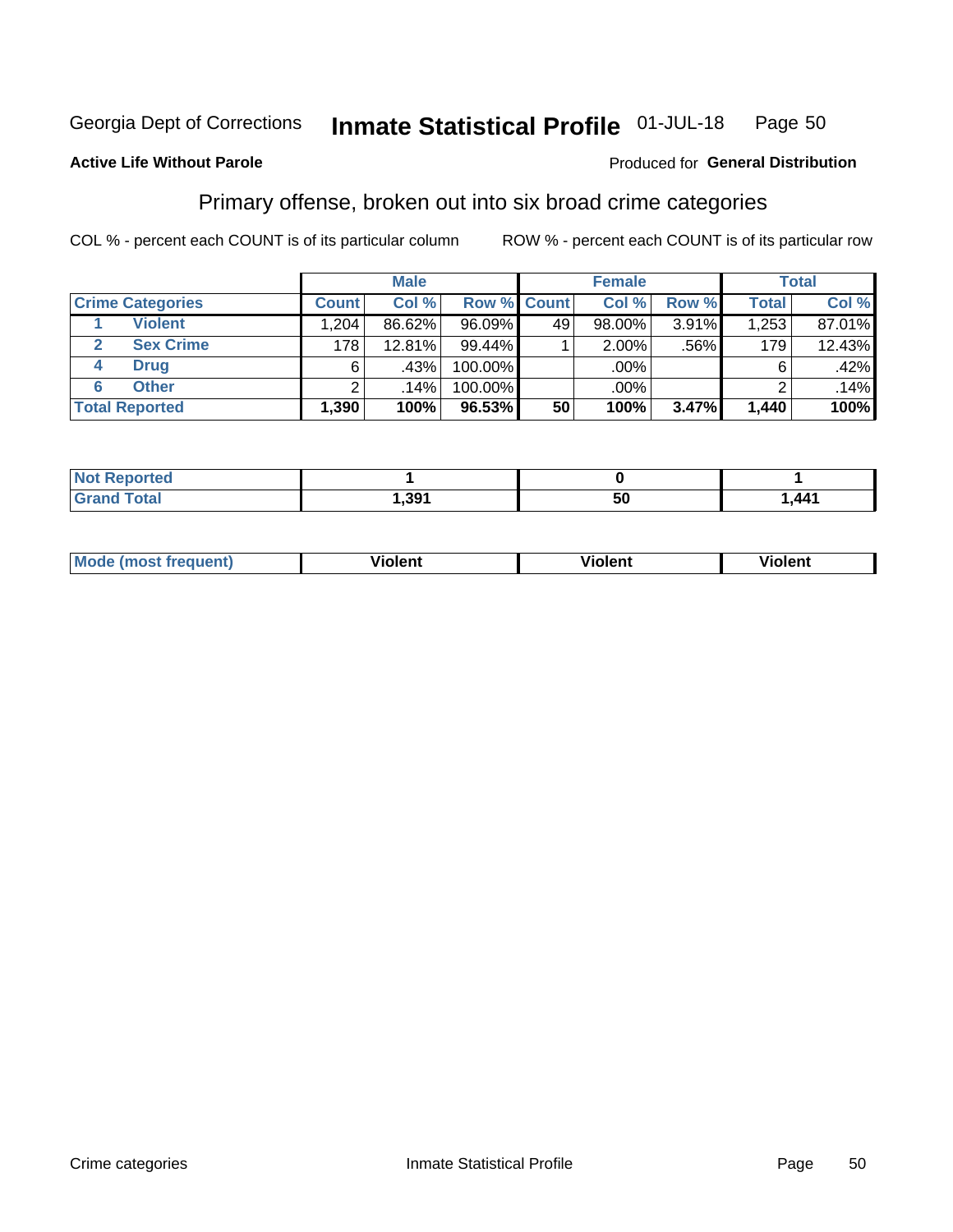#### Inmate Statistical Profile 01-JUL-18 Page 51

#### **Active Life Without Parole**

## **Produced for General Distribution**

## Primary offense, detailed offense code

COL % - percent each COUNT is of its particular column

|                                            |                | <b>Male</b>                |         |              | <b>Female</b> |       |                | <b>Total</b> |
|--------------------------------------------|----------------|----------------------------|---------|--------------|---------------|-------|----------------|--------------|
| <b>Primary Offense</b>                     | <b>Count</b>   | $\overline{\text{Col }^9}$ | Row %   | <b>Count</b> | Col %         | Row % | <b>Total</b>   | Col %        |
| <b>Agg Sex Battery Atmpt (2099)</b>        |                | .07%                       | 100.00% |              |               |       | 1              | .07%         |
| <b>Aggrav Battery (1305)</b>               | 1              | .07%                       | 100.00% |              |               |       | 1              | .07%         |
| <b>Aggrav Child Molestation (2021)</b>     | 27             | 1.94%                      | 100.00% |              |               |       | 27             | 1.88%        |
| <b>Aggrav Sexual Battery (2009)</b>        | 6              | .43%                       | 100.00% |              |               |       | 6              | .42%         |
| <b>Aggrav Sodomy (2003)</b>                | 9              | .65%                       | 100.00% |              |               |       | 9              | .63%         |
| <b>Armed Robbery (1902)</b>                | 150            | 10.79%                     | 99.34%  | 1            | 2.00%         | .66%  | 151            | 10.49%       |
| <b>Child Molestation (2019)</b>            | 5              | .36%                       | 100.00% |              |               |       | 5              | .35%         |
| <b>False Imprisonment (1308)</b>           |                | .07%                       | 100.00% |              |               |       |                | .07%         |
| <b>Hijacking Motor Vehicle (1911)</b>      |                | .07%                       | 100.00% |              |               |       |                | .07%         |
| Kidnapping (1311)                          | 94             | 6.76%                      | 100.00% |              |               |       | 94             | 6.53%        |
| <b>Murder (1101)</b>                       | 955            | 68.71%                     | 95.21%  | 48           | 96.00%        | 4.79% | 1,003          | 69.65%       |
| <b>Poss Firearm Convct Felon</b>           | 2              | .14%                       | 100.00% |              |               |       | 2              | .14%         |
| (2914)                                     |                |                            |         |              |               |       |                |              |
| <b>Poss Of Firearm Dur Crime</b><br>(2910) |                | .07%                       | 100.00% |              |               |       | 1              | .07%         |
| Poss W Int Dist Cocaine (4050)             |                | .07%                       | 100.00% |              |               |       |                | .07%         |
| Rape (2001)                                | 130            | 9.35%                      | 99.24%  |              | 2.00%         | .76%  | 131            | 9.10%        |
| S/D Cont Sub Public (4017)                 |                | .07%                       | 100.00% |              |               |       |                | .07%         |
| S/D Cont Sub School (4018)                 | 1              | .07%                       | 100.00% |              |               |       | 1              | .07%         |
| <b>Traf Cocaine 401+ Gm (4103)</b>         | $\overline{2}$ | .14%                       | 100.00% |              |               |       | $\overline{2}$ | .14%         |
| <b>Traf Methamph 28-199 Gm</b>             | 1              | .07%                       | 100.00% |              |               |       | 1              | .07%         |
| (4140)                                     |                |                            |         |              |               |       |                |              |
| <b>Traffick Sexual Servitude (1331)</b>    | 1              | .07%                       | 100.00% |              |               |       |                | .07%         |
| <b>Total Rported</b>                       | 1,390          | 100%                       | 96.53%  | 50           | 100%          | 3.47% | 1,440          | 100%         |

| <b>Reported</b><br><b>NOT</b> |       |    |       |
|-------------------------------|-------|----|-------|
| <b>Total</b>                  | , 391 | 50 | 1,441 |

| Mode (most frequent) | 1101 Murder | 1101 Murder | 1101 Murder |
|----------------------|-------------|-------------|-------------|
|                      |             |             |             |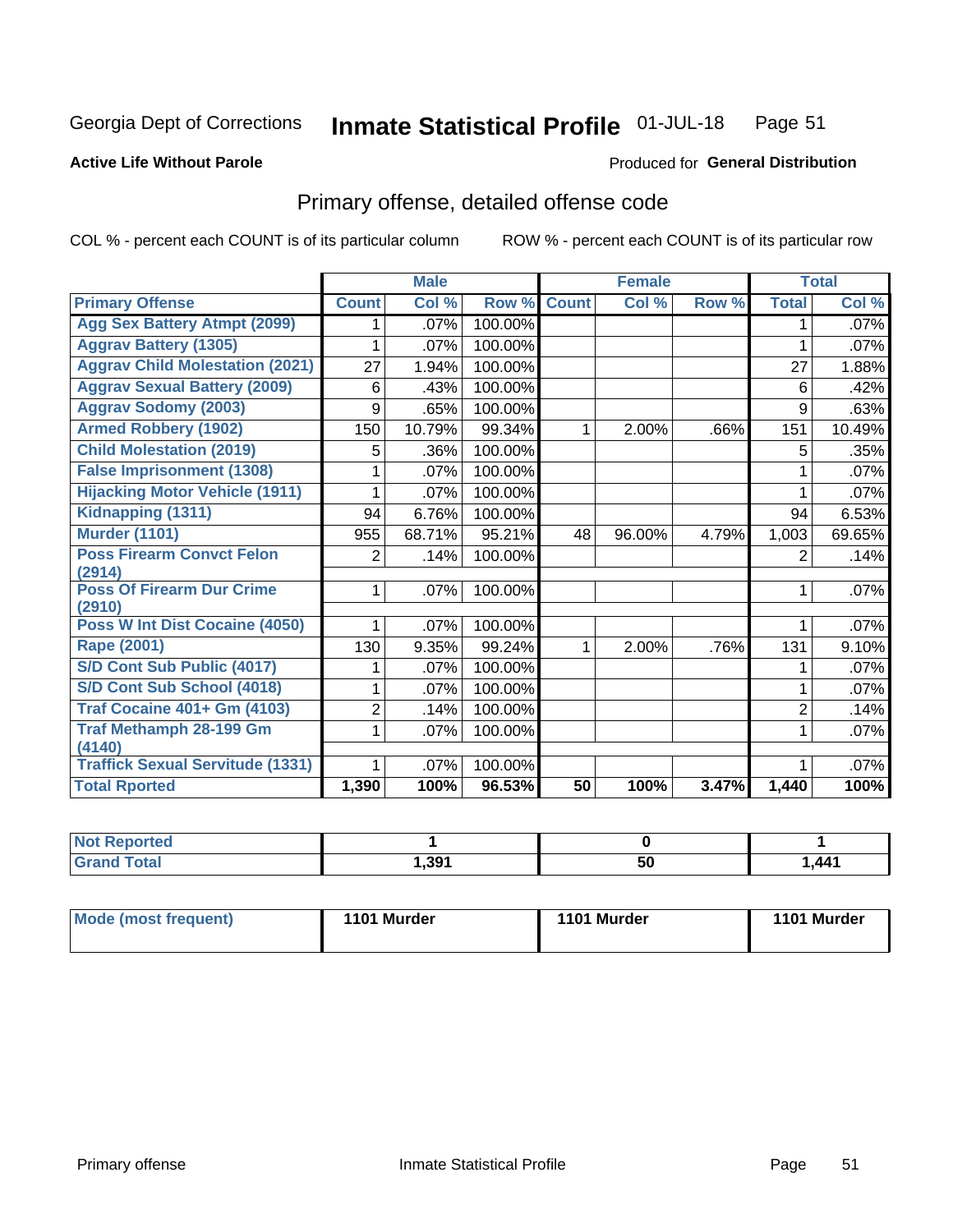#### Inmate Statistical Profile 01-JUL-18 Page 52

### **Active Life Without Parole**

### Produced for General Distribution

## County of conviction of primary offense

COL % - percent each COUNT is of its particular column

|     |                             |                | <b>Male</b> |         |                | <b>Female</b> |        |                | <b>Total</b> |
|-----|-----------------------------|----------------|-------------|---------|----------------|---------------|--------|----------------|--------------|
|     | <b>County of Conviction</b> | <b>Count</b>   | Col %       | Row %   | <b>Count</b>   | Col %         | Row %  | <b>Total</b>   | Col %        |
| 000 | <b>Unknown</b>              | 11             | .79%        | 78.57%  | $\overline{3}$ | 6.00%         | 21.43% | 14             | $.97\%$      |
| 001 | <b>Appling County</b>       | 4              | .29%        | 100.00% |                |               |        | 4              | .28%         |
| 002 | <b>Atkinson County</b>      | 3              | .22%        | 100.00% |                |               |        | 3              | .21%         |
| 003 | <b>Bacon County</b>         | 4              | .29%        | 100.00% |                |               |        | 4              | .28%         |
| 004 | <b>Baker County</b>         | 1              | .07%        | 100.00% |                |               |        | 1              | .07%         |
| 005 | <b>Baldwin County</b>       | 5              | .36%        | 100.00% |                |               |        | 5              | .35%         |
| 006 | <b>Banks County</b>         | 3              | .22%        | 100.00% |                |               |        | 3              | .21%         |
| 007 | <b>Barrow County</b>        | $\overline{7}$ | .50%        | 100.00% |                |               |        | 7              | .49%         |
| 008 | <b>Bartow County</b>        | 7              | .50%        | 87.50%  | 1              | 2.00%         | 12.50% | 8              | .56%         |
| 009 | <b>Ben Hill County</b>      | 8              | .58%        | 100.00% |                |               |        | 8              | .56%         |
| 010 | <b>Berrien County</b>       | $\overline{c}$ | .14%        | 100.00% |                |               |        | $\overline{2}$ | .14%         |
| 011 | <b>Bibb County</b>          | 41             | 2.95%       | 95.35%  | $\overline{2}$ | 4.00%         | 4.65%  | 43             | 2.98%        |
| 012 | <b>Bleckley County</b>      | $\mathbf{1}$   | .07%        | 100.00% |                |               |        | $\mathbf{1}$   | .07%         |
| 013 | <b>Brantley County</b>      | $\mathbf{1}$   | .07%        | 100.00% |                |               |        | $\mathbf{1}$   | .07%         |
| 014 | <b>Brooks County</b>        | $\overline{c}$ | .14%        | 100.00% |                |               |        | $\overline{2}$ | .14%         |
| 015 | <b>Bryan County</b>         | 1              | .07%        | 100.00% |                |               |        | $\mathbf{1}$   | .07%         |
| 016 | <b>Bulloch County</b>       | 7              | .50%        | 87.50%  | 1              | 2.00%         | 12.50% | 8              | .56%         |
| 017 | <b>Burke County</b>         | 12             | .86%        | 100.00% |                |               |        | 12             | .83%         |
| 018 | <b>Butts County</b>         | 5              | .36%        | 100.00% |                |               |        | 5              | .35%         |
| 020 | <b>Camden County</b>        | 6              | .43%        | 100.00% |                |               |        | 6              | .42%         |
| 021 | <b>Candler County</b>       | 3              | .22%        | 100.00% |                |               |        | 3              | .21%         |
| 022 | <b>Carroll County</b>       | 5              | .36%        | 100.00% |                |               |        | 5              | .35%         |
| 023 | <b>Catoosa County</b>       | $\overline{4}$ | .29%        | 80.00%  | 1              | 2.00%         | 20.00% | 5              | .35%         |
| 025 | <b>Chatham County</b>       | 56             | 4.03%       | 98.25%  | 1              | 2.00%         | 1.75%  | 57             | 3.96%        |
| 027 | <b>Chattooga County</b>     | $\mathbf{1}$   | .07%        | 100.00% |                |               |        | 1              | .07%         |
| 028 | <b>Cherokee County</b>      | 4              | .29%        | 100.00% |                |               |        | 4              | .28%         |
| 029 | <b>Clarke County</b>        | 22             | 1.58%       | 95.65%  | 1              | 2.00%         | 4.35%  | 23             | 1.60%        |
| 030 | <b>Clay County</b>          | 1              | .07%        | 100.00% |                |               |        | 1              | .07%         |
| 031 | <b>Clayton County</b>       | 63             | 4.53%       | 92.65%  | 5              | 10.00%        | 7.35%  | 68             | 4.72%        |
| 032 | <b>Clinch County</b>        | $\mathbf{1}$   | .07%        | 100.00% |                |               |        | $\mathbf{1}$   | .07%         |
| 033 | <b>Cobb County</b>          | 67             | 4.82%       | 97.10%  | $\overline{2}$ | 4.00%         | 2.90%  | 69             | 4.79%        |
| 034 | <b>Coffee County</b>        | 8              | .58%        | 100.00% |                |               |        | 8              | .56%         |
| 035 | <b>Colquitt County</b>      | 2              | .14%        | 100.00% |                |               |        | $\overline{2}$ | .14%         |
| 036 | <b>Columbia County</b>      | 9              | .65%        | 81.82%  | $\overline{2}$ | 4.00%         | 18.18% | 11             | .76%         |
| 037 | <b>Cook County</b>          | 5              | .36%        | 100.00% |                |               |        | 5              | .35%         |
| 038 | <b>Coweta County</b>        | 9              | .65%        | 100.00% |                |               |        | 9              | .62%         |
| 040 | <b>Crisp County</b>         | 6              | .43%        | 100.00% |                |               |        | 6              | .42%         |
| 041 | <b>Dade County</b>          | 1              | .07%        | 100.00% |                |               |        | 1              | .07%         |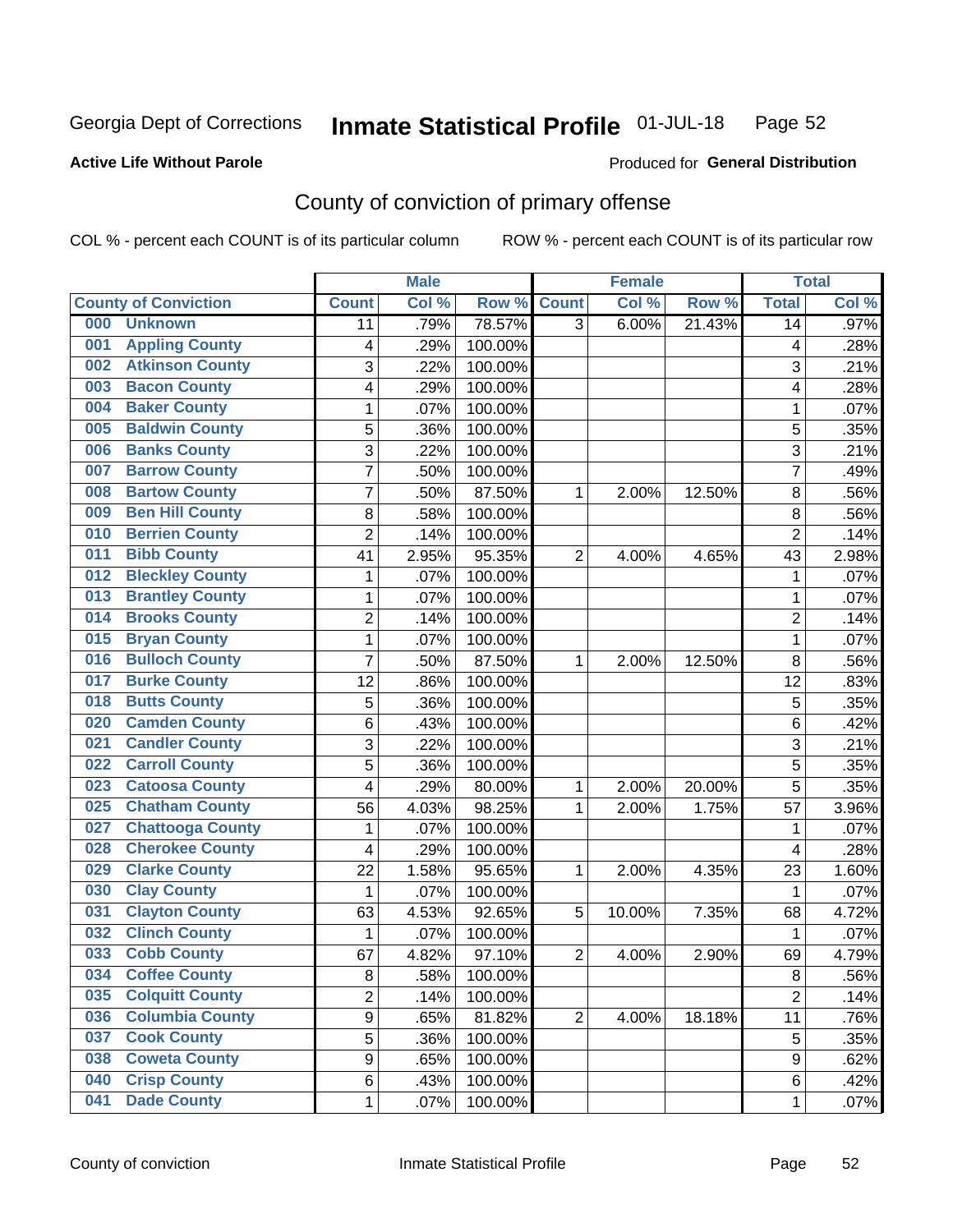#### Inmate Statistical Profile 01-JUL-18 Page 53

### **Active Life Without Parole**

### Produced for General Distribution

## County of conviction of primary offense

COL % - percent each COUNT is of its particular column

|                                 |                  | <b>Male</b> |         |                | <b>Female</b> |        |                | <b>Total</b> |
|---------------------------------|------------------|-------------|---------|----------------|---------------|--------|----------------|--------------|
| <b>County of Conviction</b>     | <b>Count</b>     | Col %       | Row %   | <b>Count</b>   | Col %         | Row %  | <b>Total</b>   | Col %        |
| <b>Dawson County</b><br>042     | 2                | .14%        | 100.00% |                |               |        | 2              | .14%         |
| <b>Decatur County</b><br>043    | 5                | .36%        | 100.00% |                |               |        | 5              | .35%         |
| <b>Dekalb County</b><br>044     | 128              | 9.20%       | 98.46%  | $\overline{2}$ | 4.00%         | 1.54%  | 130            | 9.02%        |
| <b>Dooly County</b><br>046      | $\overline{2}$   | .14%        | 100.00% |                |               |        | 2              | .14%         |
| <b>Dougherty County</b><br>047  | 27               | 1.94%       | 96.43%  | 1              | 2.00%         | 3.57%  | 28             | 1.94%        |
| <b>Douglas County</b><br>048    | 32               | 2.30%       | 94.12%  | $\overline{2}$ | 4.00%         | 5.88%  | 34             | 2.36%        |
| <b>Early County</b><br>049      | $\overline{c}$   | .14%        | 100.00% |                |               |        | $\overline{2}$ | .14%         |
| <b>Effingham County</b><br>051  | 5                | .36%        | 100.00% |                |               |        | 5              | .35%         |
| <b>Elbert County</b><br>052     | $\overline{2}$   | .14%        | 100.00% |                |               |        | $\overline{2}$ | .14%         |
| <b>Emanuel County</b><br>053    | 10               | .72%        | 100.00% |                |               |        | 10             | .69%         |
| <b>Fayette County</b><br>056    | $\boldsymbol{9}$ | .65%        | 100.00% |                |               |        | 9              | .62%         |
| <b>Floyd County</b><br>057      | 30               | 2.16%       | 96.77%  | 1              | 2.00%         | 3.23%  | 31             | 2.15%        |
| <b>Forsyth County</b><br>058    | 5                | .36%        | 100.00% |                |               |        | 5              | .35%         |
| <b>Franklin County</b><br>059   | 5                | .36%        | 83.33%  | 1              | 2.00%         | 16.67% | 6              | .42%         |
| <b>Fulton County</b><br>060     | 177              | 12.72%      | 98.33%  | 3              | 6.00%         | 1.67%  | 180            | 12.49%       |
| <b>Gilmer County</b><br>061     | $\overline{2}$   | .14%        | 100.00% |                |               |        | $\overline{2}$ | .14%         |
| <b>Glynn County</b><br>063      | 21               | 1.51%       | 100.00% |                |               |        | 21             | 1.46%        |
| <b>Gordon County</b><br>064     | 7                | .50%        | 100.00% |                |               |        | $\overline{7}$ | .49%         |
| <b>Grady County</b><br>065      | $\overline{2}$   | .14%        | 100.00% |                |               |        | $\overline{2}$ | .14%         |
| <b>Greene County</b><br>066     | $\overline{2}$   | .14%        | 100.00% |                |               |        | $\overline{2}$ | .14%         |
| <b>Gwinnett County</b><br>067   | 60               | 4.31%       | 95.24%  | 3              | 6.00%         | 4.76%  | 63             | 4.37%        |
| <b>Habersham County</b><br>068  | 3                | .22%        | 100.00% |                |               |        | 3              | .21%         |
| <b>Hall County</b><br>069       | 22               | 1.58%       | 84.62%  | 4              | 8.00%         | 15.38% | 26             | 1.80%        |
| <b>Haralson County</b><br>071   | 4                | .29%        | 100.00% |                |               |        | 4              | .28%         |
| <b>Harris County</b><br>072     | 2                | .14%        | 100.00% |                |               |        | $\overline{2}$ | .14%         |
| <b>Hart County</b><br>073       | 3                | .22%        | 100.00% |                |               |        | 3              | .21%         |
| <b>Henry County</b><br>075      | 17               | 1.22%       | 94.44%  | 1              | 2.00%         | 5.56%  | 18             | 1.25%        |
| <b>Houston County</b><br>076    | 20               | 1.44%       | 100.00% |                |               |        | 20             | 1.39%        |
| <b>Irwin County</b><br>077      | $\overline{2}$   | .14%        | 100.00% |                |               |        | $\overline{2}$ | .14%         |
| <b>Jackson County</b><br>078    | 11               | .79%        | 100.00% |                |               |        | 11             | .76%         |
| <b>Jasper County</b><br>079     | $\mathbf{1}$     | .07%        | 100.00% |                |               |        | 1              | .07%         |
| <b>Jeff Davis County</b><br>080 | 1                | .07%        | 100.00% |                |               |        | 1              | $.07\%$      |
| <b>Jefferson County</b><br>081  | 5                | .36%        | 100.00% |                |               |        | 5              | .35%         |
| <b>Jenkins County</b><br>082    | 1                | .07%        | 100.00% |                |               |        | $\mathbf 1$    | .07%         |
| <b>Johnson County</b><br>083    | 1                | .07%        | 100.00% |                |               |        | 1              | .07%         |
| <b>Jones County</b><br>084      | 1                | .07%        | 50.00%  | 1              | 2.00%         | 50.00% | $\overline{2}$ | .14%         |
| <b>Lamar County</b><br>085      | 1                | .07%        | 100.00% |                |               |        | $\mathbf 1$    | .07%         |
| <b>Lanier County</b><br>086     | $\overline{2}$   | .14%        | 100.00% |                |               |        | $\overline{2}$ | .14%         |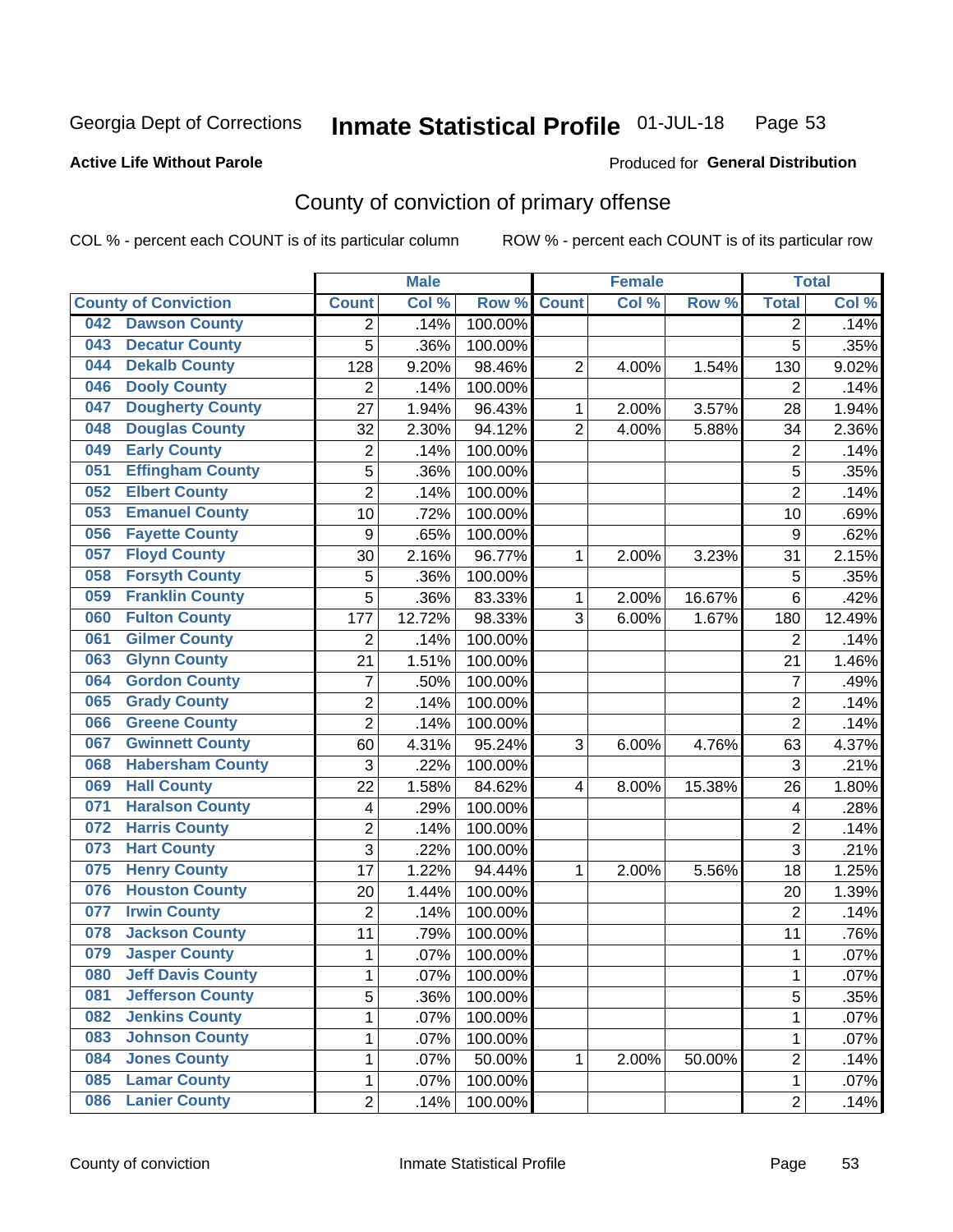#### Inmate Statistical Profile 01-JUL-18 Page 54

### **Active Life Without Parole**

### **Produced for General Distribution**

## County of conviction of primary offense

COL % - percent each COUNT is of its particular column

|                                           |                | <b>Male</b> |         |                | <b>Female</b> |        |                | <b>Total</b> |
|-------------------------------------------|----------------|-------------|---------|----------------|---------------|--------|----------------|--------------|
| <b>County of Conviction</b>               | <b>Count</b>   | Col %       | Row %   | <b>Count</b>   | Col %         | Row %  | <b>Total</b>   | Col %        |
| <b>Laurens County</b><br>087              | 5              | .36%        | 100.00% |                |               |        | 5              | .35%         |
| <b>Lee County</b><br>088                  | 3              | .22%        | 100.00% |                |               |        | 3              | .21%         |
| <b>Liberty County</b><br>089              | 7              | .50%        | 100.00% |                |               |        | $\overline{7}$ | .49%         |
| <b>Long County</b><br>091                 | 5              | .36%        | 100.00% |                |               |        | 5              | .35%         |
| <b>Lowndes County</b><br>092              | 7              | .50%        | 100.00% |                |               |        | $\overline{7}$ | .49%         |
| <b>Lumpkin County</b><br>093              | 1              | .07%        | 100.00% |                |               |        | $\mathbf{1}$   | .07%         |
| <b>Madison County</b><br>095              | $\overline{c}$ | .14%        | 100.00% |                |               |        | $\overline{2}$ | .14%         |
| <b>Marion County</b><br>096               | 1              | .07%        | 100.00% |                |               |        | $\mathbf{1}$   | .07%         |
| <b>Mcduffie County</b><br>097             | 3              | .22%        | 100.00% |                |               |        | 3              | .21%         |
| <b>Miller County</b><br>100               | 1              | .07%        | 100.00% |                |               |        | $\mathbf{1}$   | .07%         |
| <b>Mitchell County</b><br>101             | 1              | .07%        | 100.00% |                |               |        | $\mathbf{1}$   | .07%         |
| <b>Monroe County</b><br>102               | 7              | .50%        | 100.00% |                |               |        | 7              | .49%         |
| <b>Morgan County</b><br>104               | 1              | .07%        | 100.00% |                |               |        | $\mathbf{1}$   | .07%         |
| 105<br><b>Murray County</b>               | 3              | .22%        | 100.00% |                |               |        | 3              | .21%         |
| <b>Muscogee County</b><br>106             | 39             | 2.80%       | 97.50%  | 1              | 2.00%         | 2.50%  | 40             | 2.78%        |
| <b>Newton County</b><br>107               | 13             | .93%        | 86.67%  | $\overline{2}$ | 4.00%         | 13.33% | 15             | 1.04%        |
| <b>Oconee County</b><br>108               | 1              | .07%        | 100.00% |                |               |        | 1              | .07%         |
| <b>Oglethorpe County</b><br>109           | 2              | .14%        | 100.00% |                |               |        | $\overline{2}$ | .14%         |
| <b>Paulding County</b><br>110             | 3              | .22%        | 100.00% |                |               |        | 3              | .21%         |
| <b>Peach County</b><br>111                | $\overline{3}$ | .22%        | 100.00% |                |               |        | $\overline{3}$ | .21%         |
| <b>Pickens County</b><br>$\overline{112}$ | 2              | .14%        | 100.00% |                |               |        | $\overline{2}$ | .14%         |
| <b>Pierce County</b><br>113               | $\overline{2}$ | .14%        | 100.00% |                |               |        | $\overline{2}$ | .14%         |
| <b>Pike County</b><br>$\overline{114}$    | 3              | .22%        | 60.00%  | $\overline{2}$ | 4.00%         | 40.00% | 5              | .35%         |
| 115<br><b>Polk County</b>                 | 3              | .22%        | 100.00% |                |               |        | 3              | .21%         |
| <b>Pulaski County</b><br>116              | 1              | .07%        | 100.00% |                |               |        | $\mathbf{1}$   | .07%         |
| <b>Putnam County</b><br>117               | 6              | .43%        | 100.00% |                |               |        | 6              | .42%         |
| <b>Rabun County</b><br>119                | 1              | .07%        | 100.00% |                |               |        | 1              | .07%         |
| <b>Randolph County</b><br>120             | $\overline{2}$ | .14%        | 100.00% |                |               |        | $\overline{2}$ | .14%         |
| <b>Richmond County</b><br>121             | 69             | 4.96%       | 97.18%  | $\overline{2}$ | 4.00%         | 2.82%  | 71             | 4.93%        |
| <b>Rockdale County</b><br>122             | 11             | .79%        | 100.00% |                |               |        | 11             | .76%         |
| <b>Seminole County</b><br>125             | 2              | .14%        | 100.00% |                |               |        | $\overline{2}$ | .14%         |
| 126<br><b>Spalding County</b>             | 13             | .93%        | 100.00% |                |               |        | 13             | .90%         |
| <b>Stephens County</b><br>127             | 3              | .22%        | 100.00% |                |               |        | 3              | .21%         |
| <b>Stewart County</b><br>128              | 1              | .07%        | 100.00% |                |               |        | $\mathbf{1}$   | .07%         |
| <b>Sumter County</b><br>129               | $\overline{c}$ | .14%        | 100.00% |                |               |        | $\overline{c}$ | .14%         |
| <b>Taliaferro County</b><br>131           | 1              | .07%        | 100.00% |                |               |        | $\mathbf{1}$   | .07%         |
| <b>Tattnall County</b><br>132             | 4              | .29%        | 80.00%  | 1              | 2.00%         | 20.00% | 5              | .35%         |
| <b>Taylor County</b><br>$\overline{133}$  | $\overline{2}$ | .14%        | 100.00% |                |               |        | $\overline{2}$ | .14%         |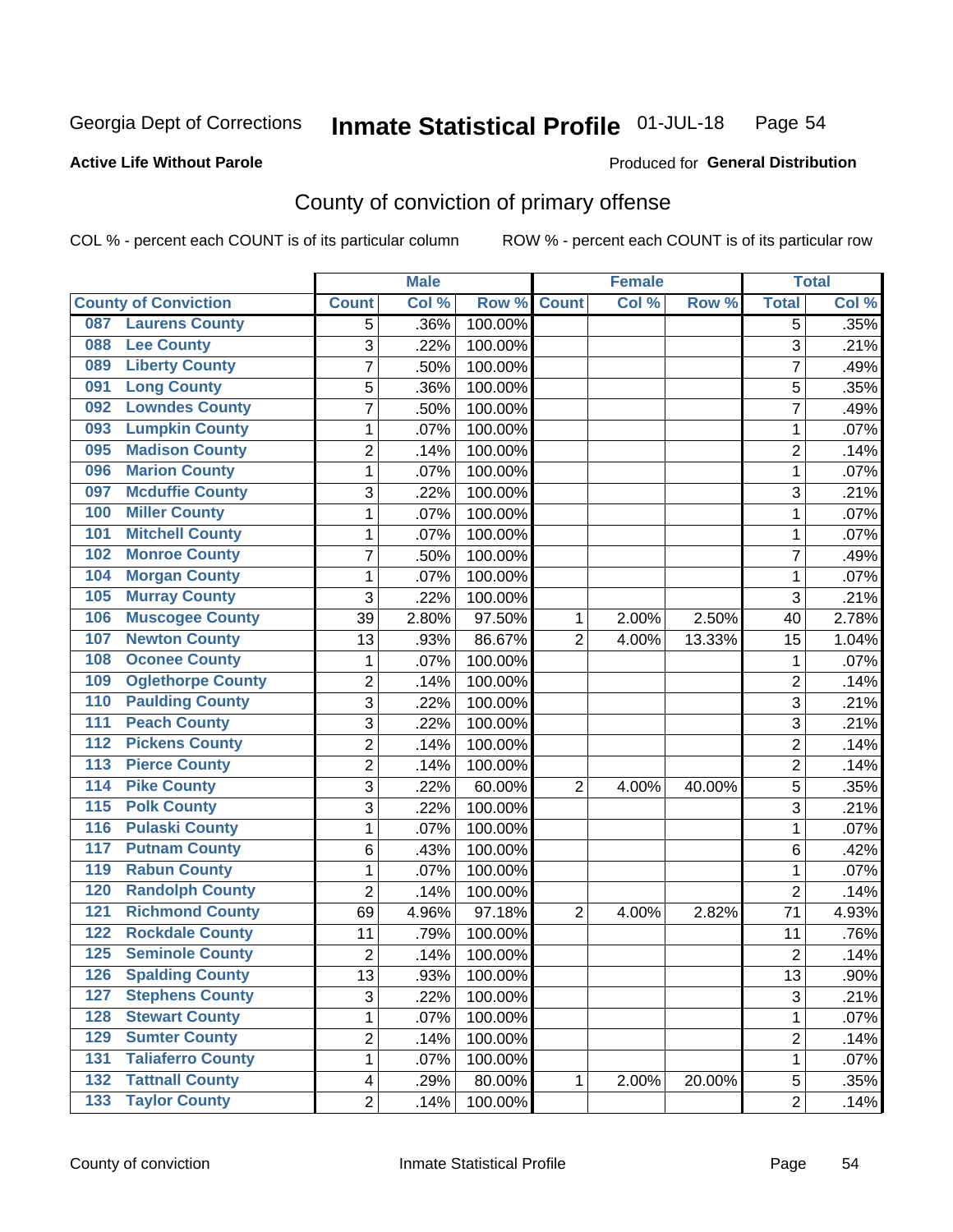#### Inmate Statistical Profile 01-JUL-18 Page 55

**Active Life Without Parole** 

**Produced for General Distribution** 

## County of conviction of primary offense

COL % - percent each COUNT is of its particular column

|                                 |                | <b>Male</b>               |         |              | <b>Female</b> |        |                | <b>Total</b> |
|---------------------------------|----------------|---------------------------|---------|--------------|---------------|--------|----------------|--------------|
| <b>County of Conviction</b>     | <b>Count</b>   | $\overline{\text{Col}}$ % | Row %   | <b>Count</b> | Col %         | Row %  | <b>Total</b>   | Col %        |
| <b>Terrell County</b><br>135    | 2              | .14%                      | 100.00% |              |               |        | 2              | .14%         |
| <b>Thomas County</b><br>136     | 6              | .43%                      | 100.00% |              |               |        | 6              | .42%         |
| <b>Tift County</b><br>137       | 9              | .65%                      | 100.00% |              |               |        | 9              | .62%         |
| <b>Toombs County</b><br>138     | 9              | .65%                      | 100.00% |              |               |        | 9              | .62%         |
| <b>Towns County</b><br>139      |                | .07%                      | 100.00% |              |               |        |                | .07%         |
| <b>Treutlen County</b><br>140   | 5              | .36%                      | 100.00% |              |               |        | 5              | .35%         |
| <b>Troup County</b><br>141      | 10             | .72%                      | 90.91%  | 1            | 2.00%         | 9.09%  | 11             | .76%         |
| <b>Turner County</b><br>142     | $\overline{2}$ | .14%                      | 100.00% |              |               |        | $\overline{2}$ | .14%         |
| <b>Twiggs County</b><br>143     |                | .07%                      | 100.00% |              |               |        |                | .07%         |
| <b>Upson County</b><br>145      | 5              | .36%                      | 100.00% |              |               |        | 5              | .35%         |
| <b>Walker County</b><br>146     | 10             | .72%                      | 90.91%  | 1            | 2.00%         | 9.09%  | 11             | .76%         |
| <b>Walton County</b><br>147     | 17             | 1.22%                     | 100.00% |              |               |        | 17             | 1.18%        |
| <b>Ware County</b><br>148       | 13             | .93%                      | 100.00% |              |               |        | 13             | .90%         |
| <b>Warren County</b><br>149     | 2              | .14%                      | 66.67%  | 1            | 2.00%         | 33.33% | 3              | .21%         |
| <b>Washington County</b><br>150 |                | .50%                      | 100.00% |              |               |        | 7              | .49%         |
| <b>Wayne County</b><br>151      | 12             | .86%                      | 100.00% |              |               |        | 12             | .83%         |
| <b>Whitfield County</b><br>155  | 11             | .79%                      | 91.67%  | 1            | 2.00%         | 8.33%  | 12             | .83%         |
| <b>Wilkes County</b><br>157     | 2              | .14%                      | 100.00% |              |               |        | $\overline{2}$ | .14%         |
| <b>Worth County</b><br>159      | 1              | .07%                      | 100.00% |              |               |        |                | .07%         |
| <b>Total Rported</b>            | 1,391          | 100%                      | 96.53%  | 50           | 100%          | 3.47%  | 1,441          | 100%         |

| onceo                                  |      |    |       |
|----------------------------------------|------|----|-------|
| $\mathbf{r}$ and $\mathbf{r}$<br>_____ | .391 | 50 | l 441 |

| Mode (most frequent) | <b>Fulton County</b> | <b>Clayton County</b> | <b>Fulton County</b> |
|----------------------|----------------------|-----------------------|----------------------|
|                      |                      |                       |                      |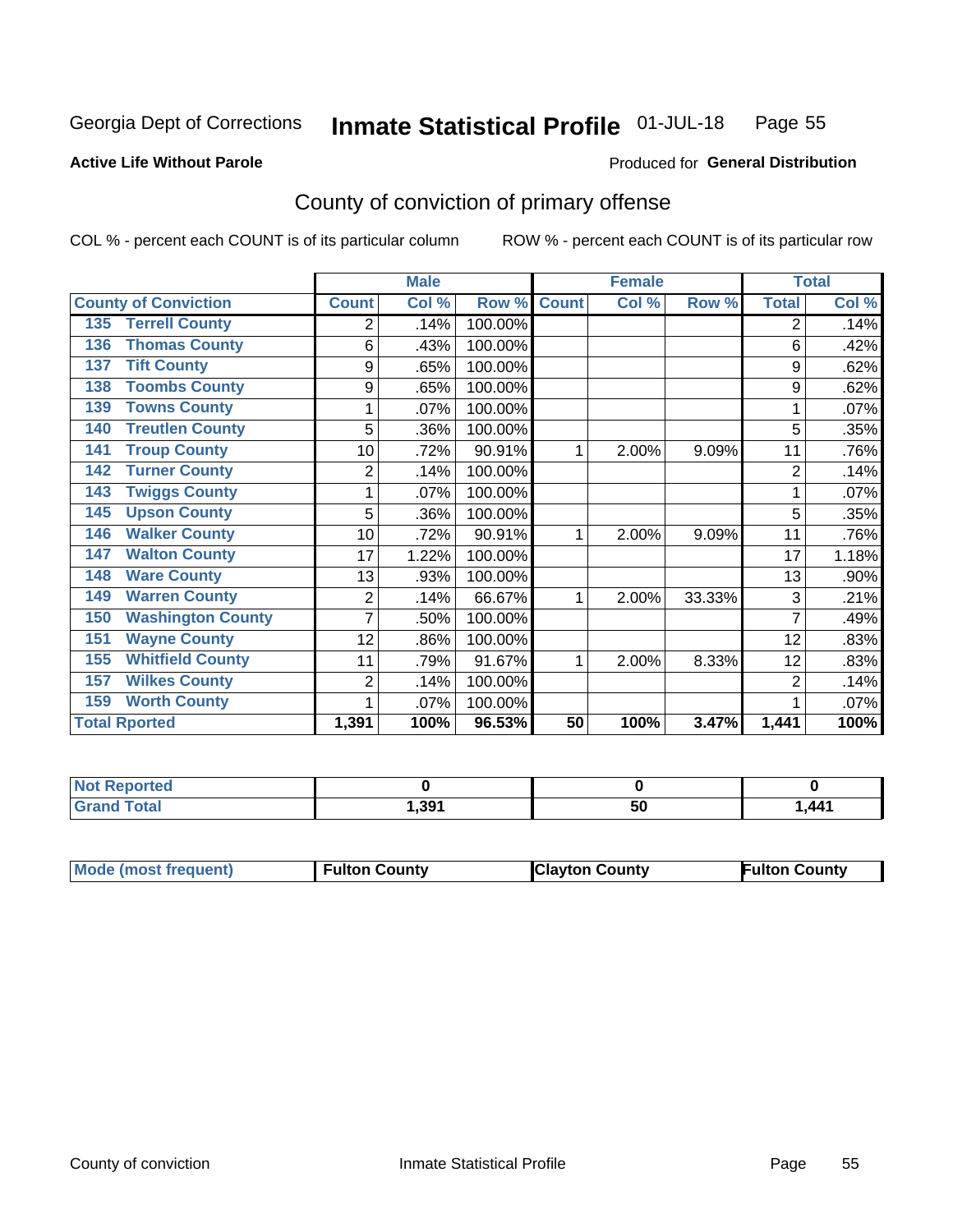## Georgia Dept of Corrections **Active Life Without Parole**

#### Inmate Statistical Profile 01-JUL-18 Page 56

Produced for General Distribution

## Circuit of conviction of primary offense

COL % - percent each COUNT is of its particular column ROW % - percent each COUNT is of its particular row

|                         |                                 | <b>Male</b>             |        | <b>Female</b> |                         |        | <b>Total</b> |                         |        |
|-------------------------|---------------------------------|-------------------------|--------|---------------|-------------------------|--------|--------------|-------------------------|--------|
|                         | <b>Circuit of Conviction</b>    | <b>Count</b>            | Col %  | Row %         | <b>Count</b>            | Col %  | Row %        | <b>Total</b>            | Col %  |
| 1                       | <b>Alapaha Circuit</b>          | 13                      | .94%   | 100.00%       |                         |        |              | 13                      | .91%   |
| $\overline{2}$          | <b>Alcovy Circuit</b>           | 30                      | 2.17%  | 93.75%        | $\overline{2}$          | 4.26%  | 6.25%        | 32                      | 2.24%  |
| $\overline{\mathbf{3}}$ | <b>Atlanta Circuit</b>          | 177                     | 12.83% | 98.33%        | 3                       | 6.38%  | 1.67%        | 180                     | 12.61% |
| 4                       | <b>Atlantic Circuit</b>         | 17                      | 1.23%  | 94.44%        | $\mathbf{1}$            | 2.13%  | 5.56%        | 18                      | 1.26%  |
| $\overline{\mathbf{5}}$ | <b>Augusta Circuit</b>          | 90                      | 6.52%  | 95.74%        | $\overline{4}$          | 8.51%  | 4.26%        | 94                      | 6.59%  |
| $\overline{6}$          | <b>Blue Ridge Circuit</b>       | $\overline{\mathbf{4}}$ | .29%   | 100.00%       |                         |        |              | $\overline{\mathbf{4}}$ | .28%   |
| 7                       | <b>Brunswick Circuit</b>        | 44                      | 3.19%  | 100.00%       |                         |        |              | 44                      | 3.08%  |
| 8                       | <b>Chattahoochee Circuit</b>    | 44                      | 3.19%  | 97.78%        | 1                       | 2.13%  | 2.22%        | 45                      | 3.15%  |
| $\overline{9}$          | <b>Cherokee Circuit</b>         | 14                      | 1.01%  | 93.33%        | 1                       | 2.13%  | 6.67%        | 15                      | 1.05%  |
| 10                      | <b>Clayton Circuit</b>          | 63                      | 4.57%  | 92.65%        | 5                       | 10.64% | 7.35%        | 68                      | 4.77%  |
| $\overline{11}$         | <b>Cobb Circuit</b>             | 67                      | 4.86%  | 97.10%        | $\overline{2}$          | 4.26%  | 2.90%        | 69                      | 4.84%  |
| $\overline{12}$         | <b>Conasauga Circuit</b>        | 14                      | 1.01%  | 93.33%        | $\mathbf{1}$            | 2.13%  | 6.67%        | 15                      | 1.05%  |
| 13                      | <b>Cordele Circuit</b>          | 16                      | 1.16%  | 100.00%       |                         |        |              | 16                      | 1.12%  |
| $\overline{14}$         | <b>Coweta Circuit</b>           | 24                      | 1.74%  | 96.00%        | $\mathbf{1}$            | 2.13%  | 4.00%        | 25                      | 1.75%  |
| $\overline{15}$         | <b>Dougherty Circuit</b>        | 27                      | 1.96%  | 96.43%        | $\mathbf{1}$            | 2.13%  | 3.57%        | 28                      | 1.96%  |
| 16                      | <b>Dublin Circuit</b>           | 12                      | .87%   | 100.00%       |                         |        |              | 12                      | .84%   |
| 17                      | <b>Eastern Circuit</b>          | 56                      | 4.06%  | 98.25%        | 1                       | 2.13%  | 1.75%        | 57                      | 3.99%  |
| $\overline{18}$         | <b>Flint Circuit</b>            | 17                      | 1.23%  | 94.44%        | $\mathbf 1$             | 2.13%  | 5.56%        | 18                      | 1.26%  |
| 19                      | <b>Griffin Circuit</b>          | 30                      | 2.17%  | 93.75%        | $\overline{2}$          | 4.26%  | 6.25%        | 32                      | 2.24%  |
| 20                      | <b>Gwinnett Circuit</b>         | 60                      | 4.35%  | 95.24%        | 3                       | 6.38%  | 4.76%        | 63                      | 4.41%  |
| $\overline{21}$         | <b>Houston Circuit</b>          | 20                      | 1.45%  | 100.00%       |                         |        |              | 20                      | 1.40%  |
| $\overline{22}$         | <b>Lookout Mountain Circuit</b> | 16                      | 1.16%  | 88.89%        | $\overline{2}$          | 4.26%  | 11.11%       | 18                      | 1.26%  |
| 23                      | <b>Macon Circuit</b>            | 44                      | 3.19%  | 95.65%        | $\overline{2}$          | 4.26%  | 4.35%        | 46                      | 3.22%  |
| 24                      | <b>Middle Circuit</b>           | 34                      | 2.46%  | 100.00%       |                         |        |              | 34                      | 2.38%  |
| $\overline{25}$         | <b>Mountain Circuit</b>         | $\overline{7}$          | .51%   | 100.00%       |                         |        |              | $\overline{7}$          | .49%   |
| 26                      | <b>Northeastern Circuit</b>     | 24                      | 1.74%  | 85.71%        | $\overline{\mathbf{4}}$ | 8.51%  | 14.29%       | 28                      | 1.96%  |
| $\overline{27}$         | <b>Northern Circuit</b>         | 14                      | 1.01%  | 93.33%        | 1                       | 2.13%  | 6.67%        | 15                      | 1.05%  |
| 28                      | <b>Ocmulgee Circuit</b>         | 16                      | 1.16%  | 94.12%        | 1                       | 2.13%  | 5.88%        | 17                      | 1.19%  |
| 29                      | <b>Oconee Circuit</b>           | $\overline{2}$          | .14%   | 100.00%       |                         |        |              | $\overline{2}$          | .14%   |
| 30                      | <b>Ogeechee Circuit</b>         | 13                      | .94%   | 92.86%        | $\mathbf{1}$            | 2.13%  | 7.14%        | 14                      | .98%   |
| $\overline{31}$         | <b>Pataula Circuit</b>          | 10                      | .72%   | 100.00%       |                         |        |              | 10                      | .70%   |
| 32                      | <b>Piedmont Circuit</b>         | 21                      | 1.52%  | 100.00%       |                         |        |              | 21                      | 1.47%  |
| 33                      | <b>Rome Circuit</b>             | 30                      | 2.17%  | 96.77%        | $\mathbf{1}$            | 2.13%  | 3.23%        | 31                      | 2.17%  |
| 34                      | <b>South Georgia Circuit</b>    | $\boldsymbol{9}$        | .65%   | 100.00%       |                         |        |              | 9                       | .63%   |
| 35                      | <b>Southern Circuit</b>         | 17                      | 1.23%  | 100.00%       |                         |        |              | 17                      | 1.19%  |
| 36                      | <b>Southwestern Circuit</b>     | 6                       | .43%   | 100.00%       |                         |        |              | 6                       | .42%   |
| 37                      | <b>Stone Mountain Circuit</b>   | 128                     | 9.28%  | 98.46%        | $\overline{2}$          | 4.26%  | 1.54%        | 130                     | 9.11%  |
| 38                      | <b>Tallapoosa Circuit</b>       | $\overline{7}$          | .51%   | 100.00%       |                         |        |              | $\overline{7}$          | .49%   |
| 39                      | <b>Tifton Circuit</b>           | 14                      | 1.01%  | 100.00%       |                         |        |              | 14                      | .98%   |
| 40                      | <b>Toombs Circuit</b>           | 8                       | .58%   | 88.89%        | $\mathbf{1}$            | 2.13%  | 11.11%       | $\boldsymbol{9}$        | .63%   |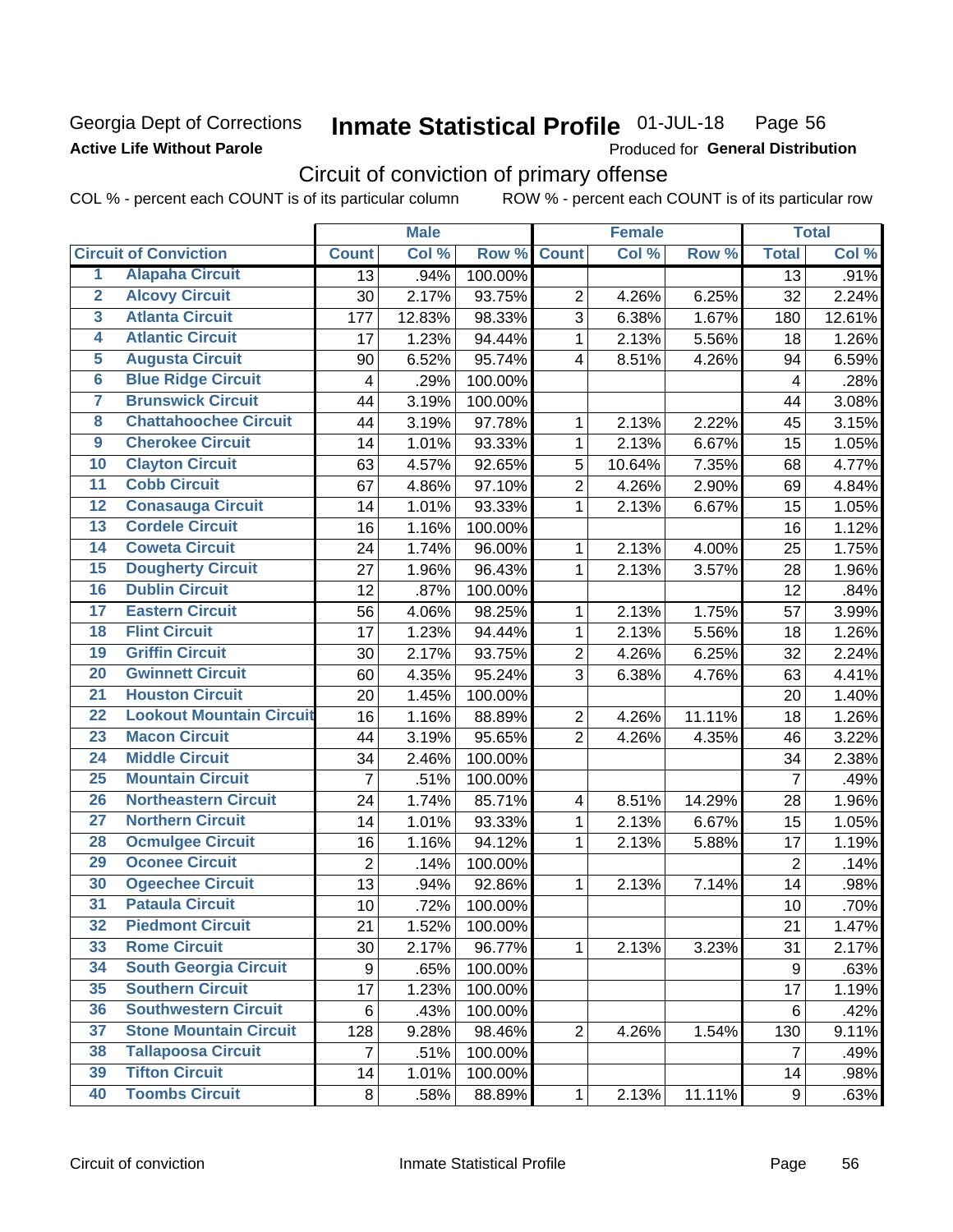## Georgia Dept of Corrections **Active Life Without Parole**

#### Inmate Statistical Profile 01-JUL-18 Page 57

Produced for General Distribution

## Circuit of conviction of primary offense

COL % - percent each COUNT is of its particular column ROW % - percent each COUNT is of its particular row

|    |                                  |              | <b>Male</b>    |         |              | <b>Female</b> |       |                | <b>Total</b>   |
|----|----------------------------------|--------------|----------------|---------|--------------|---------------|-------|----------------|----------------|
|    | <b>Circuit of Conviction</b>     | <b>Count</b> | Col %          | Row %   | <b>Count</b> | Col %         | Row % | <b>Total</b>   | Col %          |
| 41 | <b>Waycross Circuit</b>          | 28           | 2.03%          | 100.00% |              |               |       | 28             | 1.96%          |
| 42 | <b>Western Circuit</b>           | 23           | 1.67%          | 95.83%  |              | 2.13%         | 4.17% | 24             | 1.68%          |
| 43 | <b>Rockdale Circuit</b>          | 11           | .80%           | 100.00% |              |               |       | 11             | .77%           |
| 44 | <b>Douglas Circuit</b>           | 32           | 2.32%          | 94.12%  | 2            | 4.26%         | 5.88% | 34             | 2.38%          |
| 45 | <b>Appalachian Circuit</b>       | 4            | .29%           | 100.00% |              |               |       | 4              | .28%           |
| 46 | <b>Enotah Circuit</b>            | 2            | .14%           | 100.00% |              |               |       | $\overline{2}$ | .14%           |
| 47 | <b>Bell-Forsyth J.C.</b>         | 5            | .36%           | 100.00% |              |               |       | 5              | .35%           |
| 48 | <b>Towaliga Judicial Circuit</b> | 13           | .94%           | 100.00% |              |               |       | 13             | .91%           |
| 49 | <b>Paulding Circuit</b>          | 3            | .22%           | 100.00% |              |               |       | 3              | .21%           |
|    | <b>Total Rported</b>             | 1,380        | 100%           | 96.71%  | 47           | 100%          | 3.29% | 1,427          | 100%           |
|    | <b>Not Reported</b>              |              | 11             |         |              | 3             |       |                | 14             |
|    | <b>Grand Total</b>               |              | 1,391          |         |              | 50            |       |                | 1,441          |
|    | <b>Mode (most frequent)</b>      |              | <b>Atlanta</b> |         |              | Clayton       |       |                | <b>Atlanta</b> |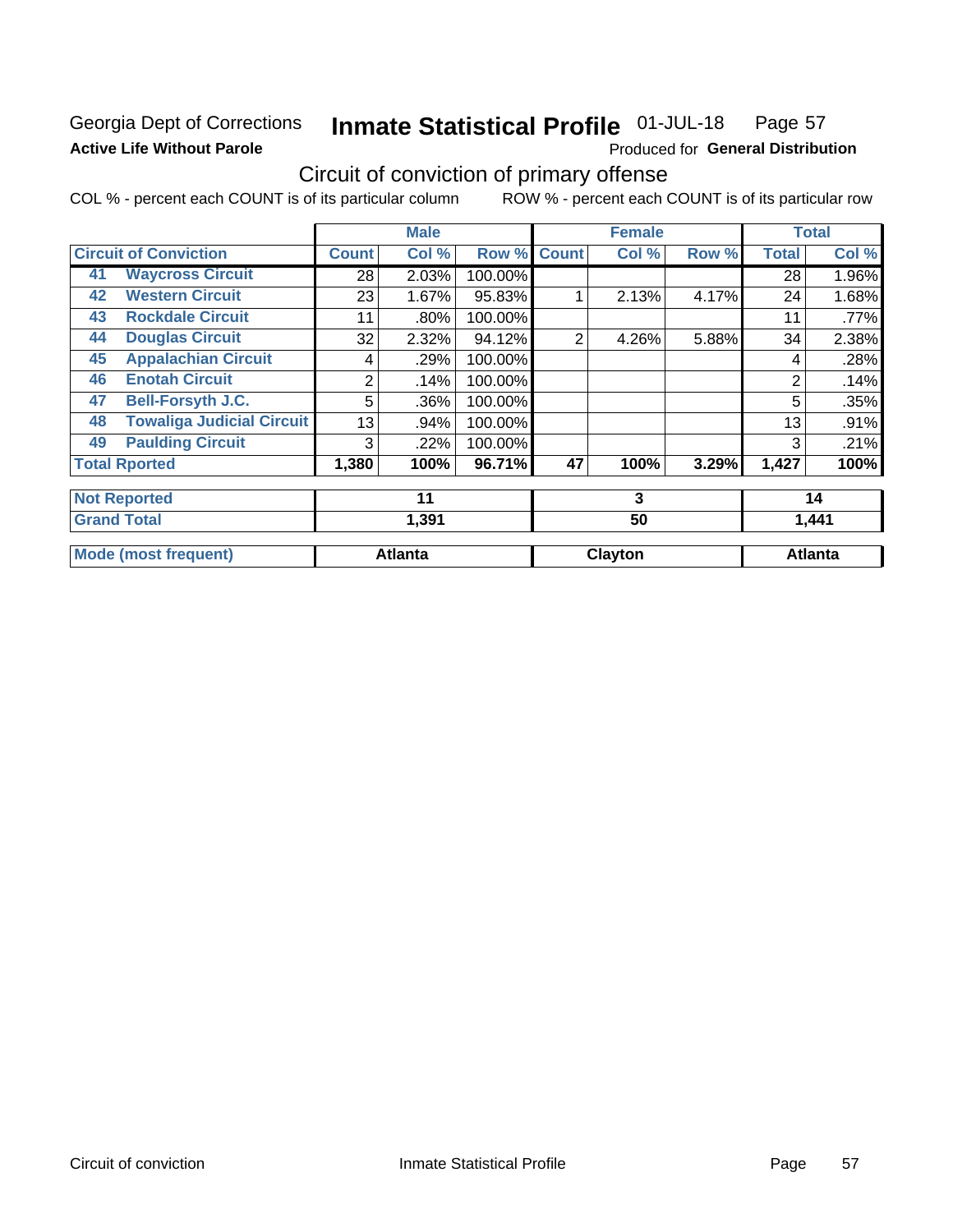## **Active Life Without Parole**

## Produced for General Distribution

## Years served (jail + prison) in this incarceration

COL % - percent each COUNT is of its particular column

|                        | <b>Male</b>  |       | <b>Female</b> |                 |        | <b>Total</b> |                 |        |
|------------------------|--------------|-------|---------------|-----------------|--------|--------------|-----------------|--------|
| <b>Years Served</b>    | <b>Count</b> | Col % | Row %         | <b>Count</b>    | Col %  | Row %        | <b>Total</b>    | Col %  |
| Less than one year     | 45           | 3.24% | 97.83%        | 1               | 2.00%  | 2.17%        | $\overline{46}$ | 3.19%  |
| 1 to 1.99 years        | 62           | 4.46% | 100.00%       |                 |        |              | 62              | 4.31%  |
| 2 to 2.99 years        | 98           | 7.05% | 95.15%        | 5               | 10.00% | 4.85%        | 103             | 7.15%  |
| 3 to 3.99 years        | 102          | 7.34% | 92.73%        | 8               | 16.00% | 7.27%        | 110             | 7.64%  |
| 4 to 4.99 years        | 105          | 7.55% | 95.45%        | 5               | 10.00% | 4.55%        | 110             | 7.64%  |
| 5 to 5.99 years        | 118          | 8.49% | 94.40%        | 7               | 14.00% | 5.60%        | 125             | 8.68%  |
| 6 to 6.99 years        | 92           | 6.62% | 93.88%        | $\,6$           | 12.00% | 6.12%        | 98              | 6.81%  |
| 7 to 7.99 years        | 94           | 6.76% | 96.91%        | 3               | 6.00%  | 3.09%        | 97              | 6.74%  |
| <b>8 to 8.99 years</b> | 52           | 3.74% | 94.55%        | 3               | 6.00%  | 5.45%        | 55              | 3.82%  |
| 9 to 9.99 years        | 48           | 3.45% | 97.96%        | $\mathbf{1}$    | 2.00%  | 2.04%        | 49              | 3.40%  |
| 10 to 10.99 years      | 49           | 3.53% | 98.00%        | $\mathbf 1$     | 2.00%  | 2.00%        | 50              | 3.47%  |
| 11 to 11.99 years      | 36           | 2.59% | 97.30%        | $\mathbf 1$     | 2.00%  | 2.70%        | 37              | 2.57%  |
| 12 to 12.99 years      | 28           | 2.01% | 93.33%        | $\overline{2}$  | 4.00%  | 6.67%        | 30              | 2.08%  |
| 13 to 13.99 years      | 34           | 2.45% | 100.00%       |                 |        |              | 34              | 2.36%  |
| 14 to 14.99 years      | 38           | 2.73% | 100.00%       |                 |        |              | 38              | 2.64%  |
| 15 to 15.99 years      | 37           | 2.66% | 90.24%        | 4               | 8.00%  | 9.76%        | 41              | 2.85%  |
| 16 to 16.99 years      | 38           | 2.73% | 97.44%        | 1               | 2.00%  | 2.56%        | 39              | 2.71%  |
| 17 to 17.99 years      | 40           | 2.88% | 100.00%       |                 |        |              | 40              | 2.78%  |
| 18 to 18.99 years      | 44           | 3.17% | 100.00%       |                 |        |              | 44              | 3.06%  |
| 19 to 19.99 years      | 28           | 2.01% | 96.55%        | 1               | 2.00%  | 3.45%        | 29              | 2.01%  |
| 20 to 20.99 years      | 43           | 3.09% | 100.00%       |                 |        |              | 43              | 2.99%  |
| 21 to 21.99 years      | 43           | 3.09% | 97.73%        | 1               | 2.00%  | 2.27%        | 44              | 3.06%  |
| 22 to 22.99 years      | 30           | 2.16% | 100.00%       |                 |        |              | 30              | 2.08%  |
| 23 to 23.99 years      | 27           | 1.94% | 100.00%       |                 |        |              | 27              | 1.88%  |
| 24 to 24.99 years      | 17           | 1.22% | 100.00%       |                 |        |              | 17              | 1.18%  |
| 25 to 25.99 years      | 10           | 0.72% | 100.00%       |                 |        |              | 10              | 0.69%  |
| 26 to 26.99 years      | 5            | 0.36% | 100.00%       |                 |        |              | 5               | 0.35%  |
| 27 to 27.99 years      | 5            | 0.36% | 100.00%       |                 |        |              | 5               | 0.35%  |
| 28 to 28.99 years      | $\mathbf 1$  | 0.07% | 100.00%       |                 |        |              | $\mathbf{1}$    | 0.07%  |
| 29 to 29.99 years      | 8            | 0.58% | 100.00%       |                 |        |              | 8               | 0.56%  |
| Thirty + years         | 13           | 0.94% | 100.00%       |                 |        |              | 13              | 0.90%  |
| <b>Total Reported</b>  | 1,390        | 100%  | 96.53%        | $\overline{50}$ | 100%   | 3.47%        | 1,440           | 100.0% |

| 1,391           | 50              | 1,441           |
|-----------------|-----------------|-----------------|
|                 |                 |                 |
| 10.33           | 7.24            | 10.22           |
| 7.71            | 5.66            | 7.635           |
| 6 to 6.99 years | 8 to 8.99 years | 6 to 6.99 years |
|                 |                 |                 |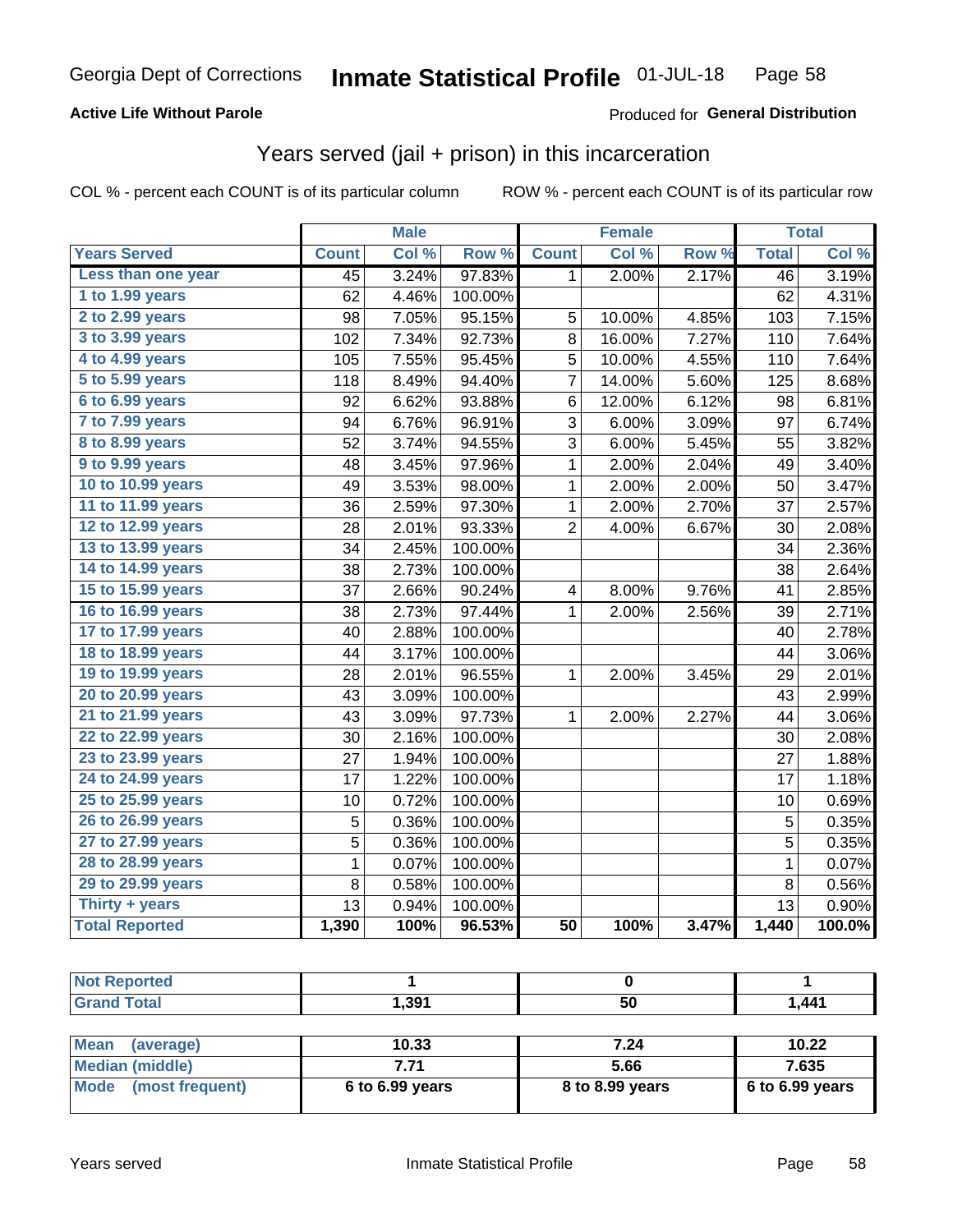#### Inmate Statistical Profile 01-JUL-18 Page 59

### **Active Life Without Parole**

Produced for General Distribution

## Results of most recent HIV tests

COL % - percent each COUNT is of its particular column

|                         | <b>Male</b>  |           |        | <b>Female</b> |        |          | Total |        |
|-------------------------|--------------|-----------|--------|---------------|--------|----------|-------|--------|
| <b>HIV Test Results</b> | <b>Count</b> | Col %     | Row %I | <b>Count</b>  | Col %  | Row %    | Total | Col %  |
| <b>Positive</b>         | 12           | $0.90\%$  | 92.31% |               | 2.17%  | 7 69%∎   | 13    | 0.94%  |
| <b>Negative</b>         | .319         | $99.10\%$ | 96.70% | 45            | 97.83% | $3.30\%$ | .364  | 99.06% |
| <b>Total Reported</b>   | 1,331        | 100%      | 96.66% | <b>46</b>     | 100%   | 3.34%    | 1,377 | 100%   |

| <b>Not Reported</b>         | 60    |    | οc   |
|-----------------------------|-------|----|------|
| <b>Fotal</b><br><b>Grot</b> | 391.، | 50 | ,441 |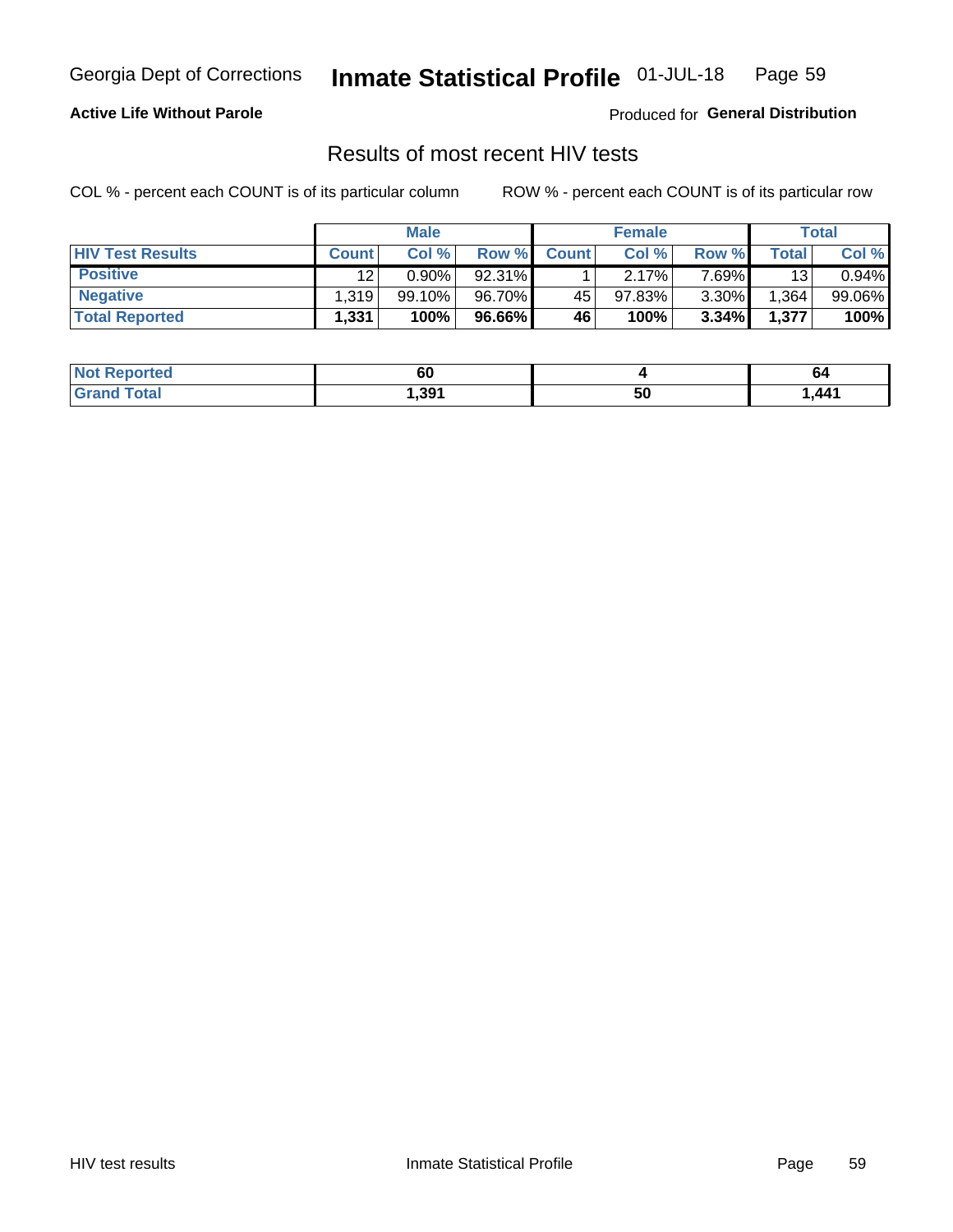## Georgia Dept of Corrections **Inmate Statistical Profile** 01-JUL-18 Page 60

### **Active Life Without Parole**

Produced for **General Distribution**

## Results of most recent tuberculosis test

COL % - percent each COUNT is of its particular column ROW % - percent each COUNT is of its particular row

|                                  | <b>Male</b>  |        |           | <b>Female</b> |           |          | Total          |        |
|----------------------------------|--------------|--------|-----------|---------------|-----------|----------|----------------|--------|
| <b>Tuberculosis Test Results</b> | <b>Count</b> | Col%   | Row %I    | <b>Count</b>  | Col %     | Row %    | <b>Total</b> I | Col %  |
| <b>Positive on current test</b>  | 272          | 19.83% | $99.27\%$ |               | 4.35%     | 0.73%    | 274            | 19.32% |
| <b>Negative</b>                  | .100         | 80.17% | 96.15%    | 44            | $95.65\%$ | 3.85%    | 1,144          | 80.68% |
| <b>Total Reported</b>            | 1,372        | 100%   | 96.76% I  | 46            | 100%      | $3.24\%$ | 1.418          | 100%   |

| <b>Not Reported</b>   |       |    | e.<br>~                           |
|-----------------------|-------|----|-----------------------------------|
| <b>Total</b><br>.Gret | 1,391 | ას | $\mathbf{A}\mathbf{A}$ 1<br>,,,,, |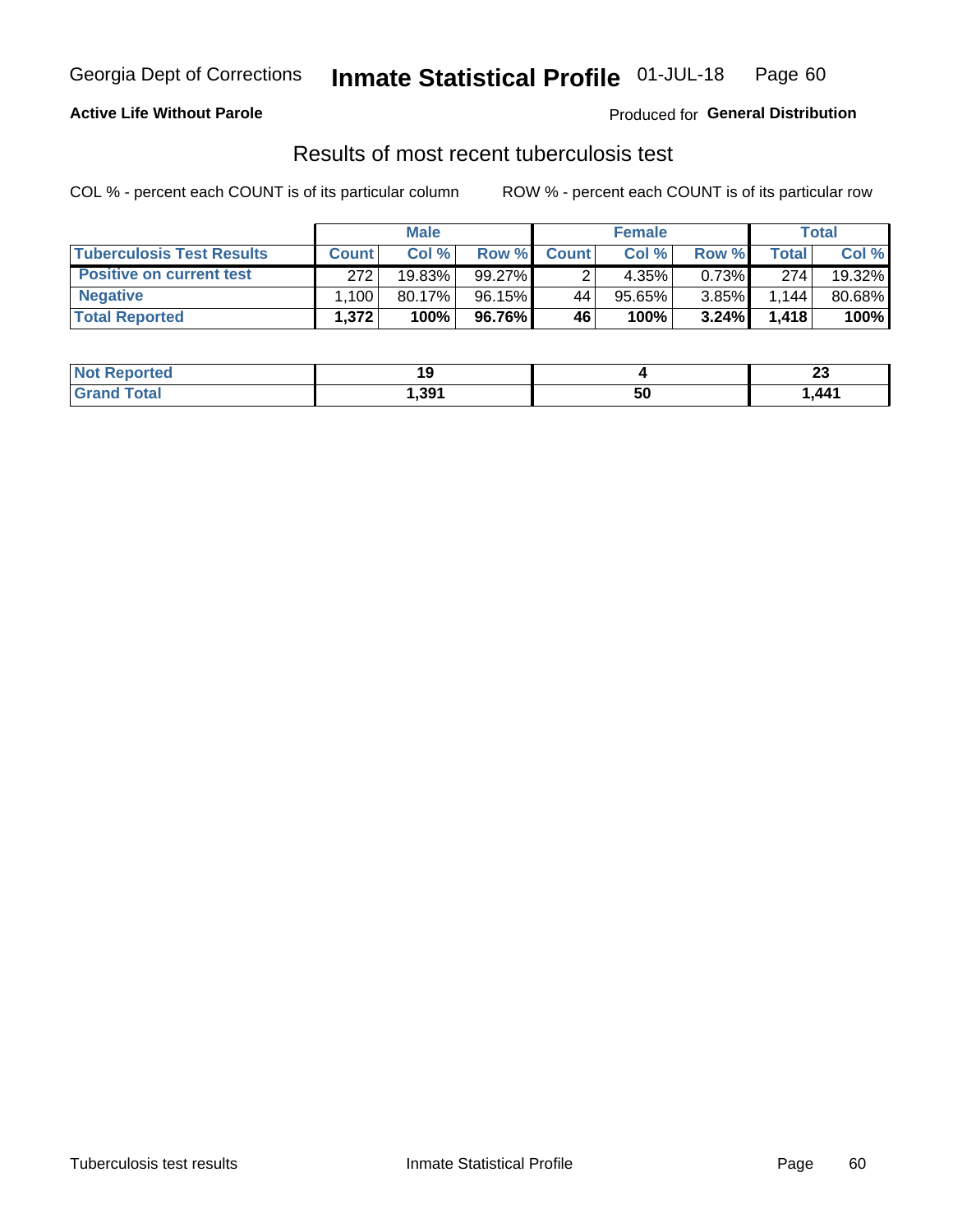## Georgia Dept of Corrections **Inmate Statistical Profile** 01-JUL-18 Page 61

### **Active Life Without Parole**

Produced for **General Distribution**

## Results of most recent syphilis test

COL % - percent each COUNT is of its particular column ROW % - percent each COUNT is of its particular row

|                                 | <b>Male</b>  |           |           | <b>Female</b> |           |        | Total |        |
|---------------------------------|--------------|-----------|-----------|---------------|-----------|--------|-------|--------|
| <b>Syphilis Test Results</b>    | <b>Count</b> | Col%      | Row %     | <b>Count</b>  | Col %     | Row %I | Total | Col %  |
| <b>Positive on current test</b> | 16           | $2.70\%$  | $94.12\%$ |               | 9.09%     | 5.88%  | 17    | 2.81%  |
| <b>Negative</b>                 | 577          | $97.30\%$ | 98.30%    | 10            | $90.91\%$ | 1.70%  | 587   | 97.19% |
| <b>Total Reported</b>           | 593          | 100%      | 98.18%    | 11            | 100%      | 1.82%  | 604   | 100%   |

| <b>Not Reported</b> | 798   | 39 | 837  |
|---------------------|-------|----|------|
| <b>Grand Total</b>  | 391,ا | 50 | ,441 |